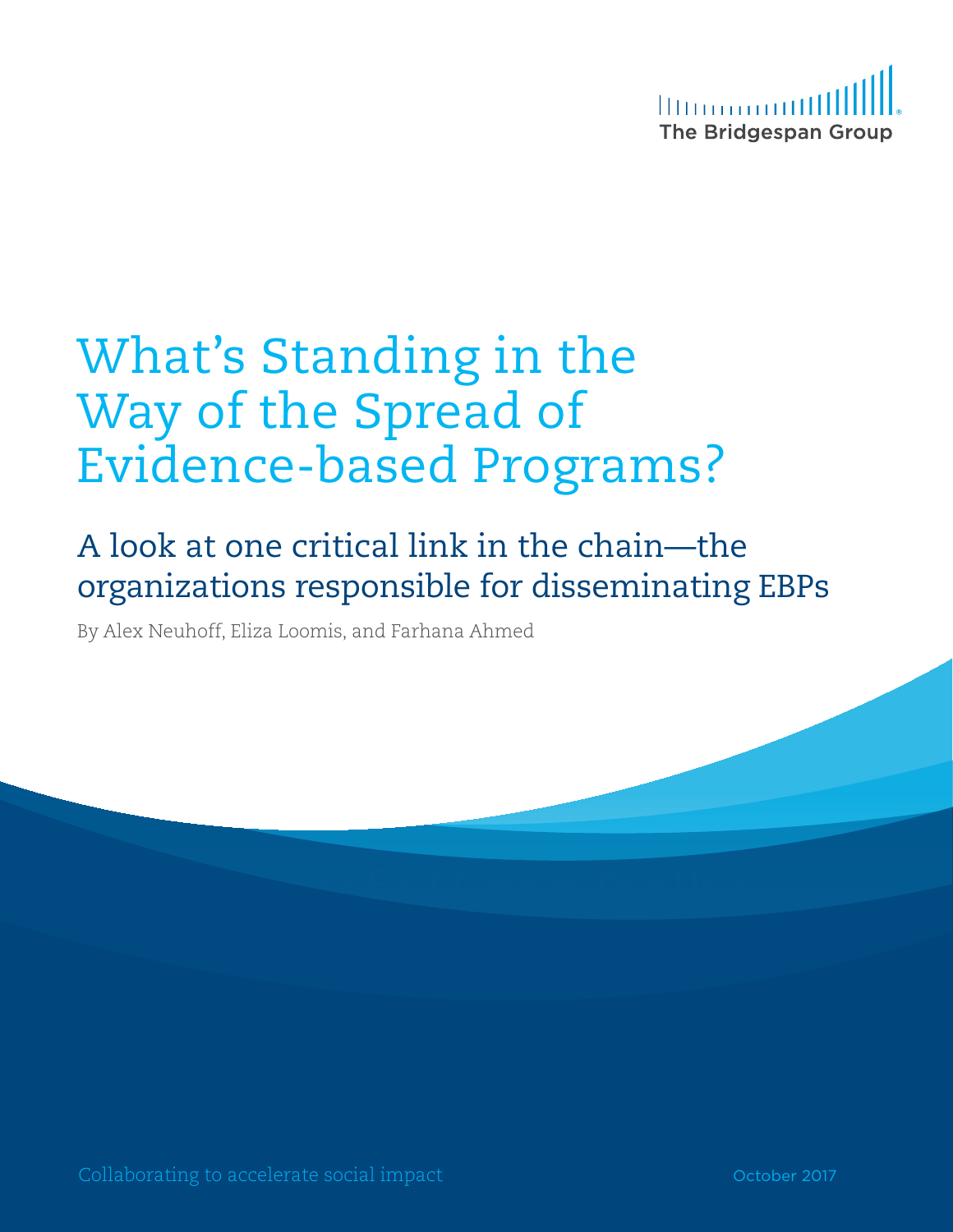# **Table of Contents**

| Three factors are limiting purveyors' efforts to expand the reach of |  |
|----------------------------------------------------------------------|--|
|                                                                      |  |
|                                                                      |  |
|                                                                      |  |
| Most instances of significant expansion have been driven by          |  |
|                                                                      |  |
|                                                                      |  |
|                                                                      |  |
|                                                                      |  |
|                                                                      |  |
|                                                                      |  |
|                                                                      |  |
|                                                                      |  |
|                                                                      |  |
|                                                                      |  |
|                                                                      |  |
|                                                                      |  |
|                                                                      |  |
|                                                                      |  |
|                                                                      |  |
|                                                                      |  |
|                                                                      |  |

This research was funded by the Annie E. Casey Foundation. We thank the Foundation for its support but acknowledge that the findings and conclusions presented in this report are those of the authors alone, and do not necessarily reflect the opinions of the Foundation.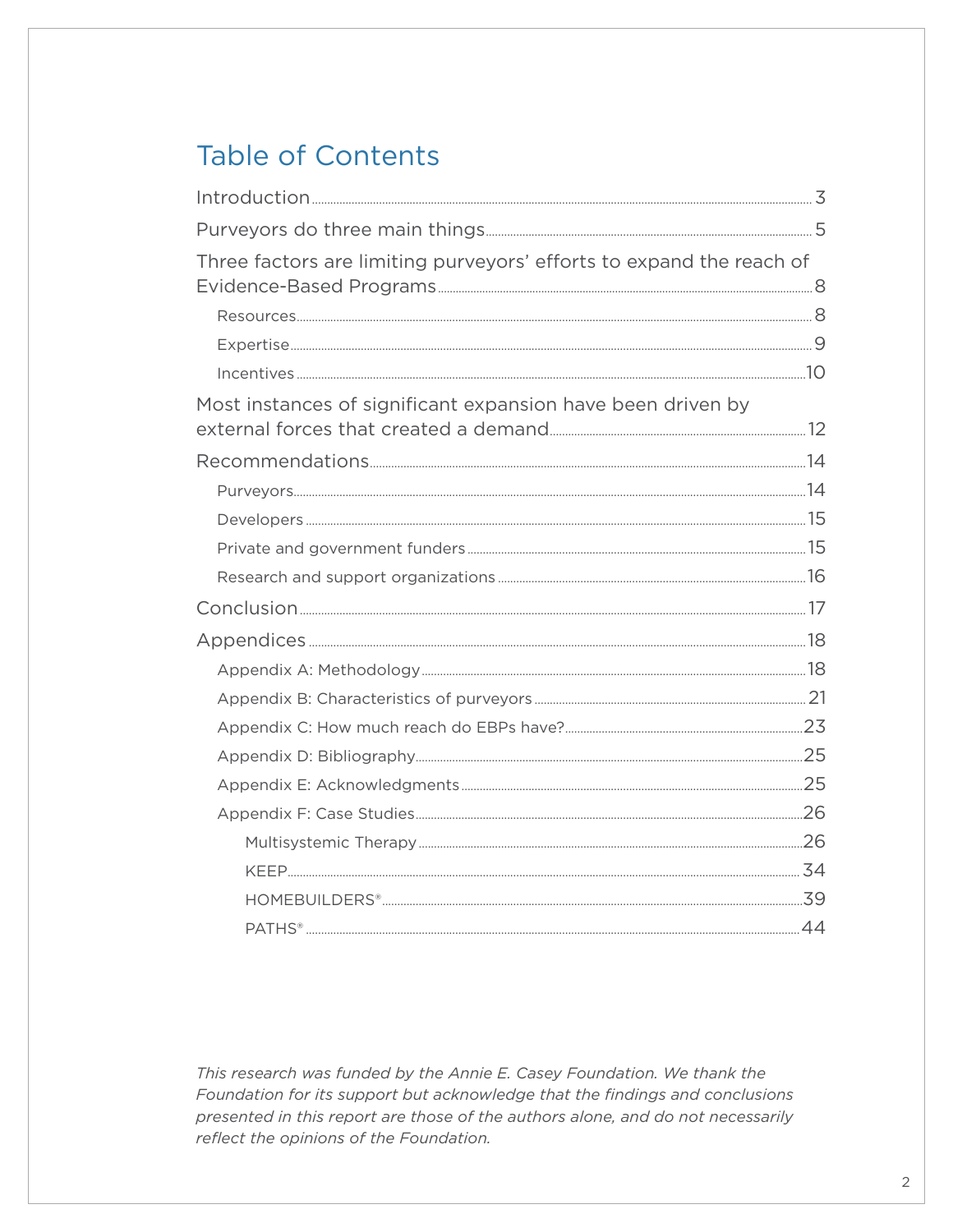# <span id="page-2-0"></span>Introduction

Evidence-based programs (EBPs) can help change the world—but only if they reach the world.

Some interventions, which might reasonably be termed EBPs—such as the polio vaccine or some of the products and methods that produced the Green Revolution in agriculture—have achieved remarkable reach and impact. Others such as the housing first approach for homeless individuals, or the Nurse Family Partnership, which works to improve maternal and child outcomes—haven't achieved anything like universal reach, but are nevertheless changing outcomes

for significant numbers of people in the United States. However, research suggests that most EBPs reach only a small fraction of those who would benefit, and in some areas their use has stalled. 1 For example, in the juvenile justice field, Scott Henggeler and Sonja Schoenwald find that only 5 percent of high-risk offenders are treated with evidence-based interventions annually.<sup>2</sup>

What stands in the way of increasing the use of EBPs to solve some of our most challenging social problems? The question involves supply (the extent to which EBPs can reach the "market"), demand (the extent to which, once in the market, they are used and scaled), and other elements such as infrastructure.

This research—produced by The Bridgespan Group for the Annie E. Casey Foundation focuses on the supply side. In particular, we wanted to look at that critical group known as "purveyors"—the organizations that have taken on the job of disseminating EBPs. In some cases, the purveyor is the original developer of the EBP; in others, it is a separate organization. You can think of

#### <span id="page-2-1"></span>**How we conducted our research**

We gathered data on 46 evidence-based programs (EBPs) in juvenile justice and child welfare. We selected this group from 107 EBPs in those fields listed as promising or evidence-based by one of three clearinghouses: Blueprints, CEBC, and Crimesolutions.gov. We did not have enough resources to conduct research on all 107 EBPs, so we focused on a subset of 46, seeking a balance between the juvenile justice and child welfare fields. For each EBP, we sought to understand its scale, ambitions, organizational structure, activities, capabilities, barriers, and enablers of growth.

We then selected four programs for in-depth case studies, two in child welfare and two in juvenile justice: HOMEBUILDERS®, KEEP, Multisystemic Therapy, and PATHS. These programs are used as examples throughout the paper, and the full case studies are included as appendices. For the case studies, we sought programs that had significant experience with growth, both in terms of number of years growing and absolute size. Please see [Appendix A](#page-17-1) for additional detail on our research methods.

<sup>1</sup> See, for example: Bruns EJ, Kerns SEU, Pullmann MD, et al. Research, data, and evidence-based treatment use in state behavioral health systems, 2001-2012. Psychiatric Services, 67-5:496-503 (2016).

<sup>2</sup> Scott W. Henggeler and Sonja J. Schoenwald, "Evidence-Based Interventions for Juvenile Offenders and Juvenile Justice Policies that Support Them," Social Policy Report, Vol. 25, No. 1 (2011): 8,<http://bit.ly/1o2TNko>.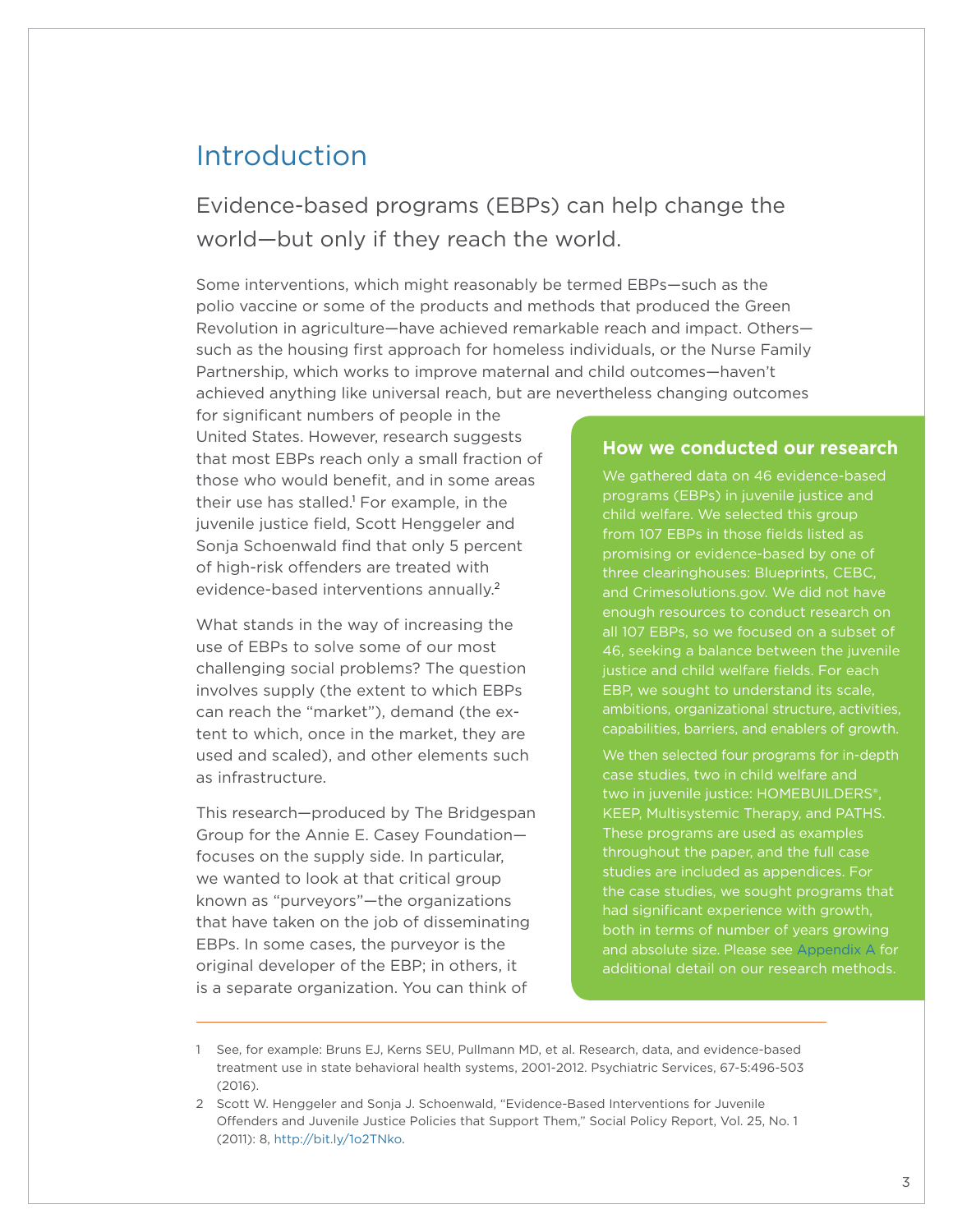the spread of EBPs—somewhat like innovations in the private sector—as requiring a chain that involves the original developer (who thinks up and tests the idea), the disseminator (or purveyor), the implementing organizations, and eventually the end user. Purveyors are therefore a critical link in the chain—and one we wanted to understand better. Without the purveyor, or someone performing the purveyor role, the EBP—no matter how effective the intervention, no matter how strong the evidence—will remain stuck on the shelf and never reach those it is intended to help.

In our research, we analyzed 46 purveyor organizations which support 46 EBPs in child welfare and juvenile justice—fields of particular interest to the Foundation. (See the sidebar, [How we conducted our research](#page-2-1)). Indeed, we found that most EBPs do, in essence, remain stuck on the shelf. While most purveyors are working to ensure their EBPs are effective and replicable, **most are not working to expand their reach**. Indeed, purveyors themselves identified a lack of growth efforts as the biggest challenge for the spread of EBPs. We found that three particular things are standing in the way: lack of resources, lack of expertise, and lack of incentive to expand the reach of their EBPs. We also found that when EBPs do spread significantly—and some do—this has been mainly driven by external forces that created a demand.

This paper is mainly *about* purveyors, their role in the spread of EBPs, and their own views of what may be standing in the way—but it is by no means only *for* them. Based on what we found, we make recommendations not only for purveyors but also for other critical links in the chain that can lead from evidence to impact—developers, funders, implementers, and supporting organizations such as clearinghouses.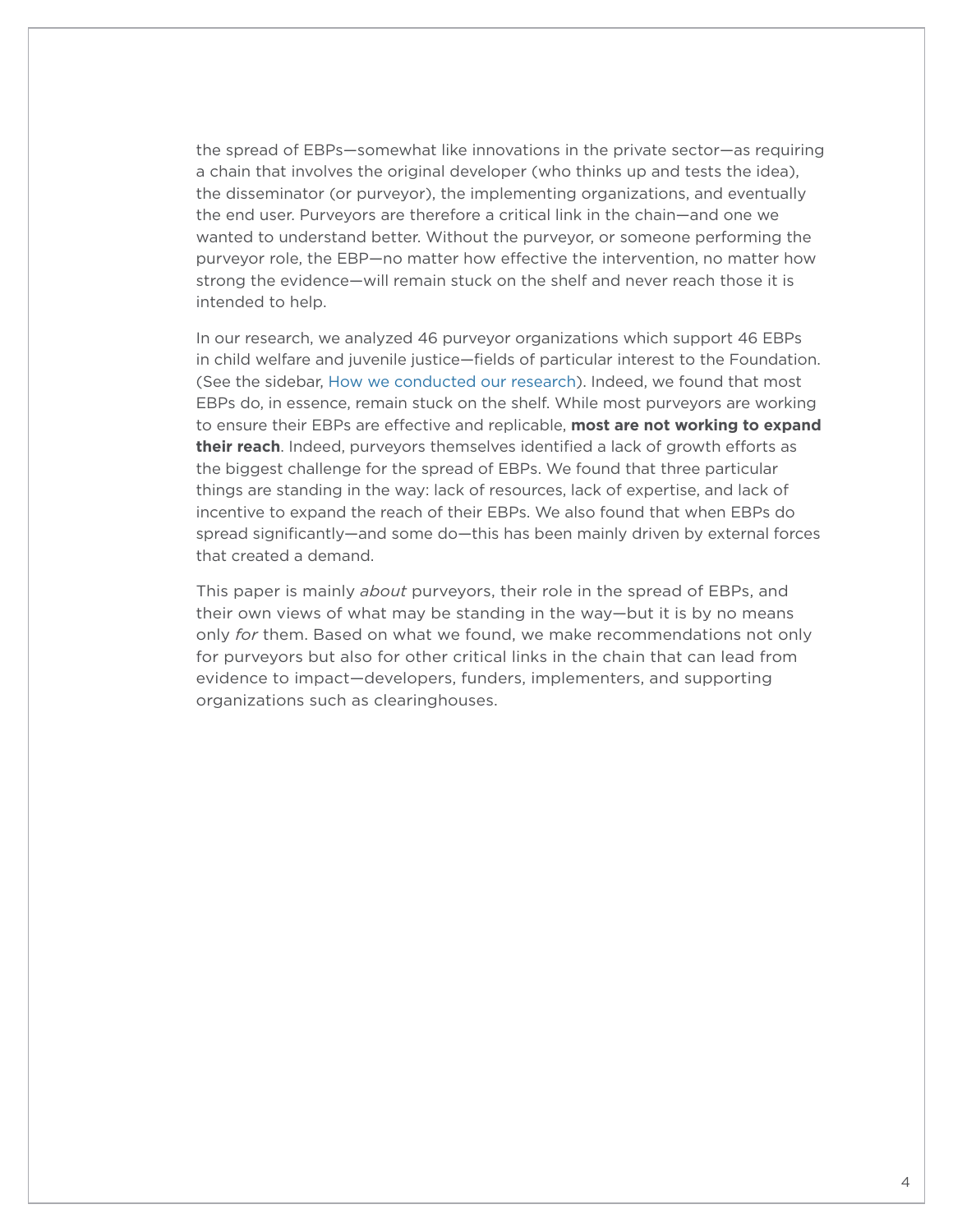# <span id="page-4-0"></span>Purveyors do three main things

First, we need to understand what purveyors do. The 46 purveyor organizations that participated in our survey were diverse in terms of size and organizational structure. For example, 26 percent were universities, 41 percent were other nonprofits, 26 percent were for-profit organizations, and 7 percent were government. It is important to note that our group of EBPs is not necessarily representative of the full universe of purveyors. (See [Appendix C](#page-22-1) for more detail on the characteristics of purveyors).

But they have a lot in common when it comes to their activities. Relying on previous work Bridgespan has done with purveyors, funders, implementing agencies and others on the spread of EBPs, we find that these activities can be grouped into three categories based on their purpose: increasing effectiveness, ensuring fidelity, and actively expanding reach. Chart 1 below shows the activities that fit within each of these categories, as well as the capabilities required to do them well.

|                               | <b>Increasing effectiveness</b>                                                                                                                                                                      | <b>Ensuring fidelity</b>                                                                                                                                                                           | <b>Promoting scale</b>                                                                                                                                                                                                                                                                                         |
|-------------------------------|------------------------------------------------------------------------------------------------------------------------------------------------------------------------------------------------------|----------------------------------------------------------------------------------------------------------------------------------------------------------------------------------------------------|----------------------------------------------------------------------------------------------------------------------------------------------------------------------------------------------------------------------------------------------------------------------------------------------------------------|
| Goal                          | • Create and<br>continually<br>improve an<br>effective program<br>with strong<br>evidence of impact                                                                                                  | • Consistently<br>achieve results<br>when program<br>is replicated                                                                                                                                 | • Bring the program to<br>all people who would<br>benefit from it                                                                                                                                                                                                                                              |
| <b>Activities</b>             | • Improving the<br>program based<br>on learnings from<br>research and<br>feedback from<br>implementation<br>• Strengthening<br>evidence of<br>effectiveness<br>by coordinating<br>program evaluation | • Training on how<br>to implement<br>with fidelity<br>• Supporting<br>implementation<br>• Monitoring<br>fidelity of<br>implementation<br>• Tracking<br>outcomes<br>and sharing<br>comparative data | • Marketing to<br>increase general<br>awareness of the<br>program<br>• Advocating for<br>policy and funding<br>that supports<br>the program<br>• Identifying<br>funding sources<br>to implement and<br>sustain the program<br>• Recruiting new sites<br>• Recruiting<br>participants<br>• Setting growth goals |
| <b>Capabilities</b><br>needed | • Research<br>• Program design<br>• Program evaluation                                                                                                                                               | · Implementation<br>science                                                                                                                                                                        | • Financial and<br>operational<br>management<br>• Growth strategy<br>· Sales and marketing                                                                                                                                                                                                                     |

#### Chart 1: What purveyors do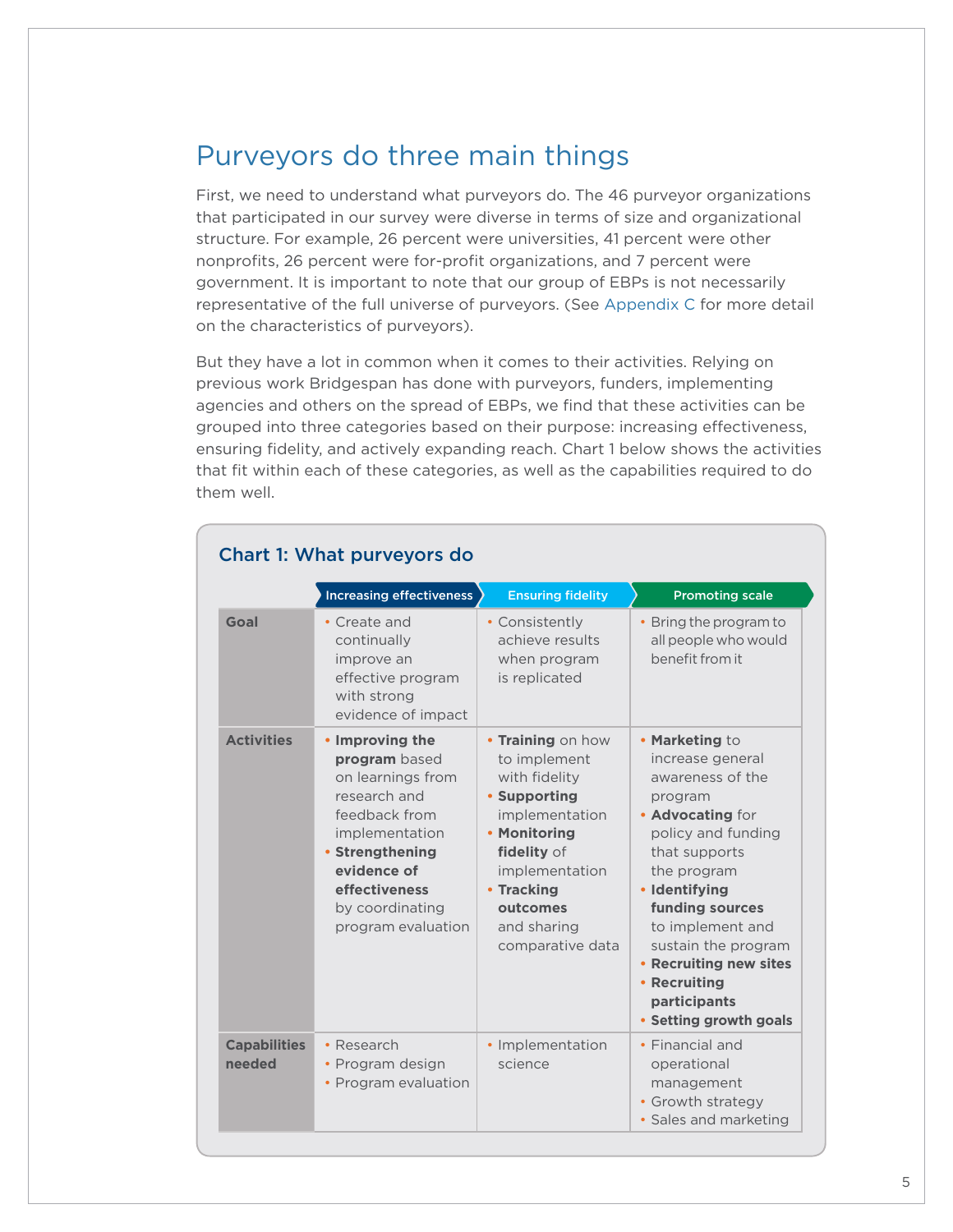As shown in Chart 2 below, the great majority of purveyors are conducting all of the activities related to increasing effectiveness and two of the activities related to ensuring fidelity—providing training and ongoing support. Half or fewer than half of all purveyors conduct the other two fidelity activities—monitoring fidelity and tracking outcomes. While this may indicate that more than half of the purveyors are not able to ensure fidelity on an ongoing basis, there is another potential explanation. Allison Metz and Leah Bartley<sup>3</sup> observed that some purveyors take a "consulting" approach—remaining in close contact with implementers indefinitely—while others take a "capacity building" approach seeking to build the capacity of local organizations to ensure fidelity.



#### Chart 2: Percent of purveyors surveyed who conduct each activity (*N=43*)

<sup>3</sup> Alison Metz and Leah Bartley, *Implementation Drivers Analysis for Evidence-Based Models in NYC Strengths and Gaps in Promoting High-Fidelity Implementation* (NYC Administration for Children's Services, NY, 2013).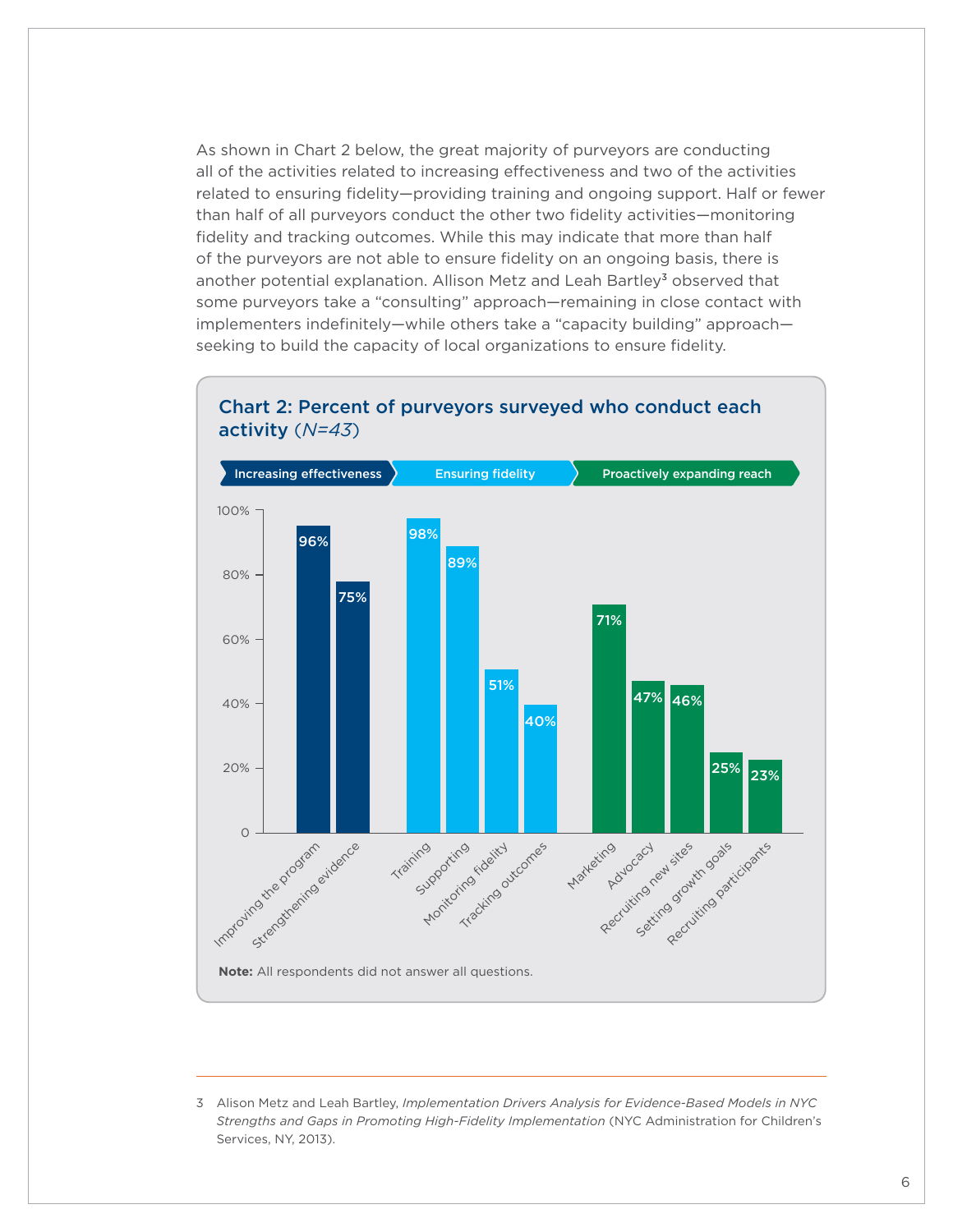However, purveyors are overall much less likely to conduct most activities in the third category of expanding reach. Marketing, which 71 percent reported doing, encompasses a range of specific tasks. But when we dug deeper into types of marketing activities which are likely to be critical to the spread of an EBP, the percentages shrunk greatly: less than half (46 percent) said that they recruit new sites, and less than a quarter (23 percent) help sites recruit new participants.

In our view, the comparatively light engagement of purveyors as a group in expanding reach—compared to their deep engagement in increasing effectiveness and ensuring fidelity—is **a critical barrier to expanding the reach of EBPs**.

We are not alone in this judgment. As shown in Chart 3 below, "lack of proactive growth efforts" was the number one barrier to the spread of EBPs cited by purveyors themselves.



Limited funding availability and lack of policy support were two other barriers that the purveyors we surveyed mentioned with some frequency.

The comparative lack of purveyor efforts at expanding reach is a big barrier to the spread of EBPs. But, given that purveyors tell us the same thing, why aren't they more aggressively trying to expand the reach of the EBPs whose effectiveness and fidelity they put so much effort into supporting?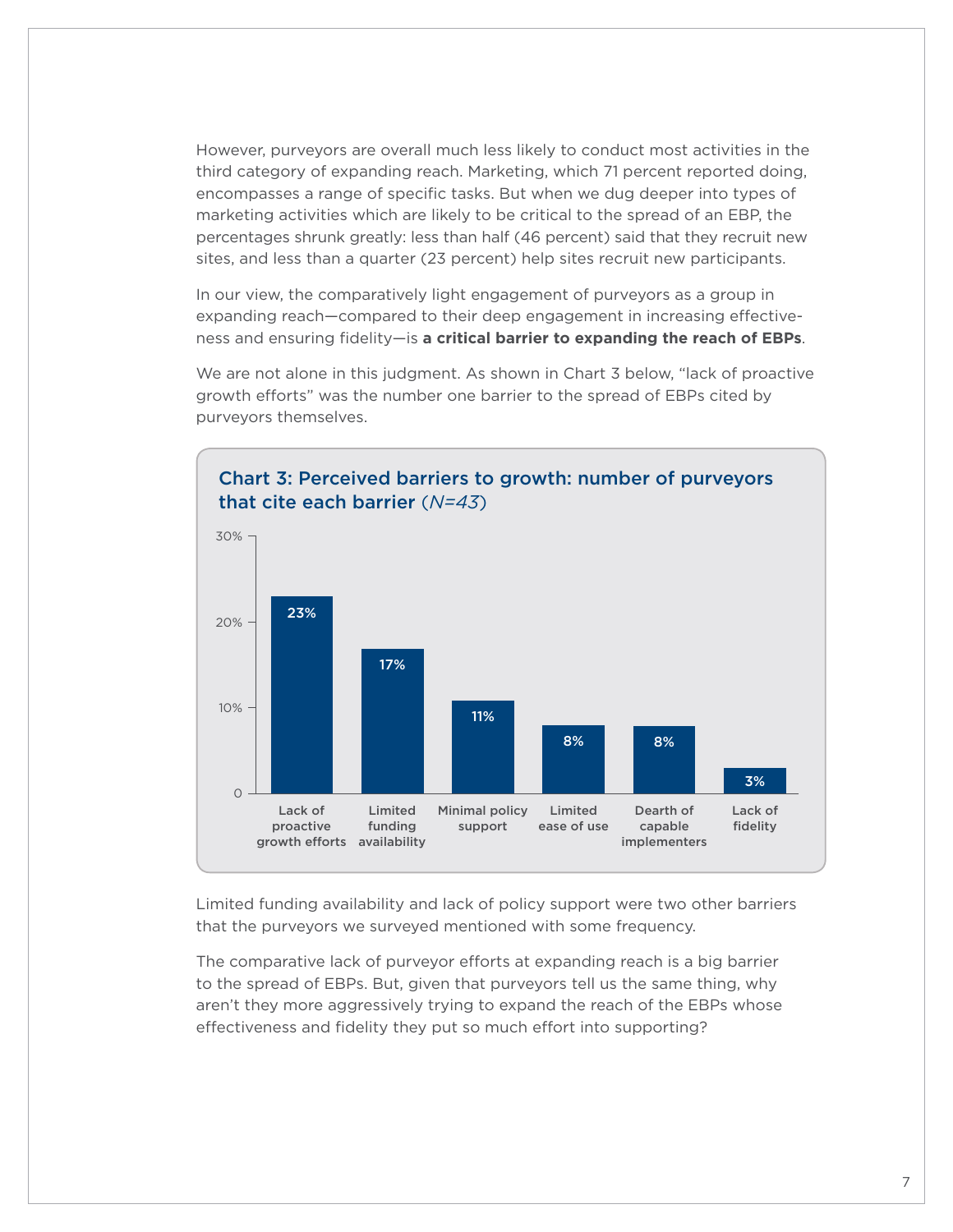# <span id="page-7-0"></span>Three factors are limiting purveyors' efforts to expand the reach of Evidence-Based Programs

Our research surfaced three primary factors that are hampering purveyors' proactive expansion efforts: lack of resources, lack of expertise, and lack of incentives to expand the reach of their EBPs.

## Resources

Purveyors are not typically large or well-financed organizations. Two thirds of those we surveyed have fewer than 10 staff; almost half (45 percent) have an annual budget under \$1 million. While it is hard to suggest a direct comparison between the size of an organization and the size of its impact, it is no surprise that such small organizations are struggling to have a large national impact.

Some purveyors are acutely aware of the size constraints. "We are a boutique organization," said Keller Strother, CEO of Multisystemic Therapy (MST), an intensive family- and community-based treatment program that focuses on addressing all environmental systems that impact chronic and violent juvenile offenders. MST currently reaches approximately 12,000 young people a year. "We're making a real difference in a handful of systems, but I can name a dozen prison systems that are having larger impact, albeit negative, in changing lives."

The lack of resources is tied to the lack of scale—not simply as a cause, but perhaps also as a consequence. Many purveyors don't have a scalable revenue model: the fees they charge implementing agencies for training and support sometimes do not cover the marginal cost of providing that training and support. The more implementing agencies they engage, the deeper the financial hole. While MST is *very* cost-effective compared to the cost of confining a young offender, those savings are realized by the juvenile justice or other government agency, and are not part of the purveyor's revenue model.

Second, many purveyors have fidelity mechanisms that become bottlenecks to scale. A limited number of people are experts in the EBP, and only they can provide the training and support needed to ensure fidelity. Furthermore, this person-to-person model of support requires costs to grow in direct proportion to the reach of the EBP, with few economies of scale.

But some purveyors have found ways to overcome these resource challenges. KEEP (Keeping Foster and Kin Parents Supported and Trained) is a support system for foster care and kinship parents. KEEP struggled to find the talent needed to expand the reach of its EBP and at the same time ensure fidelity. So, instead of delivering all the training and technical assistance itself, it trained a cohort of implementers who in turn trained the next cohort—a version of the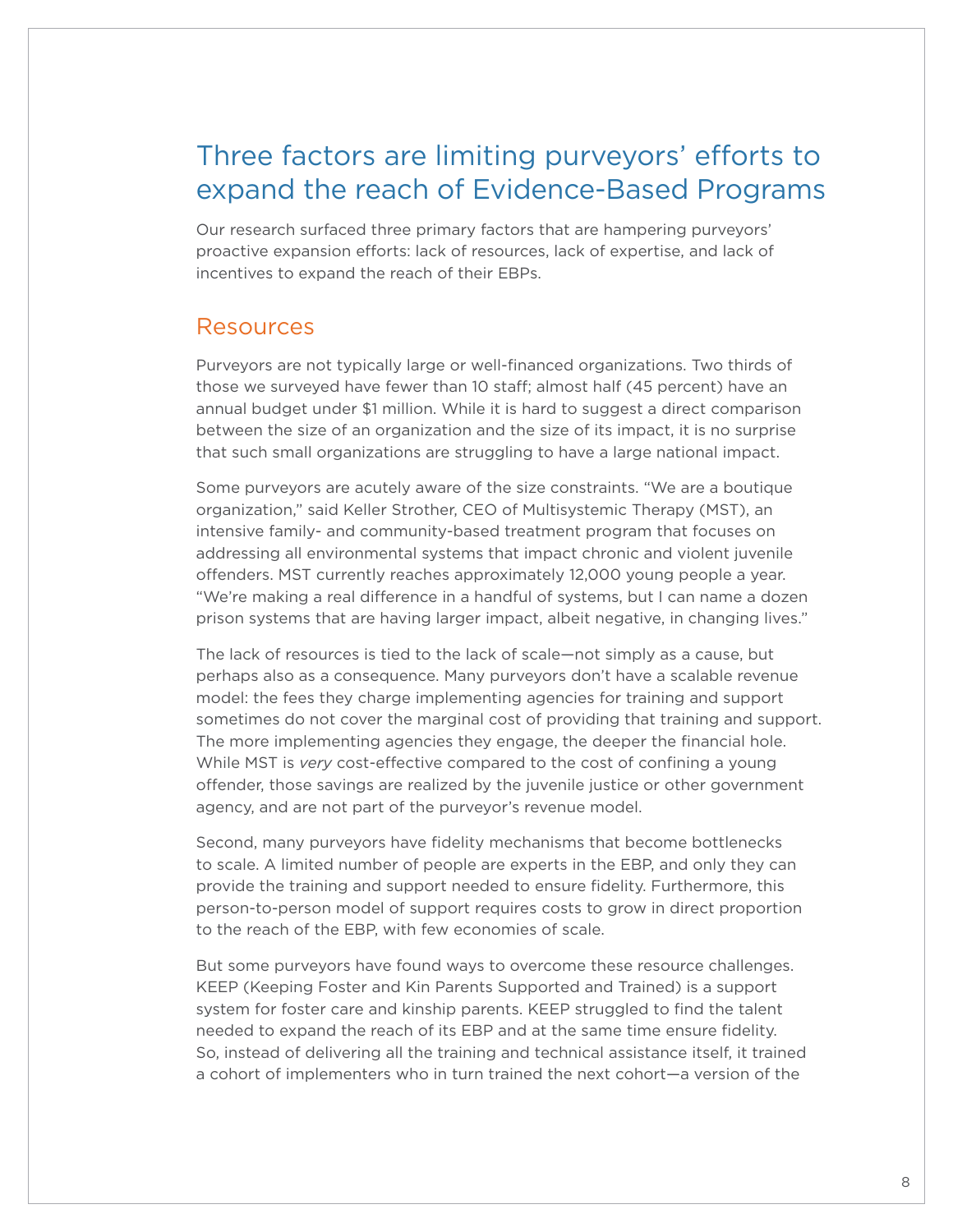<span id="page-8-0"></span>"capacity building" approach described by Metz and Bartley. 4 To ensure the first cohort could successfully train new cohorts, the developers created an extensive training manual. KEEP conducted a randomized controlled trial using this new train-the-trainer technique—yielding positive results, and the training and support model remains in place today.

In a resource-constrained context, we heard purveyors talk about the trade-offs they had to make about where to spend their time and money. Focusing first on effectiveness and fidelity is, in their view and ours, a rational decision. If an EBP is not effective, there is no point expanding it, and it will not be attractive to funders and implementers. And, if an EBP cannot be implemented with fidelity, it will not achieve its desired results.

The experience of HOMEBUILDERS®, an intensive family preservation program, offers a cautionary tale about expansion without fidelity. HOMEBUILDERS grew quickly from the 1970s through the mid-1990s. Some of this growth occurred in organizations that did not adhere to the model with fidelity. An evaluation of its effectiveness during this period ended up showing no results as a whole, driven by a subset of low fidelity implementations. "We set out to do a replication that was going to have a huge impact," said Charlotte Booth, executive director of the Institute for Family Development, reflecting back on that period. "But we weren't focusing on that real model fidelity." Word spread that HOMEBUILDERS was an ineffective model, and its reach rapidly decreased. Subsequently, HOMEBUILDERS has been able to demonstrate that high fidelity implementations have a positive impact. However, it has a long road ahead to rebuild its reputation and reach.

HOMEBUILDERS provides a stark example of what can happen when a desire for reach outruns the ability to implement with fidelity. It is useful to think of an EBP as moving along a developmental pathway from effectiveness to fidelity to reach. Unsurprisingly, when we asked purveyors about enablers of growth, three quarters of them mentioned effectiveness—as many as the next three enablers combined. At the same time, it is important to recognize that while there are likely always improvements to effectiveness that can be made, at some point, actually having an impact with your EBP requires a focus on reach.

## Expertise

Many purveyors pointed out that they don't have the expertise required to grow the reach of their EBPs, or aren't sure what that expertise is. Without having a clear picture of what they would invest in to support extended reach, they aren't able to make an informed resource allocation decision.

<sup>4</sup> Metz and Bartley, *Implementation Drivers Analysis for Evidence-Based Models in NYC Strengths and Gaps in Promoting High-Fidelity Implementation.*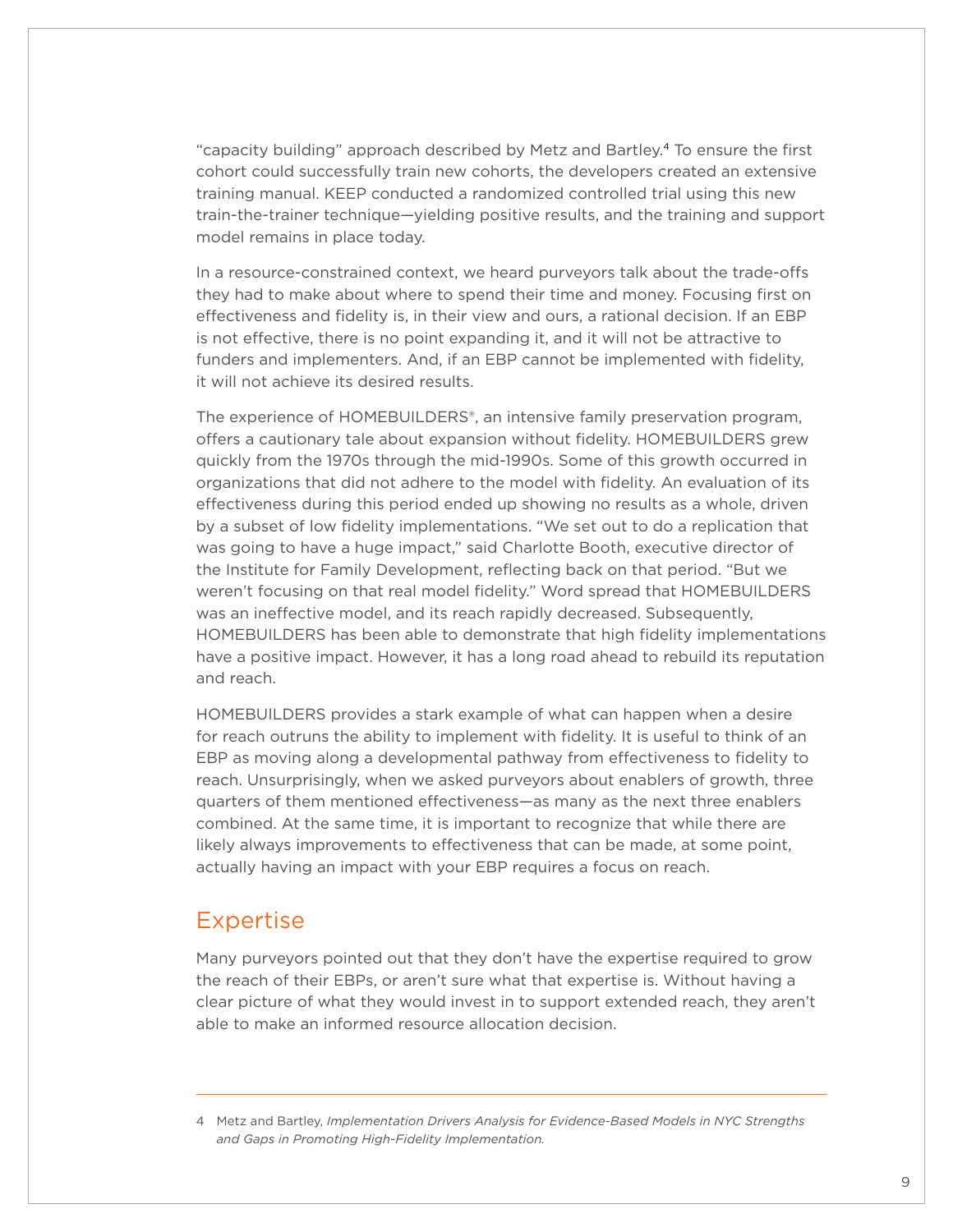<span id="page-9-0"></span>Indeed, the capabilities required to extend the reach of an EBP are quite different from those required for effectiveness and fidelity. Increasing effectiveness requires knowledge of the issue area, program design, and evaluation. Ensuring fidelity requires an understanding of implementation science. Expanding reach requires understanding growth strategy, marketing, and financial and operational management.

The experience of MST provides a window into the distinct capabilities required to support expansion. In 1996, in an effort to fuel the spread of the EBP, the developers divided the responsibilities for program development, fidelity, and expansion between two separate organizations. A for-profit purveyor organization called MST Services was formed to focus on training and dissemination, and someone with an MBA was hired to lead it. A separate, independent nonprofit called the MST Institute was formed to focus on quality assurance and quality improvement among MST implementers. The method of dividing responsibilities is fairly unusual, but it seems to have been effective for MST and a handful of other EBPs, such as Functional Family Therapy, that have made similar efforts.

As our Bridgespan colleagues Taz Hussein and Matt Plummer note in a recent article in *Stanford Social Innovation Review*, this lack of the expertise needed for expanding reach, particularly sales and marketing, is not unique to purveyors but is quite common in the social sector. 5

## Incentives

We went into this research assuming that all purveyors were motivated to expand the reach of their EBPs. However, that is not what we found. Many reported that their primary motivation was not expansion.

Two data points we gathered support this. First, only 25 percent of the purveyors we analyzed had a growth goal, meaning a specific number of people they aim to reach. Second, only 45 percent know how many individuals they are reaching today. It is possible that purveyors are pursuing growth without setting growth goals or measuring their reach, but you typically "manage what you measure".

Instead of expansion, purveyors were often driven by the desire to better understand a problem and test a theory on how to solve it. This appears to particularly be true for EBPs created within universities by academics. When we compare universities to other purveyors, we see even fewer of them undertaking expansion activities (see [Chart 4](#page-10-0) on the next page.)

This is particularly important because universities are the single largest source of EBPs we studied (accounting for 44 percent of EBPs), and the majority (58 percent) of EBPs that began in universities are still housed there today. It

<sup>5</sup> Taz Hussein and Matt Plummer, "Selling Social Change" *Stanford Social Innovation Review* (Winter 2017).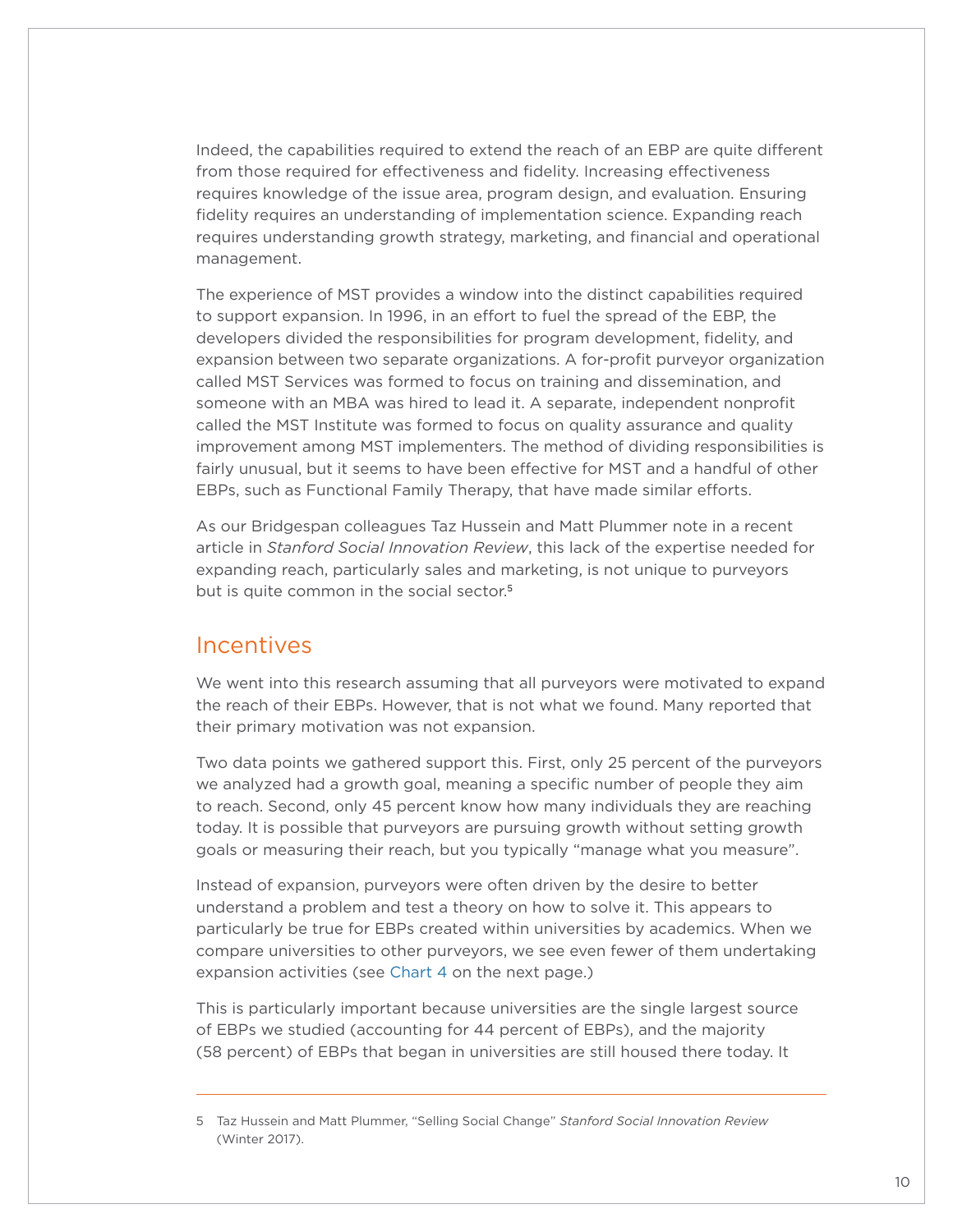appears that many academics who developed EBPs are "stuck" serving as the purveyor today. Roughly half of the university purveyors don't have even one full-time staff person dedicated to the EBP we studied. These reluctant purveyors may have found an intervention that can be effective in solving an important social challenge, but they are not focused on getting that intervention into the field.



### <span id="page-10-0"></span>Chart 4: Universities vs. other purveyors in terms of expansion (*N>=10 for universities, N>=24 for others*)

Interestingly, the majority of EBPS that do move from a developer to a different purveyor organization end up with for-profit purveyors. Of the practices we analyzed, only one began as a for-profit, but today 26 percent are purveyed by for-profits. However, for-profit purveyors were not universally more-focused on growth than nonprofit purveyors. The two groups had similar rates of expansion activity. Interviewees from both for-profit and nonprofit purveyors emphasized that tax status did not seem to be a determining factor for growth motivation. At the same time, for-profit status does create a financial incentive for growth, and it may help attract the expertise needed for sales and marketing.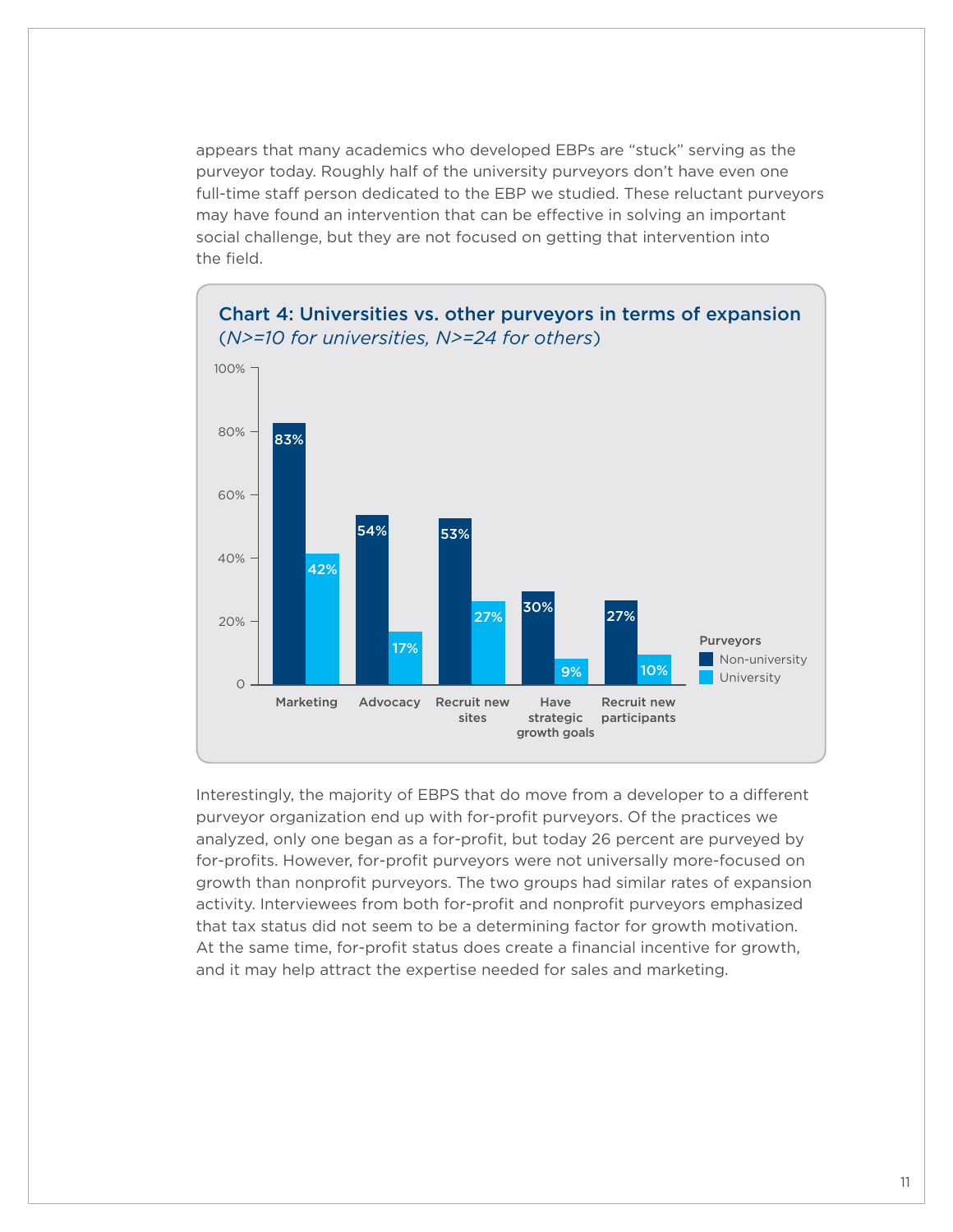# <span id="page-11-0"></span>Most instances of significant expansion have been driven by external forces that created a demand

While developers may be doing a good job creating and testing evidence-based solutions to social problems, we have seen that many of the purveyors of these EBPs—whether the original developer or not—lack the resources, expertise, and incentives to extend their reach and impact. But some EBPs *do* extend their reach—sometimes quite dramatically. What has been the main force behind those that do?

We found that most instances of significant expansion were driven by external forces that created a demand. Three specific forces have been most important: foundation and government investment, public systems change, and field building. HOMEBUILDERS offers an example of the first. HOMEBUILDERS' development in the 1970s was fueled by federal grants, and its dramatic growth in the 1980s and 1990s was spurred by investment and advocacy from foundations including the Edna McConnell Clark Foundation and the Annie E. Casey Foundation.

Public systems change has helped fuel MST's growth, as some jurisdictions changed their approach to youth involved with the juvenile justice system. For example, in Louisiana, following a lawsuit that alleged violent and inhumane conditions in youth facilities, the state passed sweeping juvenile justice reform legislation. This helped increase access to programs like MST for juvenile offenders: Louisiana created an MST-specific Medicaid code, and MST quickly scaled up its previously small presence in the state, growing from reaching 47 families in 2006 to over 1,700 in 2014. Unlike HOMEBUILDERS' experience of growing without sufficient attention to fidelity, the implementation of MST in Louisiana has largely been done with fidelity to the model, and has succeeded in helping 90 percent of treated youth live at home—a key measure of success.

The third spur to growth, field building, takes places when an entire field or approach to a problem gains in popularity. This, in turn, can spur a greater interest in EBPs within that field. One can think of a field as somewhat like a product category in the private sector—multiple companies can gain when a category like smart phones or hybrid cars takes off. In the same way, PATHS, a social and emotional learning (SEL) curriculum, appears to have benefited tremendously from the growing recognition of the importance of SEL. And more than one home visiting EBP for young children and their families has been able to ride the wave of growing interest in (and growing funding for) the home visiting approach. Indeed, purveyors like PATHS and MST view "field building" as a crucial strategy for expanding the reach of their EBPs. Rather than viewing other EBPs in the same field as competitors, both organizations collaborate with other programs in the field to try to influence the policy environment and grow overall demand for EBPs. "We've got to compete with the status quo rather than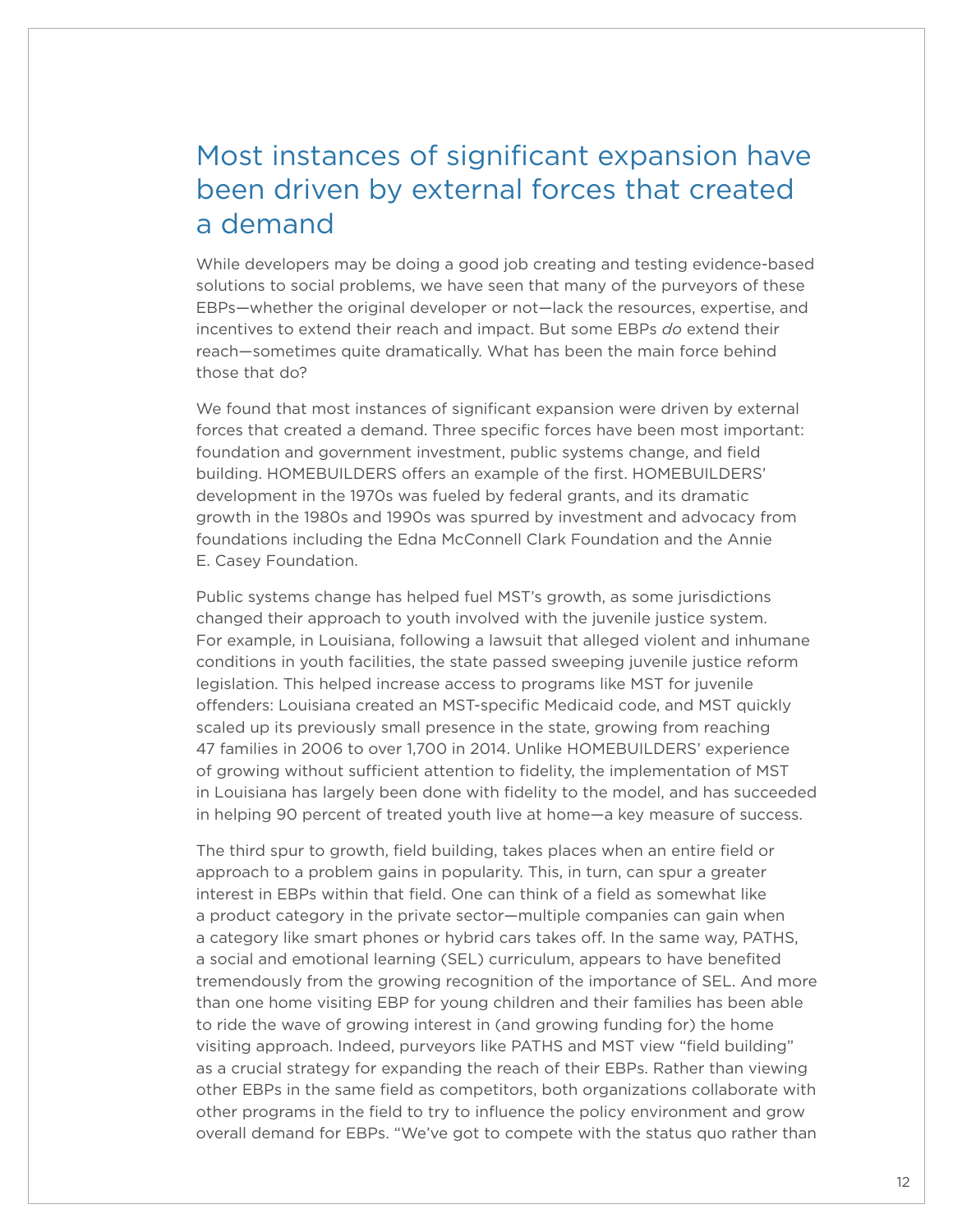each other," MST's Keller Strother told us. "The status quo is very well funded and very well entrenched. It's where all the relationships currently are."

Complementing these examples of external forces driving growth are purveyors' own views of what has driven their (albeit limited) growth. Purveyors believe that the effectiveness of their EBPs is by far the most important driver of their growth. This is a passive approach to growth, relying on others to recognize the EBPs' effectiveness and seeking them out. Most of the other enablers of growth cited by purveyors in our survey were also passive.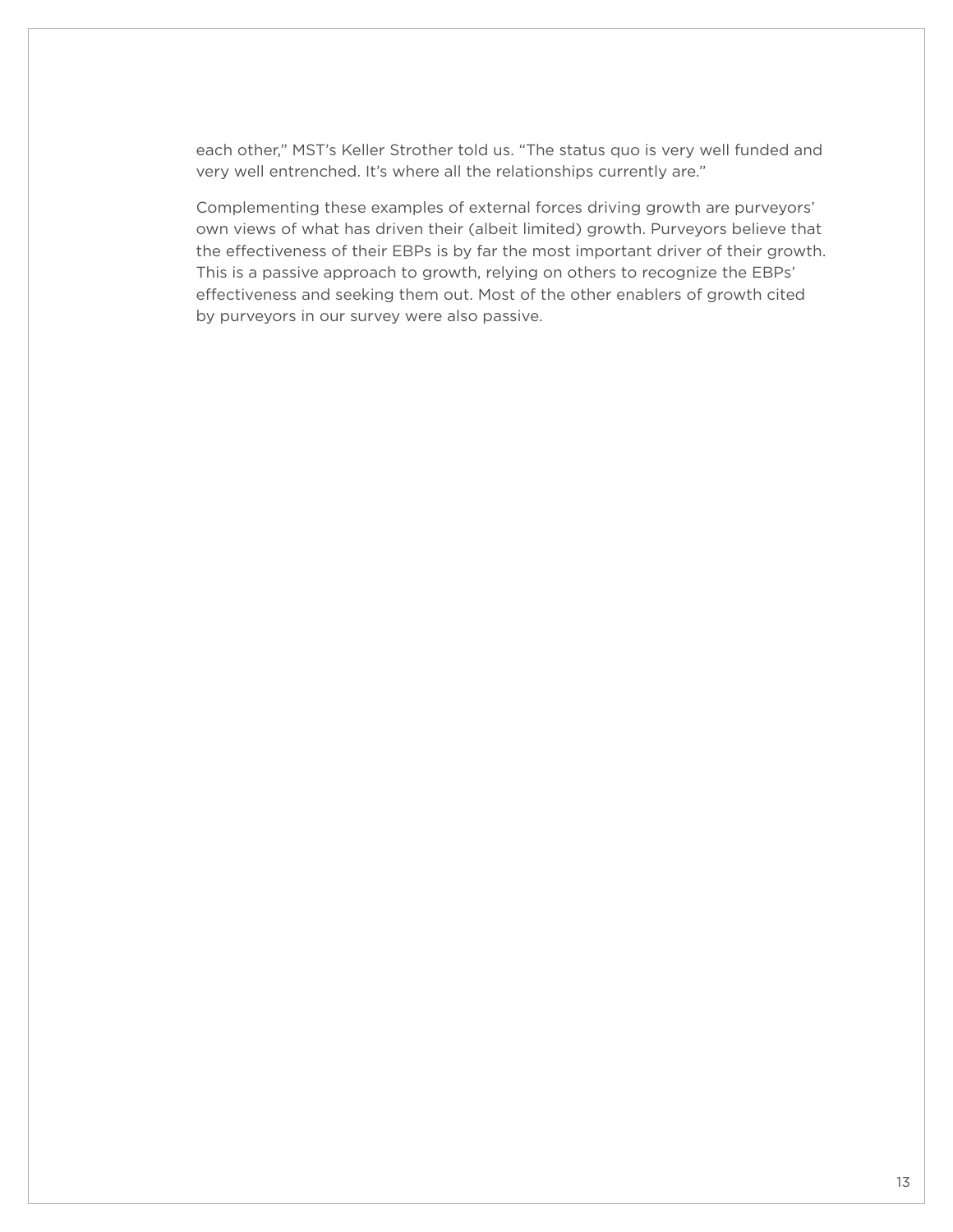# <span id="page-13-0"></span>Recommendations

Our research focused on purveyors, but the obstacles and challenges to the spread of EBPs cannot be overcome by purveyors alone. Therefore, these recommendations address several other participants in the EBP ecosystem those who develop EBPs, those who fund them, and those who support them through research and dissemination.

## **Purveyors**

- 1. **Capabilities:** Build the capabilities for effectiveness, fidelity, and expansion—*in that order*. It helps to plan for growth from the start, but don't initiate growth until you are ready.
- 2. **Measurement and data:** As the old adage says "you manage what you measure." Start tracking reach, even though it can be challenging to know who and how many people the EBP is actually reaching. A related use of data is defining eligible populations for a program, which will help you and others understand the potential market for the EBP and the gap between the need and your current reach.
- 3. **Price:** Price with pride. Don't be ashamed to ask purchasers to pay what it will cost you to fully support the EBP, including their fair share of your indirect expenses. A sustainable revenue model will allow you to grow and improve the EBP.
- 4. **Scalable supports:** Look for opportunities to create supports for the EBP that won't require you to increase your efforts in direct proportion to the number of implementers, such as self-guided tools, web-based coaching, online communities of support, videos, and benchmarking databases. Ask users for feedback on what they need, and what they don't need. Though if there are specific supports that contributed to the success of the original model, be cautious about changing them without some testing and evaluation. For example, if the original model used three days of onsite training for staff, it would be important to test if switching to a much shorter online training reduces its effectiveness.
- 5. **Selling:** When you are ready for growth, go out to find your potential customers. Selling can make a difference—don't assume that potential implementers know about your EBP and its benefits. And you might want to think about larger-scale regional or national organizations who might be able to implement an EBP at multiple sites, and even assist with some of the support functions.
- 6. **Feedback:** Seek feedback from those implementing your program, and use that feedback to refine the support you provide to support an EBP, or perhaps even the EBP itself.
- 7. **Field building:** Look for opportunities to collaborate with like-minded organizations that can help to build the field you work within. You can also help build the field by sharing what you learn, whether specific tools or overall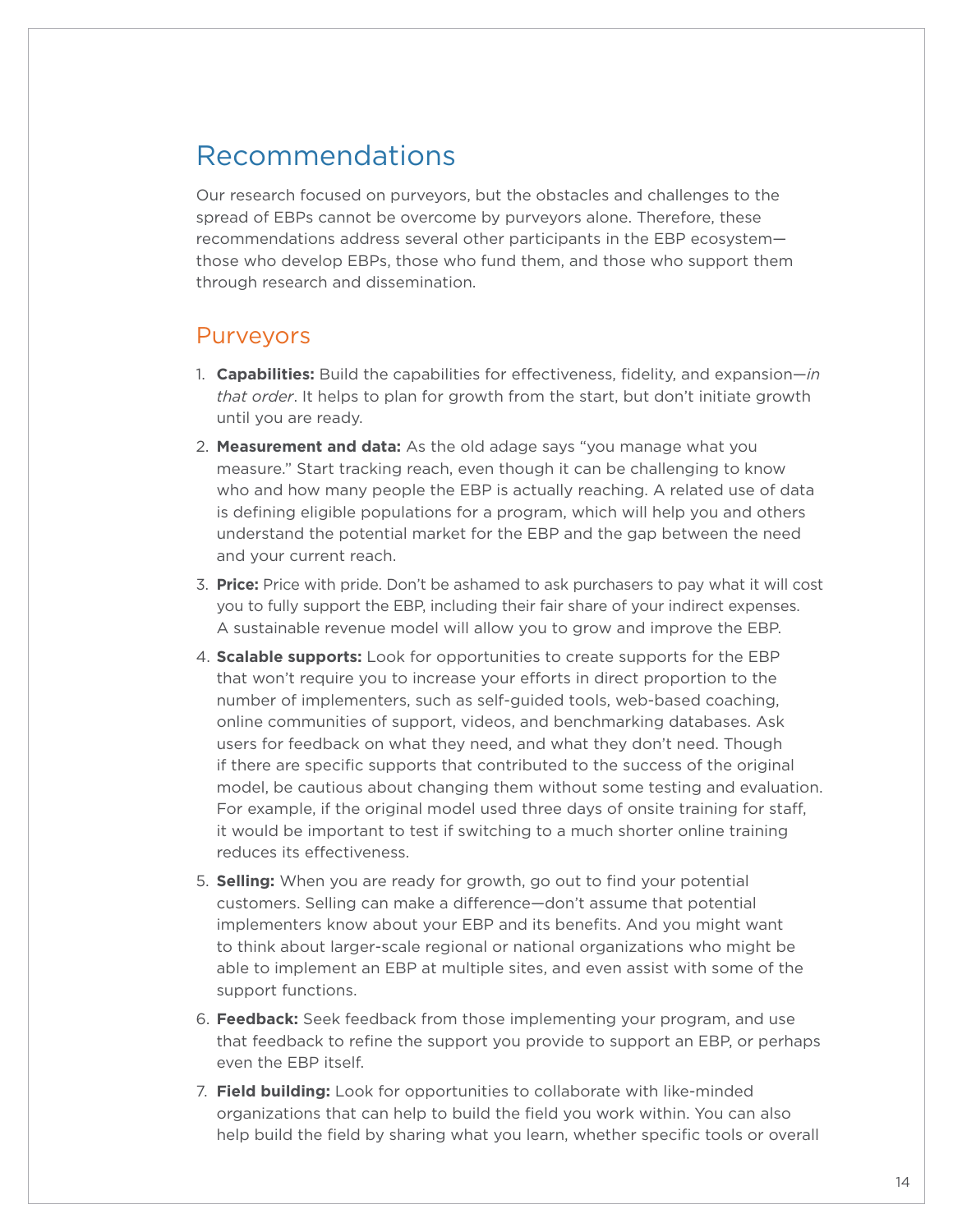<span id="page-14-0"></span>experience, which can help advocates push for additional funding for EBPs and additional implementers.

## Developers

- 1. **Role:** Some developers also serve as purveyors for their EBPs, others do not. The capabilities required to develop a program are different from those required to ensure fidelity and from those required to increase the reach of a program. Be open to the possibility of giving someone else responsibility for these aspects of your EBP. It doesn't mean you have to end all involvement. Some EBPs, such as MST, have different organizations responsible for the different steps—increasing effectiveness, ensuring fidelity, and disseminating the practice.
- 2. **Design for scale:** Just because a program is effective at a small-scale under "laboratory" conditions doesn't mean that it can be replicated broadly. Some EBPs can be complex to implement, require expertise that is not broadly available, and do not fit within budget constraints or within existing processes. A developer who aspires to widespread dissemination would be smart to take these constraints into consideration—and to design with end users in mind. A good place to start is asking existing providers and purchasers for feedback on what practices are being implemented now.

## Private and government funders

- 1. **Pathways to scale:** Help EBPs move along the developmental pathway, and calibrate your expectations and your support to where the program is on the developmental pathway: not yet fully ready for dissemination, in the early stages, or ready for much wider spread. Be open to providing support for handing off an EBP from developer to purveyor, or from one purveyor to another, if that what is needed to scale. And keep in mind that some developers and purveyors aren't really looking to scale.
- 2. **Business model:** Many programs don't yet have a business model that covers their costs. Start-up capital can be hugely valuable to programs looking to expand. But be sure you and the program are aligned on how the program will be supported over the long term. And, whether government or private funder, pays what it takes to cover the true cost of providing services, including the critically important support functions that ensure fidelity. Without fidelity, you risk wasting your entire investment.
- 3. **Field-building:** Broaden your sights to the field or issue area in which the EBP is situated. One of the most powerful ways to expand the reach of an EBP may be to build the field by encouraging demand for EBPs, demonstrating how EBPs work to achieve particular outcomes that are important to stakeholders in the field, or identifying and addressing field-specific challenges.
- 4. **Collaboration among EBPs:** Look for opportunities to help purveyors share what they've learned and work together to expand EBPs in their fields.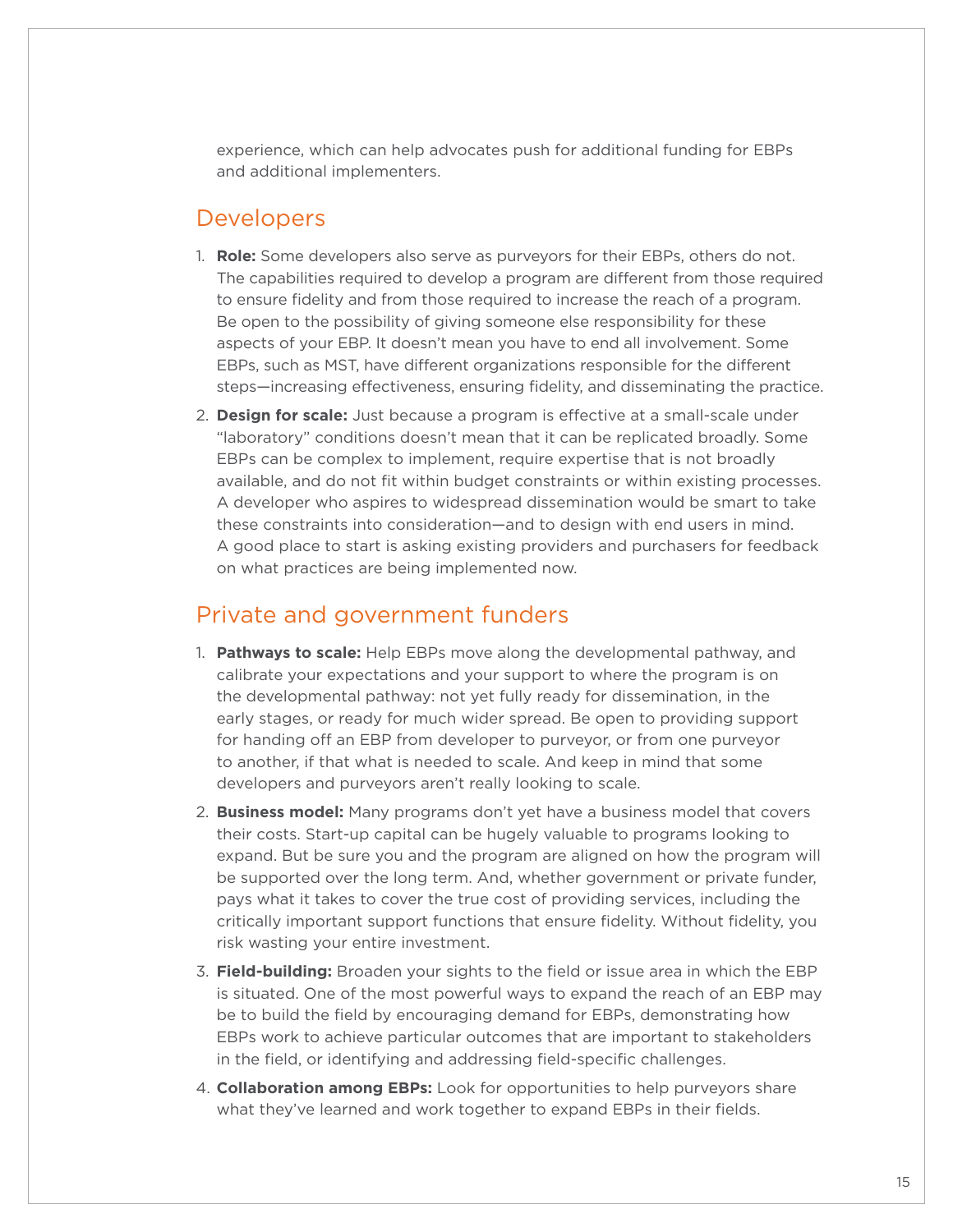<span id="page-15-0"></span>5. **Evidence-based government funding:** Embed evidence requirements into government contracts and grants to ensure that funding flows to effective programs. Government funding should also ensure that there is sufficient money to pay for the infrastructure to effectively take up, implement, and sustain an EBP in a way that realizes its potential.

## Research and support organizations

- 1. **Clearinghouses and other organizations that support the spread of EBPs across a field or multiple fields:** (a) Start gathering and sharing data on *reach*. Clearinghouses have influence over what information purveyors gather and share. By requesting information on reach, clearinghouses can encourage developers to gather it. This information will also be useful to researchers, policymakers, and developers. It will be important to ensure that users don't interpret this data on reach as a judgment of the program's quality or potential for growth. A program with more reach is not necessarily better than a program with less. (b) Continue adding information on *fidelity*. Some clearinghouses have already begun to share information about the availability of implementation supports like training. This helps potential implementers understand what they are signing up for, and encourages purveyors to make these supports available.
- 2. **Researchers in the field:** (a) Study *market share* of EBPs. Only a handful of researchers have looked at how much reach EBPs have and what share of the total "market" (i.e., people who could benefit from an EBP). Understanding and documenting this gap could help spur others into action. Importantly, this first step is more accurately identifying the eligible population. (b) Look at EBPs from the point of view of decision makers, including concerns such as cost and the requirements for initiating, implementing, and sustaining programs. (c) Study *how programs change over* time—from development and proof of effectiveness, to initial replication and ensuring fidelity, all the way to proactive growth. While our study began to look at this, we have only scratched the surface in terms of identifying lessons learned for programs with growth aspirations. For example, when is it appropriate for a developer to hand off its program? What signals that an EBP is ready for growth?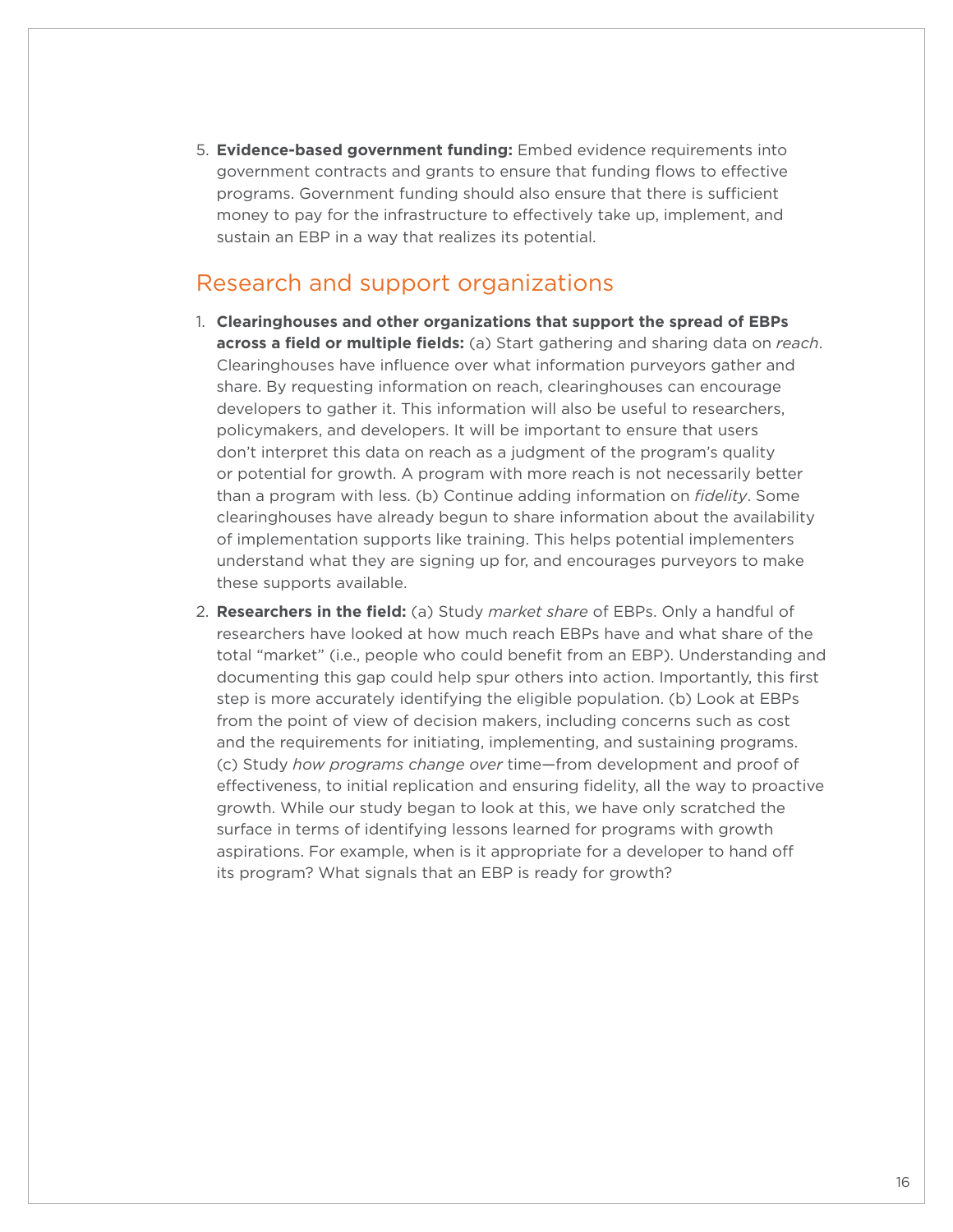# <span id="page-16-0"></span>Conclusion

We conducted this research because we believe in the potential of EBPs. We focused on purveyors because they're a critical link in the larger ecosystem of EBPs that also includes developers, implementers, funders, and others. As we have seen, there are three key factors to whether purveyors can expand the reach of their EBPs: resources, expertise, and motivation. As we have suggested here, purveyors can and should consider adopting new strategies specifically focused on expanding the reach of EBPs—whether they do so themselves, hand off to others better equipped to seek scale, or band together to build the field in which they work.

When you pick up a tool, you'd like it to be one that actually works. And if the job to be done is an important one—like helping children and families succeed and thrive, despite adversity—you want this effective tool in more and more hands. We hope that this research contributes to the growth of EBPs, and thus better outcomes for youth.

*Alex Neuhoff is a partner with The Bridgespan Group in New York and a leader in the firm's Children, Youth & Families practice.* 

*Eliza Loomis is a Bridgespan senior associate consultant based in New York.*

*Farhana Ahmed is a JD-MBA candidate at Northwestern University School of Law and Kellogg School of Management. She was a Bridgespan associate consultant based in New York until 2016.*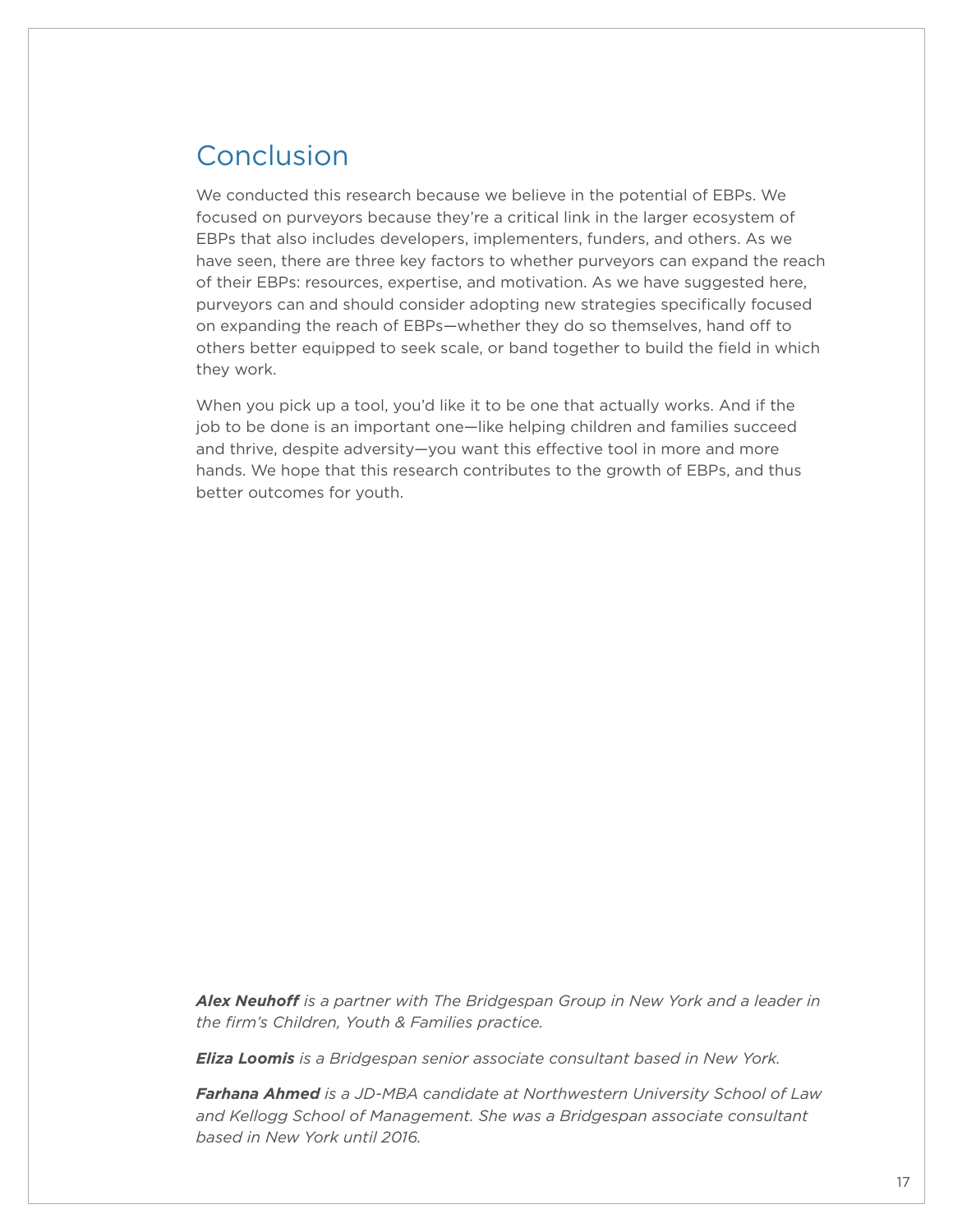# <span id="page-17-0"></span>Appendices

## <span id="page-17-1"></span>Appendix A: Methodology

This research grew out of a desire to help expand the implementation of effective programs with fidelity, and thus help more people in need achieve life-improving outcomes. We looked at programs in the juvenile justice and child welfare areas with some of the best evidence of effectiveness, and investigated what it would take for them to reach more people and to do so with fidelity. Evidence-based programs (EBPs) are not, of course, the only path to social impact. Other paths include improving the effectiveness of the programs that already have significant scale or changing policy.

We set out to answer the following questions:

- 1. What are the organizational characteristics of the program purveyors we studied?
- 2. How much scale do programs have today?
- 3. What, if anything, are program purveyors doing in pursuit of scale?
- 4. What are the enablers of, and barriers to, scale?
- 5. What could be done to help programs increase their scale?

To answer these questions, we undertook two primary methods of research. First, we gathered data on a group of 46 EBPs in juvenile justice and child welfare. We selected this group from 107 EBPs in those fields listed as promising or higher by one of three clearinghouses: Blueprints, CEBC, and Crimesolutions.gov.<sup>6</sup> There is no consensus about the level of evidence required for an intervention to be deemed "evidence-based." Therefore, we included programs that had a range of evidence of effectiveness—enough to be considered by one or more clearinghouses to warrant a listing and a designation as at least "promising."

We did not have enough resources to conduct research on all 107 EBPs, so we focused on a subset of 46 EBPs. We only selected EBPs that contact information was listed (to facilitate research), and sought a balance between the juvenile justice and child welfare fields. The 46 EBPs in our subset may not be perfectly representative of all 107 listed by the three clearinghouses, but we have no reason to believe they are outliers.

For each EBP, we sought to understand its scale, ambitions, organizational structure, activities, capabilities, barriers, and enablers of growth. We were able to gather some of this information (see Appendices [C](#page-22-1) and [D\)](#page-24-1), but not all. The 46 EBPs we looked at are listed on the next page.

<sup>6</sup> Each clearinghouse uses somewhat different language. We included EBPs listed in Blueprints as Model+, Model, or Promising; in CBEC as well-supported, supported or promising in terms of evidence; and in Crimesolutions.gov as effective or promising.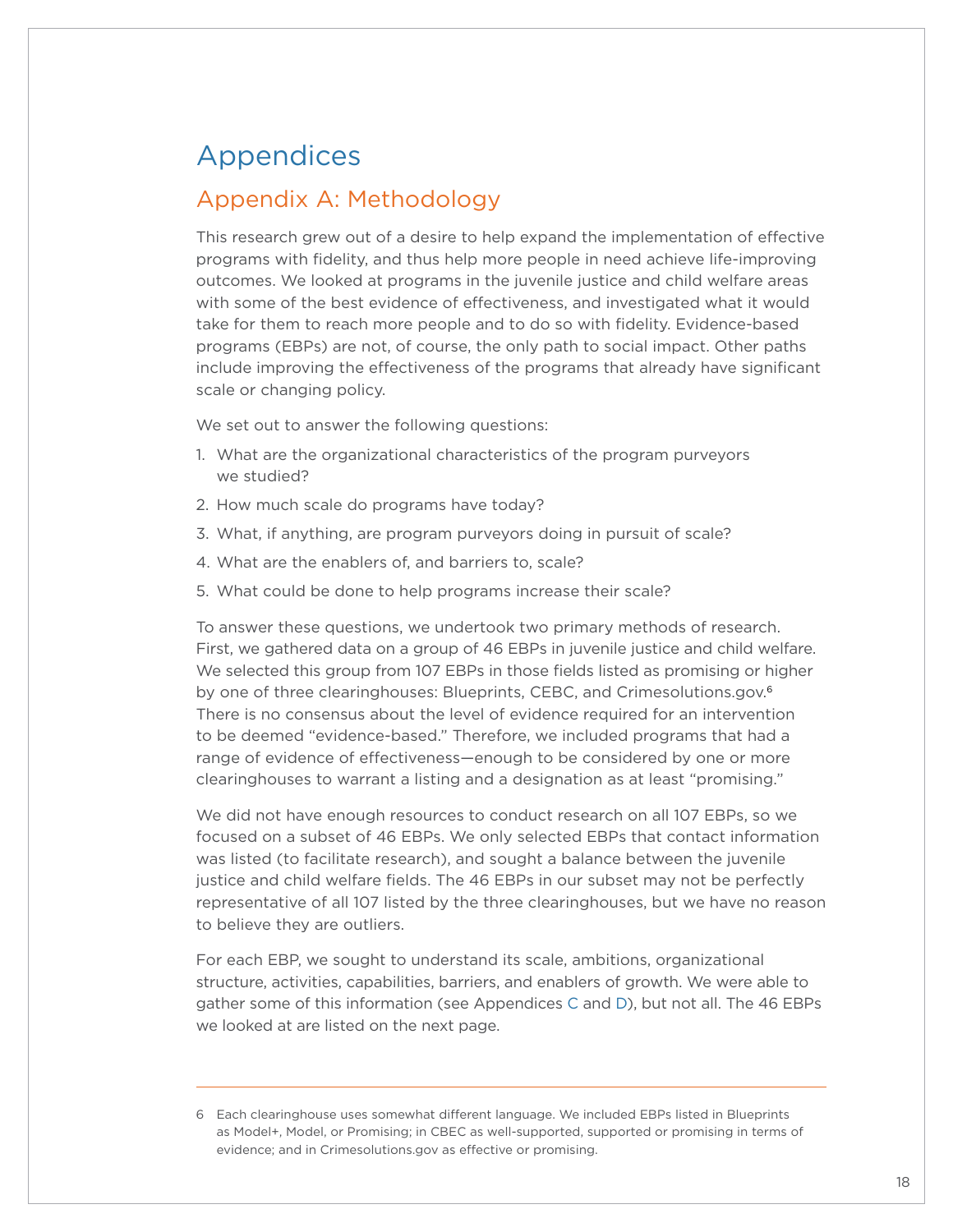|     | <b>Child Welfare</b>                                                |     | <b>Juvenile Justice</b>                  |
|-----|---------------------------------------------------------------------|-----|------------------------------------------|
| 1.  | 1-2-3 Magic: Effective Discipline for                               | 1.  | Achievement Mentoring                    |
|     | Children 2-12                                                       | 2.  | Adolescent Diversion Project             |
| 2.  | Alternatives for Families: A Cognitive<br>Behavior Therapy          | 3.  | Aggression Replacement Training          |
| 3.  | Attachment and Behavioral Catch-up/                                 | 4.  | Boys Town Family Home Program            |
|     | Ecologically Based Family Therapy                                   |     | Children with Problematic Sexual         |
| 4.  | <b>Big Brothers Big Sisters</b>                                     |     | Behavior-Cognitive Behavioral<br>Therapy |
| 5.  | Childhaven Childhood Trauma<br>Treatment                            | 6.  | Connections                              |
| 6.  | <b>Exchange Parent Aide</b>                                         | 7.  | Communities that Care                    |
| 7.  | <b>Family Assessment Response</b>                                   | 8.  | Family-Centered Treatment                |
| 8.  | Family Group Decision Making                                        | 9.  | <b>Functional Family Treatment</b>       |
| 9.  | <b>Fostering Healthy Futures</b>                                    |     | 10. Guiding Good Choices                 |
|     | 10. FosterParentCollege.com                                         | 11. | <b>GREAT</b>                             |
| 11. | Helping the Noncompliant Child                                      |     | 12. Life Skills Training (Botvin)        |
|     | 12. Home Instruction for Parents of<br>Preschool Youngsters (HIPPY) |     | 13. Multidimensional Family Therapy      |
|     |                                                                     |     | 14. Multisystemic Therapy (MST)          |
|     | 13. HOMEBUILDERS®                                                   |     | 15. Positive Action                      |
|     | 14. Keeping Foster and Kin Parents                                  |     | 16. Project BUILD                        |
|     | Supported and Trained (KEEP)                                        |     | 17. Project Venture                      |
|     | 15. Kids Club & Moms Empowerment                                    |     | 18. PATHS                                |
|     | 16. Life Space Crisis Intervention                                  |     | 19. Second Step                          |
| 17. | <b>Mellow Babies</b>                                                |     | 20. SNAP Under 12 Outreach Project       |
|     | 18. Nurse-Family Partnership                                        |     |                                          |
|     | 19. Oregon Model, Parent Management<br>Training                     |     |                                          |
|     | 20. Parenting Together Project (PTP)                                |     |                                          |
|     | 21. Project Connect                                                 |     |                                          |
|     | 22. Promoting First Relationships (PFR)                             |     |                                          |
|     | 23. Safe Environment for Every Kid (SEEK)                           |     |                                          |
|     | 24. Safecare                                                        |     |                                          |
|     | 25. Treatment Foster Care Oregon                                    |     |                                          |
|     | 26. Triple P                                                        |     |                                          |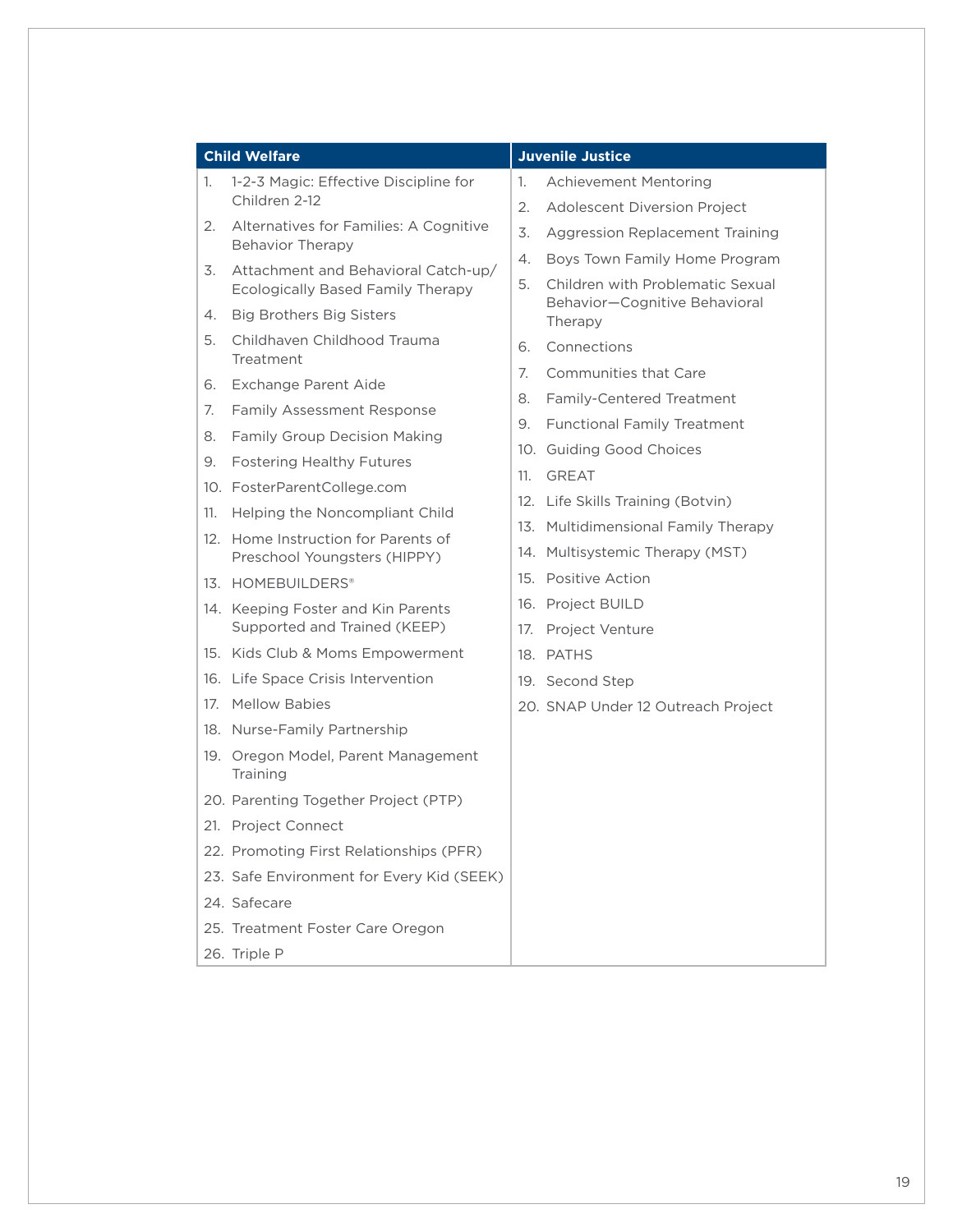We then selected four programs for in-depth case studies, two in child welfare and two in juvenile justice. These programs are used as examples throughout the paper, and the full case studies are included as appendices. For the case studies, we sought programs that had significant experience with growth, both in terms of number of years growing and absolute size. We also looked for some variation in program intensity, delivery setting, and strength of evidence. The four case studies are:

| <b>MST</b>                                                                                                                                                                                                                                                                                                                                                                                                                                                                                                 | <b>KEEP</b>                                                                                                                                                                                                                                                                                                                                                                                                                                                                                                                                  | <b>HOMEBUILDERS®</b>                                                                                                                                                                                                     | <b>PATHS</b>                                                                                                                                                                                                                                                                |
|------------------------------------------------------------------------------------------------------------------------------------------------------------------------------------------------------------------------------------------------------------------------------------------------------------------------------------------------------------------------------------------------------------------------------------------------------------------------------------------------------------|----------------------------------------------------------------------------------------------------------------------------------------------------------------------------------------------------------------------------------------------------------------------------------------------------------------------------------------------------------------------------------------------------------------------------------------------------------------------------------------------------------------------------------------------|--------------------------------------------------------------------------------------------------------------------------------------------------------------------------------------------------------------------------|-----------------------------------------------------------------------------------------------------------------------------------------------------------------------------------------------------------------------------------------------------------------------------|
| Multisystemic<br>Therapy (MST) is<br>an intensive family<br>therapy in which<br>high-risk youth,<br>typically juvenile<br>offenders, are<br>treated in their<br>natural setting,<br>usually at home.<br>The program is<br>administered by a<br>licensed therapist<br>and includes visits<br>that may occur up<br>to daily over a 3- to<br>5-month course<br>of treatment. The<br>target population<br>of the program is<br>"chronic violent, or<br>substance abusing<br>juvenile offenders<br>ages 12-17." | Keeping Foster<br>and Kin Parents<br>Supported and<br>Trained (KEEP)<br>aims to increase<br>the parenting<br>skills of foster and<br>kinship caregivers<br>in responding<br>to children's<br>difficulties.<br>reducing placement<br>disruption, and<br>improving child<br>outcomes. The<br>program consists<br>of weekly parent<br>support and training<br>group sessions<br>led by two trained<br>facilitators. In<br>between sessions<br>families receive<br>supervision and<br>complete daily<br>reports on their<br>children's behavior. | <b>HOMEBUILDERS</b><br>provides intensive.<br>in-home crisis<br>intervention<br>counseling, and life-<br>skills education for<br>families who have<br>children at imminent<br>risk of placement in<br>state-funded care. | PATHS (Promoting<br>Alternate Thinking<br>Strategies) is a<br>social emotional<br>learning curriculum<br>delivered in<br>classroom setting<br>and aimed at<br>combatting<br>aggression and<br>behavior problems<br>in preschool and<br>elementary school-<br>aged children. |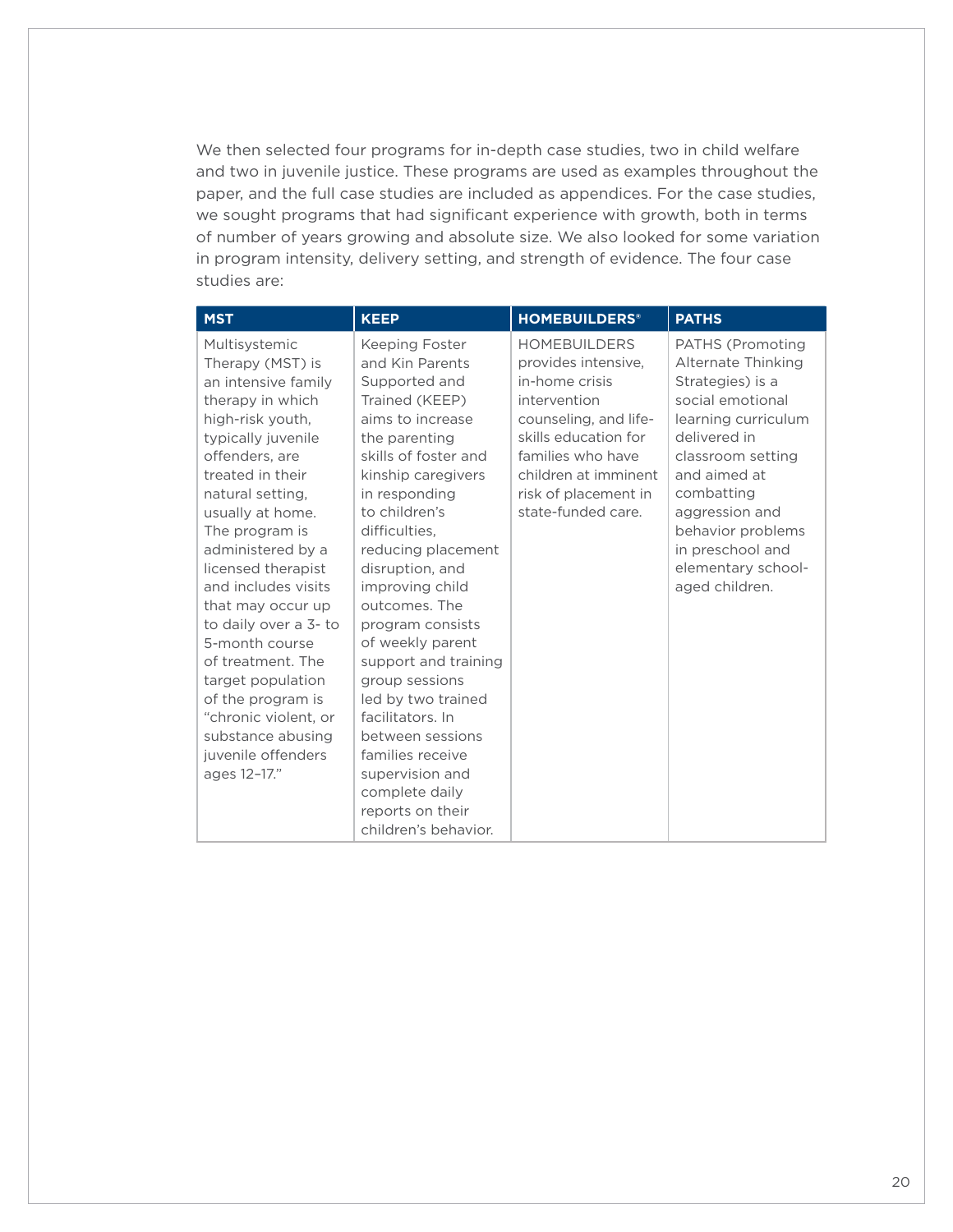## <span id="page-20-0"></span>Appendix B: Characteristics of purveyors

In summary, we found significant diversity in the organizational characteristics of the purveyors we studied. While nonprofit organizations are the single largest type of organization responsible for purveying programs, they represented less than 50 percent of the EBPs we examined. For-profits and universities also commonly act as purveyors. Most purveyors (other than universities) are either stand-alone organizations dedicated to supporting the program or have specific capabilities dedicated to it. Most purveyors have small budgets and few staff members.

The first dimension we looked at in depth was the organizational type. Forty-one percent of programs had nonprofit purveyors; 26 percent were for-profit; another 26 percent were universities; and the remaining 7 percent were government agencies. We were surprised to see the large number of for-profit purveyors. Interestingly, only one of the 46 EBPs we studied was initially developed by a for-profit. Virtually all of the programs currently housed in for-profit organizations began in a university or nonprofit. Overall, the diversity in organization type raises questions about what structure is most supportive of scale, which we address in this report.

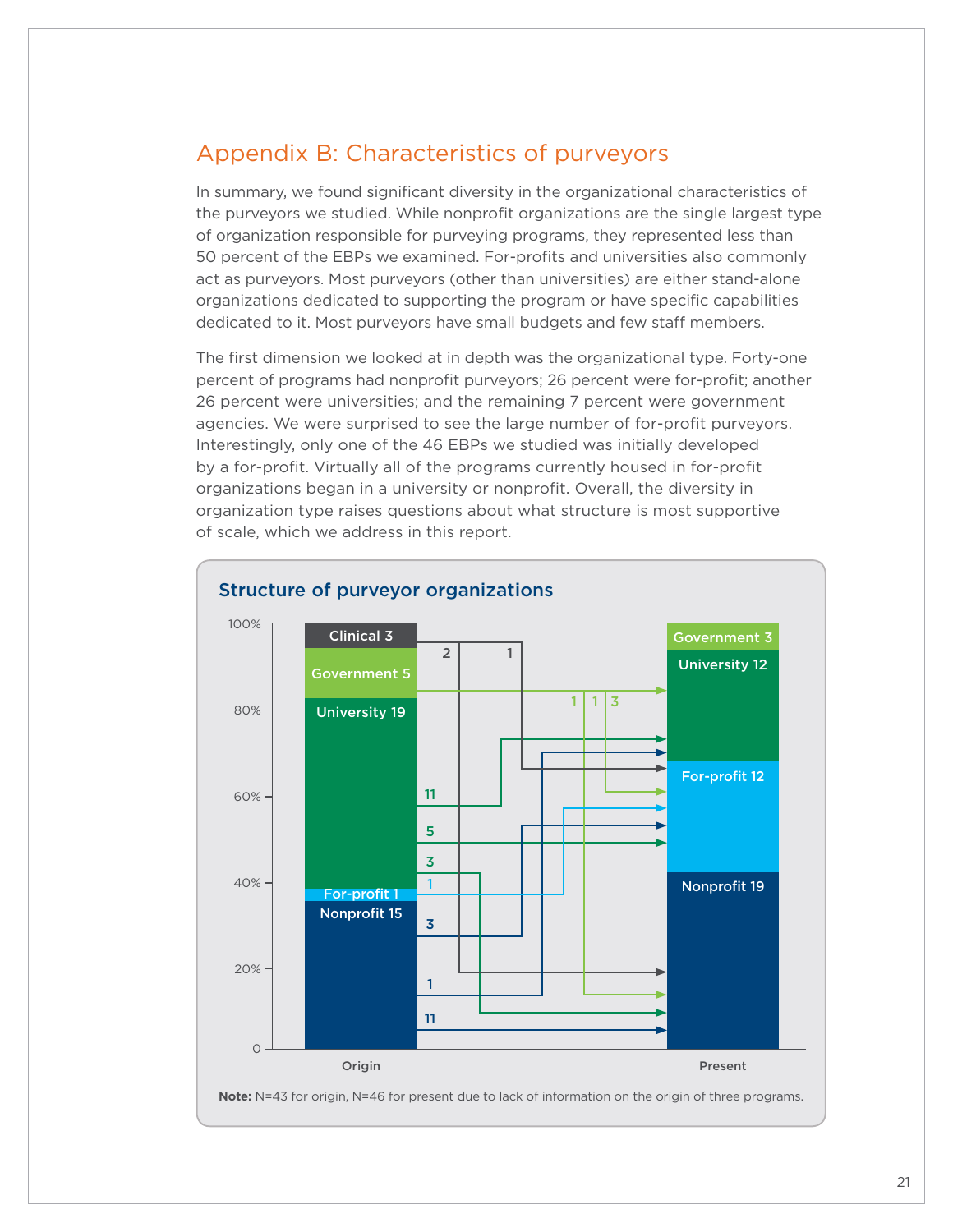The second dimension we assessed was the degree to which the program was a primary focus of the purveyor organization. We inquired about this in two ways. First, we asked if the program was housed in a "stand-alone" organization dedicated to replicating it. Two thirds said "yes," one third said "no." Those that said "no" were predominantly universities. We also asked whether there were capabilities dedicated to replicating or implementing the program. Here, 85 percent said yes, meaning that within some of the purveyors which are not stand-alone organizations, there are still capabilities dedicated to the program. The 15 percent that did not have dedicated capabilities were primarily universities.

The third dimension we looked at was staff size and budget. Interestingly, almost 25 percent of the organizations did not know the budget dedicated to the purveyor function. The majority of these were universities. Of those who did know their budgets, 45 percent had a budget under \$1 million. Only 20 percent had a budget greater than \$5 million. Similarly, two thirds had fewer than 10 staff members. On the other hand, 16 percent of programs were quite large—with more than 50 staff members. In general, most programs studied are small and have limited resources.

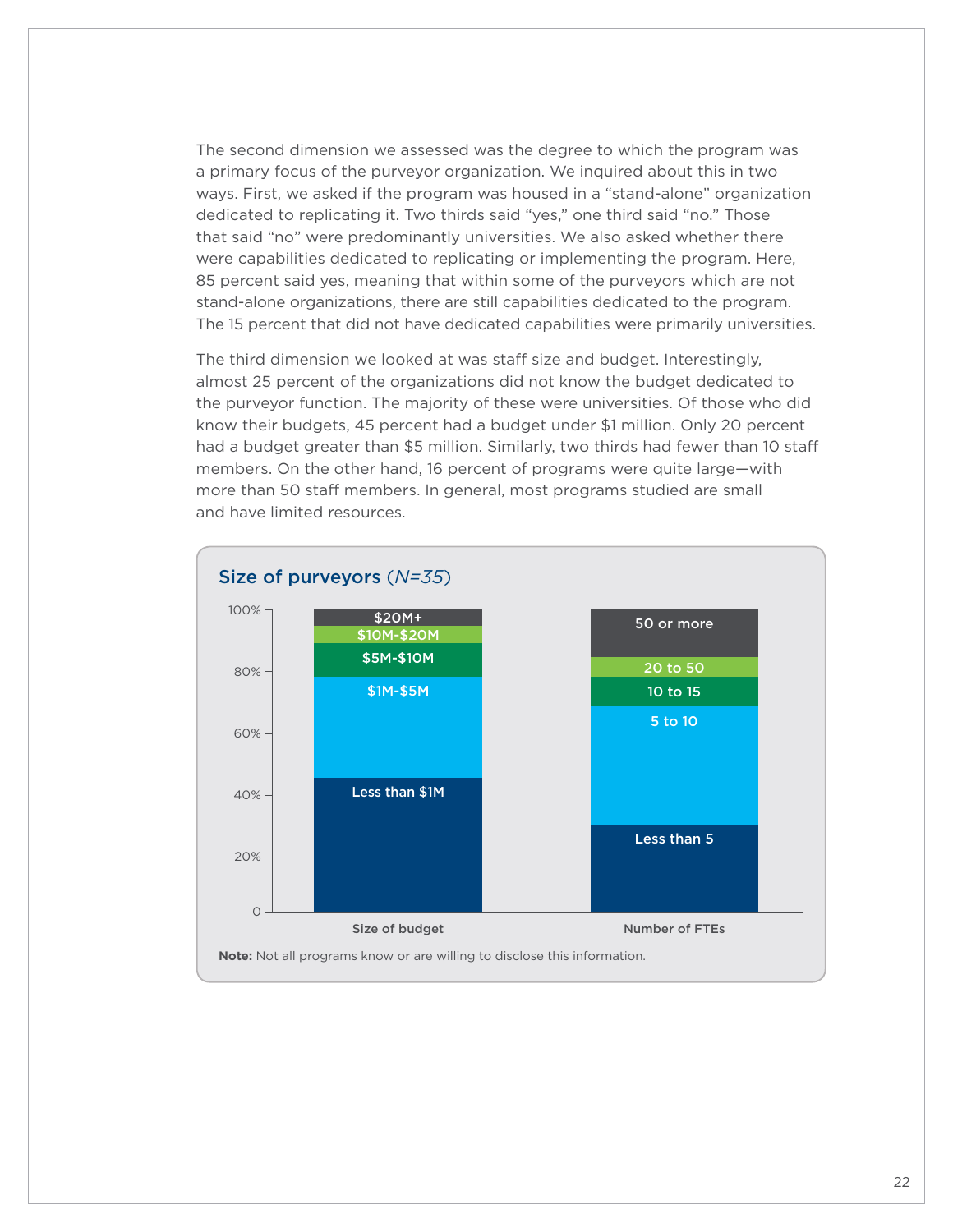## <span id="page-22-1"></span><span id="page-22-0"></span>Appendix C: How much reach do EBPs have?

Given the dearth of publicly available data, we were excited to gather data on the reach of our chosen programs. We asked purveyors if they knew the current, annual number of people reached by their programs. A majority—56 percent did not know this information. We think this lack of data about reach occurs for two reasons. First, it is hard to gather this data, and we know that purveyors are resource-constrained. But 44 percent of the organizations we studied *did* have this information—suggesting that tracking reach is possible, and that some organizations value that information more than others.



Given that most did not know their reach, we attempted, when possible, to create an estimate based on other available data—such as number of sites or number of curricula sold. Using these methods, we were able to, at least very roughly, estimate reach for about 90 percent of all the programs we studied.



Based on this estimate, a majority of programs have limited reach: 40 percent reach less than 1,000 beneficiaries each year, and another 20 percent reach between 1,000 and 10,000. That leaves 40 percent of programs with a substantial reach—over 10,000. However, given that some of these EBPs have target populations numbering in the millions, they still reach only a tiny fraction of those who might benefit from them.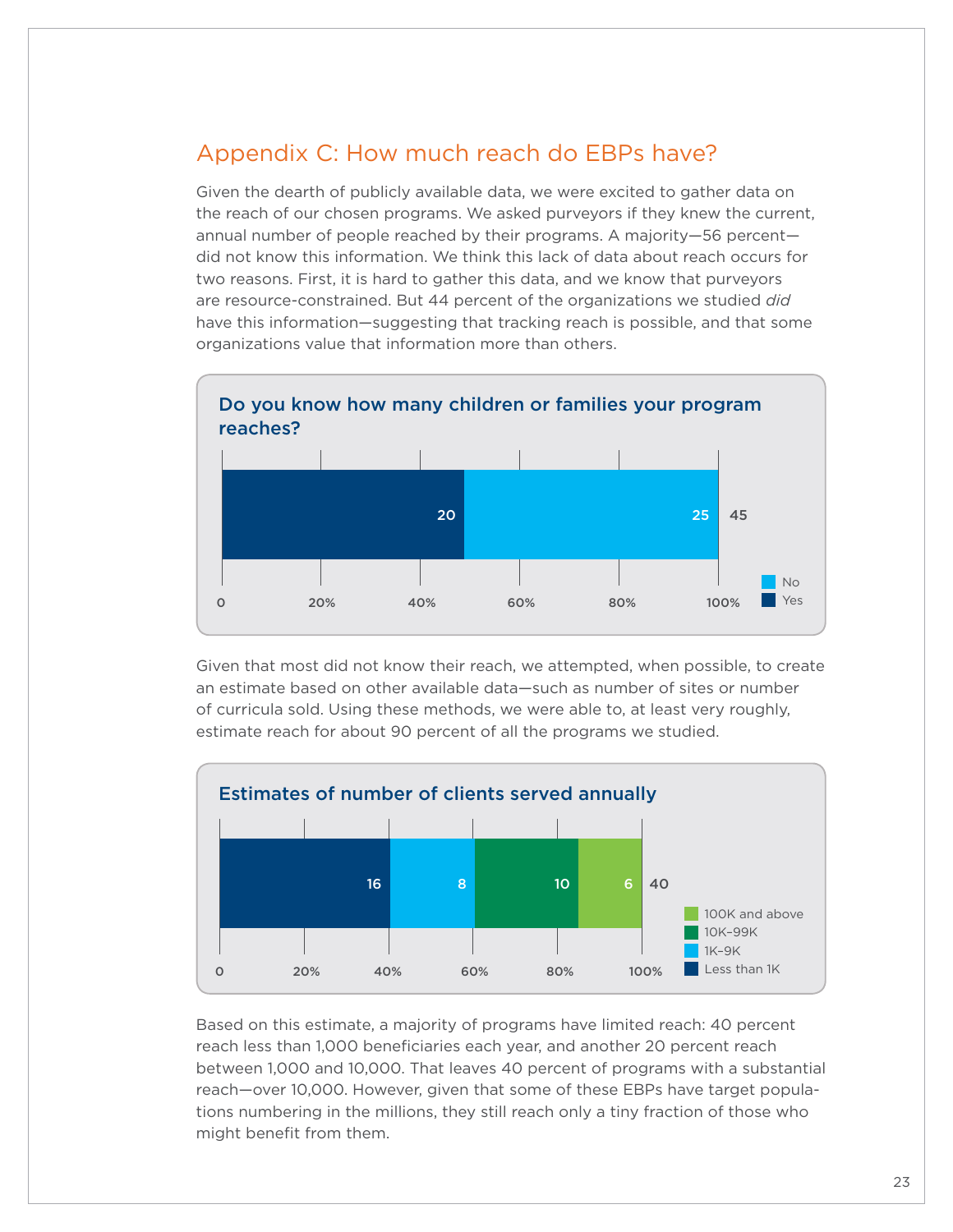KEEP offers an example of a program that is relatively small scale. While KEEP has been on an upward growth trajectory since 2008, it reaches only approximately 1,500 families annually across both the United States and the United Kingdom. To put that in perspective, there are roughly 300,000 children currently placed in foster family homes in the United States. Not all foster parents would benefit from KEEP training, but if you assume 50 percent would, KEEP has no more than 1 percent penetration in the United States. KEEP's small scale is particularly striking given that unlike most programs, KEEP benefits from having a purveyor that has prior experience developing and growing other programs (such as Treatment Foster Care Oregon).

That being said, we see some interesting patterns when looking at the programs in the top two scale categories. The six programs with the most scale, those that reach over 100,000 beneficiaries annually, are all prevention programs. Four of these are essentially curricula, and four are delivered in school classrooms. Five out of the six do not precisely track scale (so they are in this category based on estimates), monitor fidelity, or track outcomes. All of the six undertake some form of marketing. The picture we see is of programs that are "designed for scale"—highly codified, simple, relevant to large target populations, possessing a natural distribution channel (schools), actively marketed, and not requiring close monitoring by the purveyor once distributed.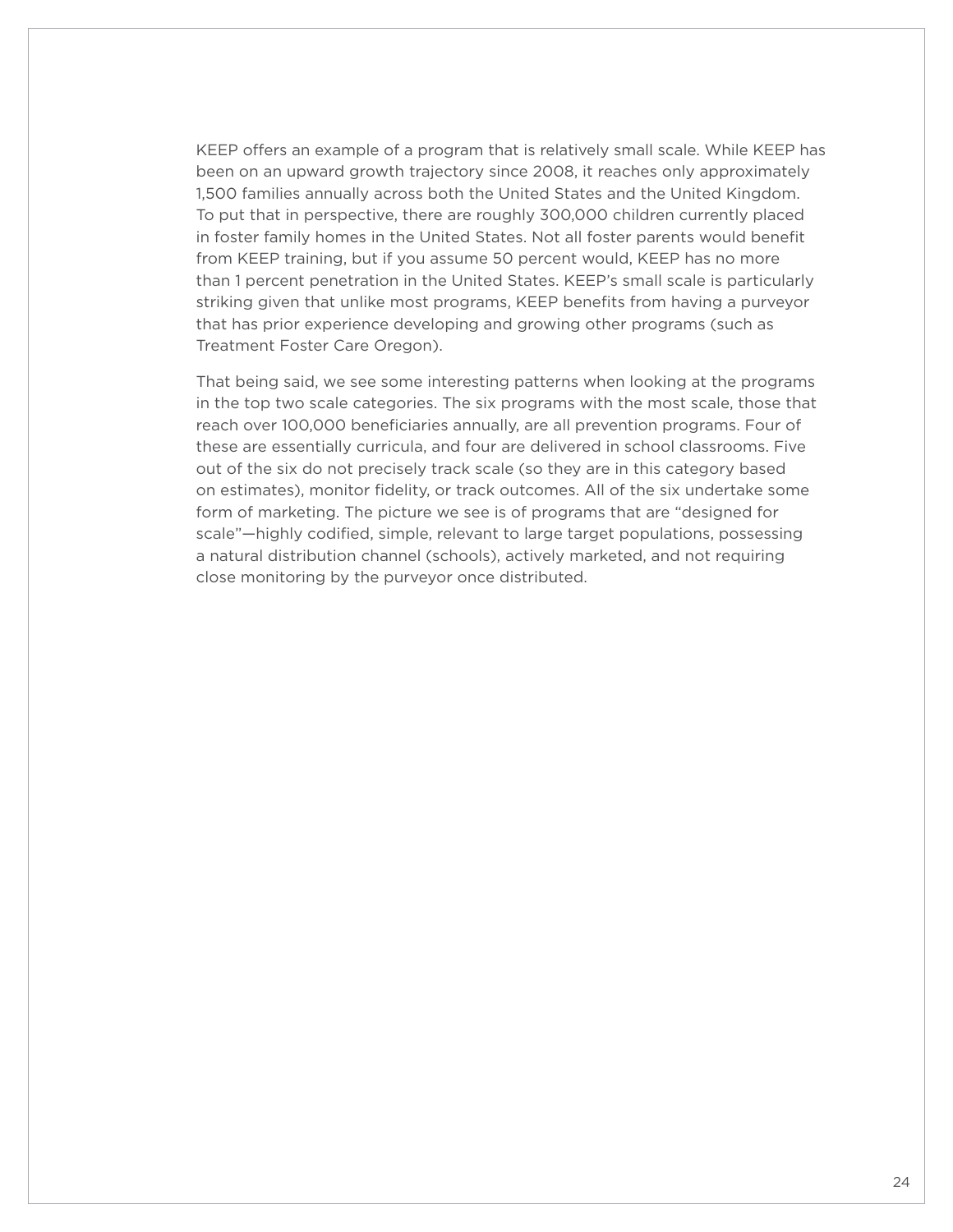## <span id="page-24-1"></span><span id="page-24-0"></span>Appendix D: Bibliography

Bruns, Eric J., Ph.D., Suzanne E.U. Kerns, Ph.D., Michael D. Pullmann, Ph.D., Spencer W. Hensley, Ted Lutterman, and Kimberly E. Hoagwood, Ph.D. Research, Data, and Evidence-Based Treatment Use in State Behavioral Health Systems, 2001–2012. *Psychiatric Services*, 2016. 496–503.

EPIS Center. (2016, November 12). EPISCenter. Retrieved from [http://www.](http://www.episcenter.psu.edu/ebp/definition) [episcenter.psu.edu/ebp/definition.](http://www.episcenter.psu.edu/ebp/definition)

Hussein, Taz and Matt Plummer. (2016). "Selling Social Change." *Stanford Social Innovation Review*, 34–39.

Metz, Allison and Leah Bartley. "Implementation Drivers Analysis for Evidence-Based Models in NYC." *Strengths and Gaps in Promoting High-Fidelity Implementation*. 2013. Report submitted to NYC Administration for Children's Services, NY.

Neuhoff, Alex, Simon Axworthy, Sara Glazer, and Danielle Berfond. *The What Works Marketplace: Helping Leaders Use Evidence to Make Smarter Choices*. 2015. Boston: The Bridgespan Group.

## Appendix E: Acknowledgments

The authors would like to thank The Annie E. Casey Foundation for supporting this project; Clay Yeager, Brian Bumbarger, Sharon Mihalic, Allison Metz, Kim DuMont, Jessie Watrous, and Ilene Berman for providing helpful feedback and guidance; and all of the EBP purveyors who generously offered us their time, in particular the four case study organizations.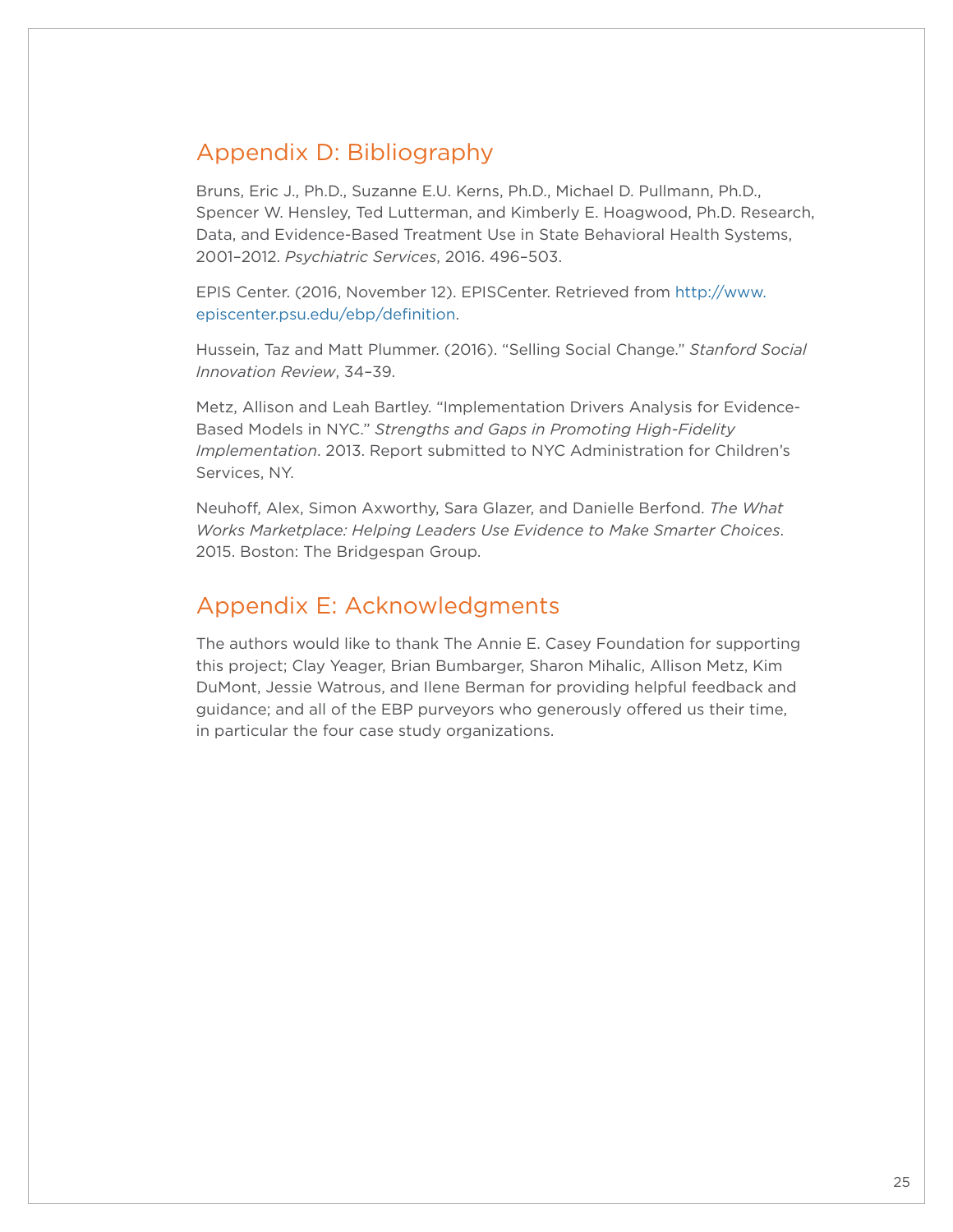## <span id="page-25-0"></span>Appendix F: Case Studies

## Multisystemic Therapy

#### **Highlights**

- MST Services had to make organizational changes to go from replicable to scalable.
- System-level adoption was a powerful method of scaling up for MST.
- MST Services collaborates in order to compete with the status quo.

#### **The program**

Multisystemic Therapy (MST) is an intensive family therapy in which high risk youth, typically juvenile offenders, are treated in a community setting—usually at home. The program is administered by a licensed therapist and includes visits that may occur up to daily over a three- to five-month course of treatment. The target population of the program is "chronic, violent, or substance abusing juvenile offenders ages 12-17." MST has 62 published outcome, implementation, and benchmarking studies.

**Scale:** In 2016 MST reached 14,432 families. Of those families, roughly two thirds lived in the United States and one third lived abroad. 7

**Outcomes:** MST has been shown to significantly lower delinguency, recidivism, number of days incarcerated, number and seriousness of arrests, number of arrests among siblings of participants, marijuana use, convictions for aggressive crime, absenteeism at school, and other conduct problems.

**ROI:** Every \$1 invested in MST generates \$4.07 in savings according to the Washington State Institute for Public Policy. 8

**Target Population:** Adolescent juvenile offenders

**Leadership:** MST was developed by Dr. Scott Henggeler. Dr. Sonja Schoenwald led studies on the transportability of MST to other countries and also serves on the board of MST Services. Keller Strother is the president of MST Services, an organization devoted to disseminating the MST model and supporting implementations.

<sup>7</sup> Scale numbers for 2016 are not yet finalized and are only estimates. Scale numbers includes only cases that were opened in 2016. MST reached an additional 4,864 youth whose cases were opened in 2015, for a total of 19,296 youth reached in 2016.

<sup>8</sup> Washington State Institute for Public Policy, "Promoting Alternative Thinking Strategies (PATHS) Public Health & Prevention: School-based Benefit-Cost Results Fact Sheet," [http://www.wsipp.](http://www.wsipp.wa.gov/BenefitCost/ProgramPdf/94/Promoting-Alternative-Thinking-Strategies-PATHS) [wa.gov/BenefitCost/ProgramPdf/94/Promoting-Alternative-Thinking-Strategies-PATHS](http://www.wsipp.wa.gov/BenefitCost/ProgramPdf/94/Promoting-Alternative-Thinking-Strategies-PATHS). (Accessed April 2016).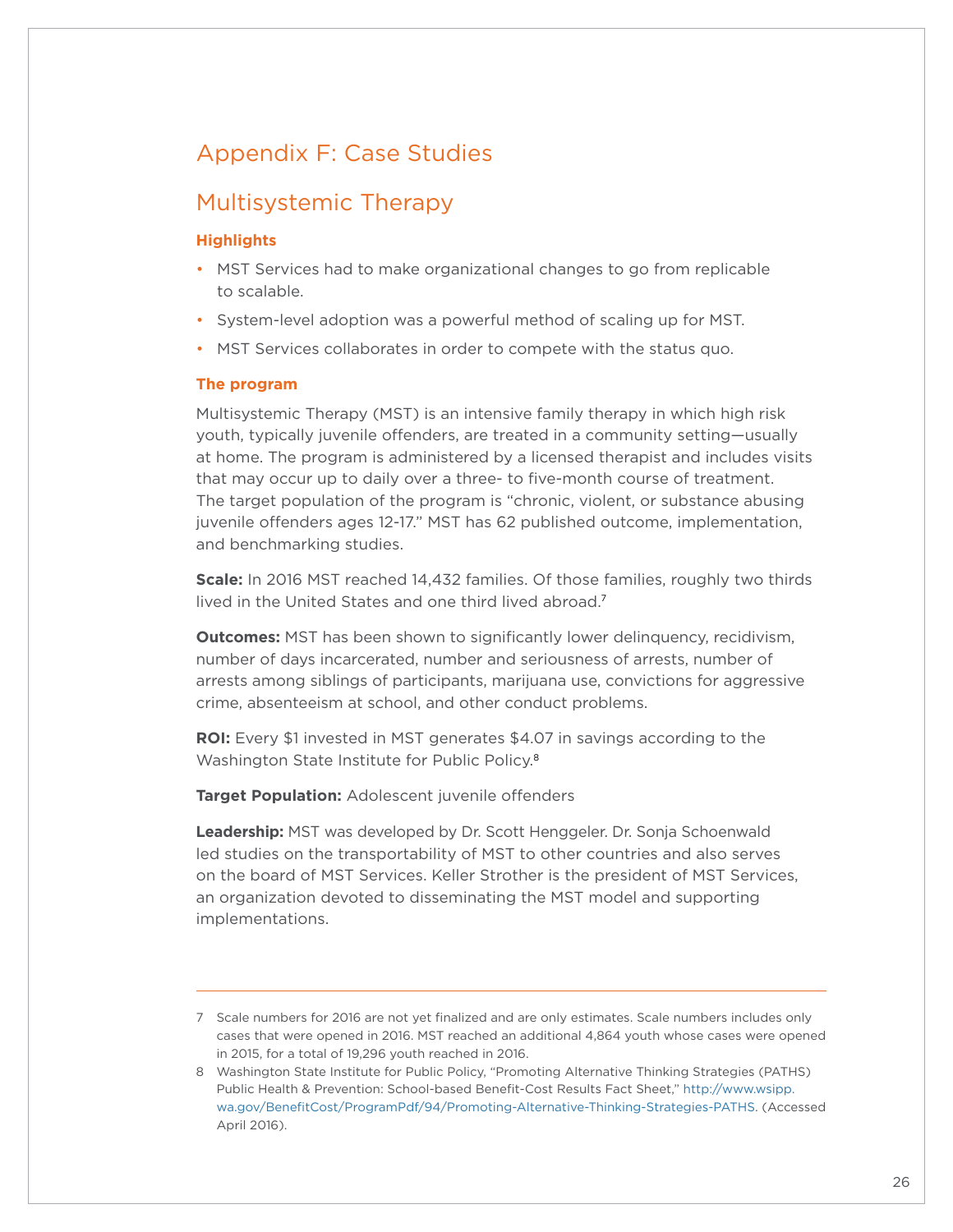**Business Model:** MST Services charges annual licensing fees that cover ongoing fidelity monitoring and evaluation, as well as technical assistance. There are additional start-up fees, which cover initial training and technical assistance.

#### **More information on clearinghouse:** [Blueprints](http://www.blueprintsprograms.com/factsheet/multisystemic-therapy-mst)

#### **Growth history:**

#### **1970s–1991: The MST model is developed and researched**

MST was developed by Dr. Scott Henggeler at Memphis State University in the late 1970s. Henggeler received funding through the Memphis Juvenile Court to provide family therapy for juvenile offenders. He recognized a need that was not being met by existing clinical interventions for high-risk adolescents—working with the youth and families "in the full context of their lives."

The first outcome study for MST was published in 1986—a quasi-experimental study that looked at delinquent youths and their families and found those treated with MST had improved family relations, decreased behavior problems, and decreased association with deviant peers. A year later a randomized controlled trial also showed positive results.

#### **1992–1995: Formal replications proliferate, but without a scalable approach**

Research on MST continued from the mid-1980s into the 1990s. In 1992, Henggeler founded the Family Services Research Center (FSRC) within the Medical University of South Carolina to pursue the development and dissemination of treatments for youth with serious clinical problems, including MST.

During this time funding began to increase, and in 1992 research funding for MST shifted from local sources to increasingly national sources such as foundations and the National Institutes of Health. Research on MST began to show additional benefits, such as its effectiveness for youth with problem sexual behaviors.

Researchers from FSRC presented their findings on MST's clinical and cost effectiveness at juvenile justice and mental health conferences, generating requests from organizations that were interested in implementing the program. These requests led to the development of MST implementation trainings for outside organizations, the first of which was given by FSRC research faculty in 1993. This pattern of researchers training implementers continued, but as researchers still had full-time jobs, it quickly became clear that the method was unsustainable. Researchers would use vacation days to moonlight as trainers around the country—and the training demands began to negatively affect their ability to conduct research.

In 1994 the South Carolina Department of Health and Human Services gave MST researchers the funding they needed to begin developing formal training capabilities. The FSRC was invited to provide training on the implementation of MST, which, as Dr. Schoenwald noted, "gave them the first opportunity to cultivate expertise in MST and MST training among individuals other than model developers and faculty." MST Services CEO Keller Strother noted that this training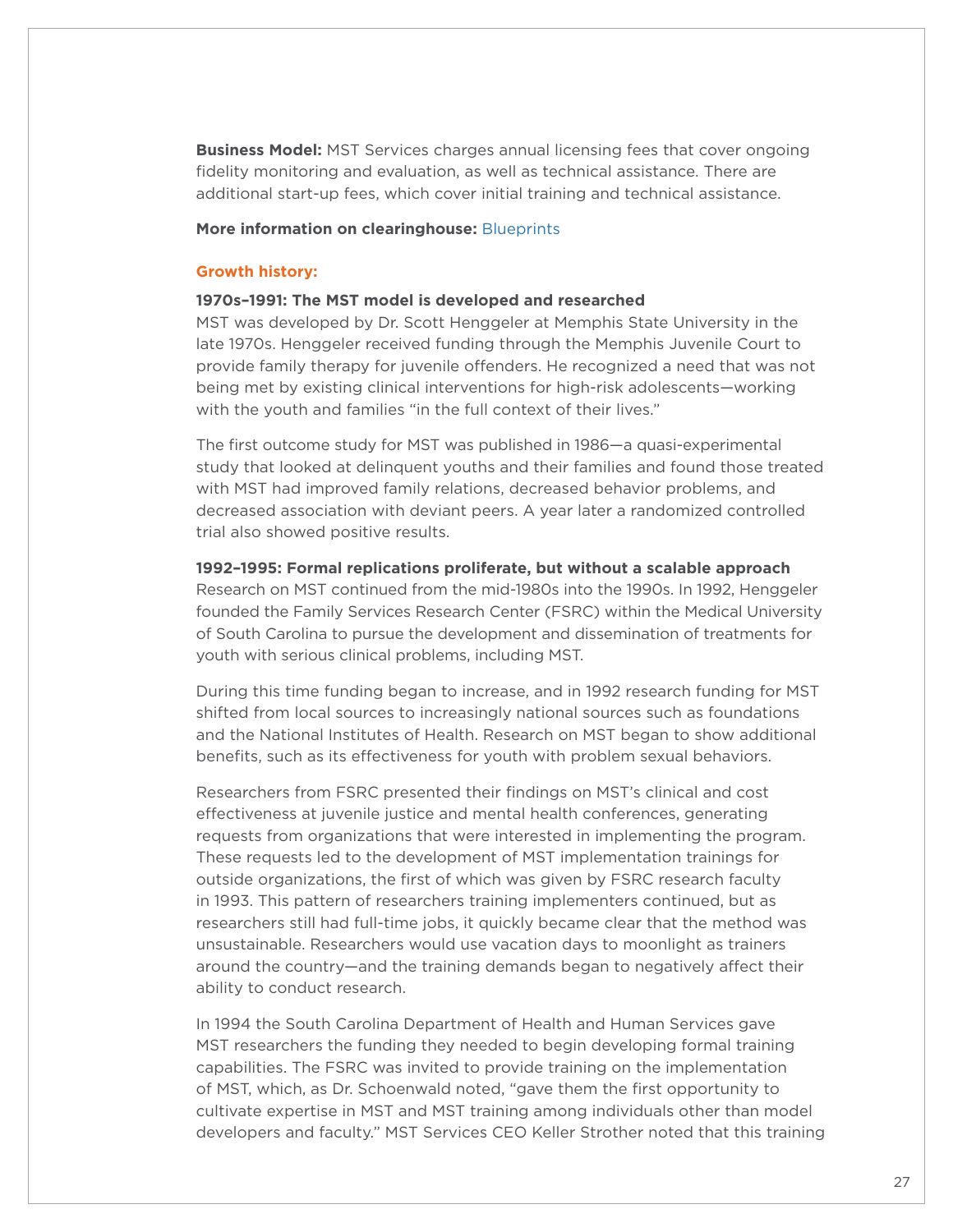experience influenced the thinking of FSRC faculty about scale: "Rather than just replicating the model in a clinical setting, how do we make this work at a level of scale that is required in supporting a statewide effort?"

#### **1996–2000: Building a more scalable model for dissemination**

The South Carolina Department of Health and Human Services would only fund trainings within the state. To meet the increasing demand for MST from outside South Carolina, the model's developers would have to find a different solution. In 1996, the developers of MST formed a separate, for-profit organization dedicated to training and dissemination called MST Services, along with an independent nonprofit organization dedicated to quality assurance and quality improvement among MST implementers—the MST Institute.

Keller Strother became interested in the challenges FSRC was having implementing the program and became the CEO of MST Services. According to Strother, "The challenges were obvious from an outsider's perspective. You have researchers doing immediate turnaround consultation. It was a real mismatch of capabilities." In a 2010 article, Sonja Schoenwald highlighted the critical role that MST Services has played in bridging the gap between research and practice, saying "purveyor organizations are critical…taking a complex evidence-based treatment like MST to usual-care settings has to be someone's job."9

The companion nonprofit, MST Institute, focused on the quality of the intervention. It operates the web-based QA/QI data collection and reporting system, and acts as an independent fidelity monitor. MST Services, MST Institute, and FSRC all coordinate with each to develop and disseminate MST with fidelity.

Soon after MST Services and the MST Institute were formed, several key policy events in various states signaled an increased desire to use evidence-based practices (EBPs) generally, and MST specifically. In 1997 legislation in Washington called for the use of research-informed programs to reduce juvenile crime. That same year Nebraska adopted MST and created an MST-specific funding stream for the program. MST's reach extended beyond the United States in 1999 with the first implementation in Norway, where it expanded as part of a national policy initiative.

Four years after establishing MST Services and the MST Institute, MST made another organizational change to increase scalability and established the "Network Partner" model. Network partners (NPs) are organizations or systems that are deemed qualified to take the work of MST Services in their communities or regions: fidelity monitoring, quality assurance, quality improvement, staff training, and outcome tracking. NPs include provider organizations that deliver MST to families, organizations that do not deliver MST themselves but support

<sup>9</sup> Sonja K Schoenwald, "From Policy Pinball to Purposeful Partnership: The Policy Context of Multisystemic Therapy Transport and Dissemination," *Evidence-Based Psychotherapies for Children and Adolescents*, 2nd ed. (New York: Guilford Press, 2010), 538-553.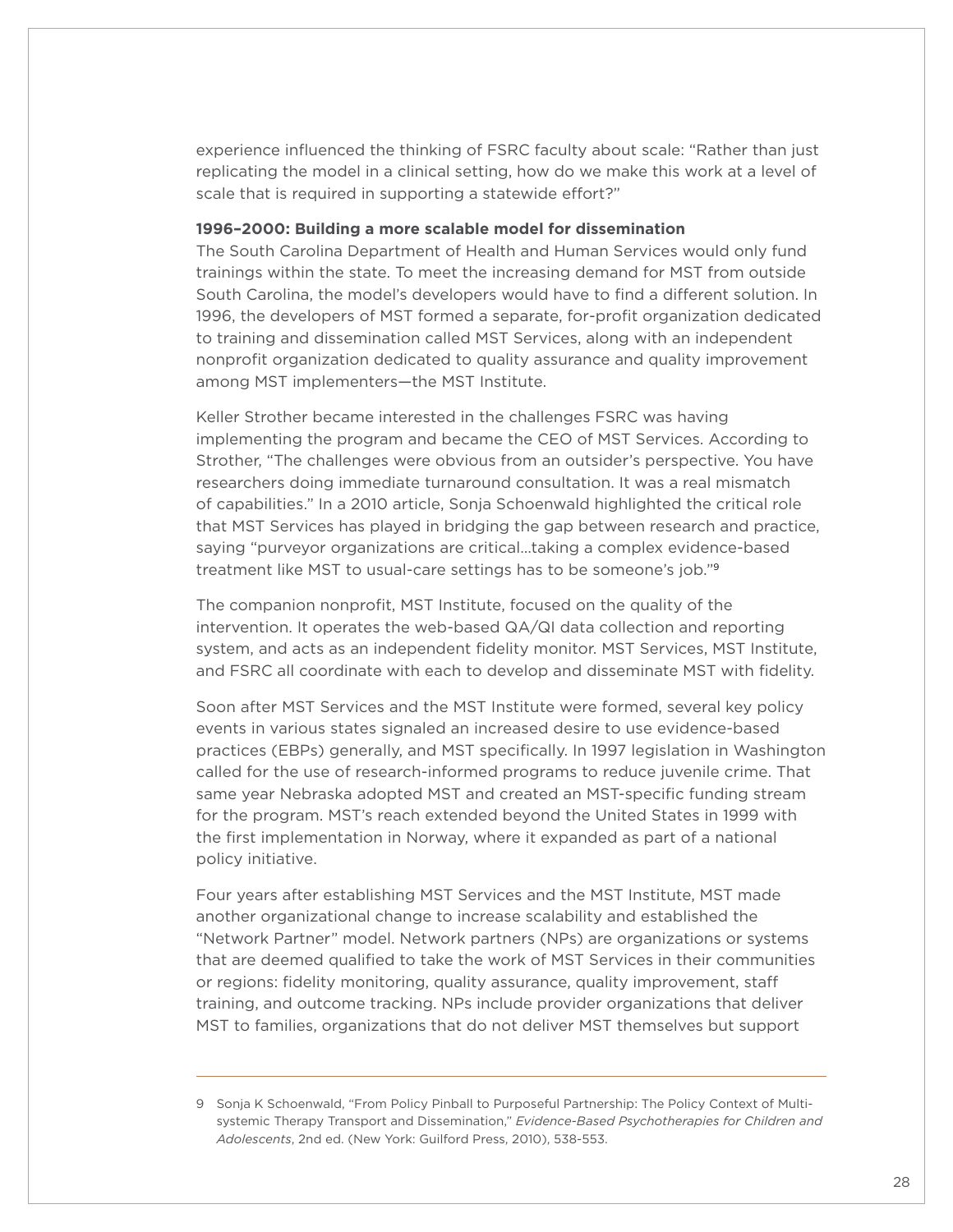organizations that do, and public systems that serve youth and support their own teams. MST Services works closely with NPs, both to ensure that QA/QI is being adequately performed, and as a way for MST Services to learn from the field and refine and evaluate its implementation process.

The NP model was created to allow a degree of choice that would make it easier for implementing agencies to provide MST with fidelity. Systems or agencies choosing to implement MST can work with a number of network partners, or if they so choose, become network partners themselves. As Strother puts it, "if you wanted to start an MST program, we have 24 organizations to choose from, including ours."

The decision to create the NP model was a result of requests from clients to have training staff and model experts within their systems or organizations. MST Services' experience and research suggested that the QA/QI system was replicable without compromising outcomes. Further, since most NPs are local or regional, their staff typically have good knowledge of local laws, policies, cultural norms, and have relationships with local stakeholders.

**2001–2004: Strong growth as early adopters bring MST into their systems**  With MST Services, the MST Institute, and the NP model now in place, MST was well equipped to enter innovative systems and organizations that were moving away from the status quo approach of incarcerating juvenile offenders.

In the early 2000s there were two main factors that caused leaders of public systems or service organizations to adopt MST. First, some received a Blueprints grant—money allocated for the implementation of programs listed on the evidence-based clearinghouse Blueprints for Violence Prevention (now Blueprints for Healthy Youth Development) by the federal government through the Office of Juvenile Justice and Delinquency Prevention. In 2000, MST was adopted as part of Blueprints grants in both Nebraska and Colorado.

The second factor in adopting MST was an innovative leader who was closely following research on interventions for high-risk youth. These early adopters were primarily leaders who were looking to try a new tool, were paying close attention to the development of EBPs, and were willing to try a new program that had a solid research base but limited proof of effectiveness at scale. One such example was Pat Lawler at Youth Villages, an organization that serves youth involved with the child welfare and juvenile justice systems. Youth Villages first adopted MST in 1994 and scaled up to 49 MST teams by 2002.

While MST was scaling up in innovative systems and organizations, implementation research on MST became the priority for MST's developers and researchers. Two studies (Henggeler et al. 2002 and Schoenwald et al. 2003) examined how therapist adherence to the MST model and supervisor adherence to MST model affected programmatic outcomes.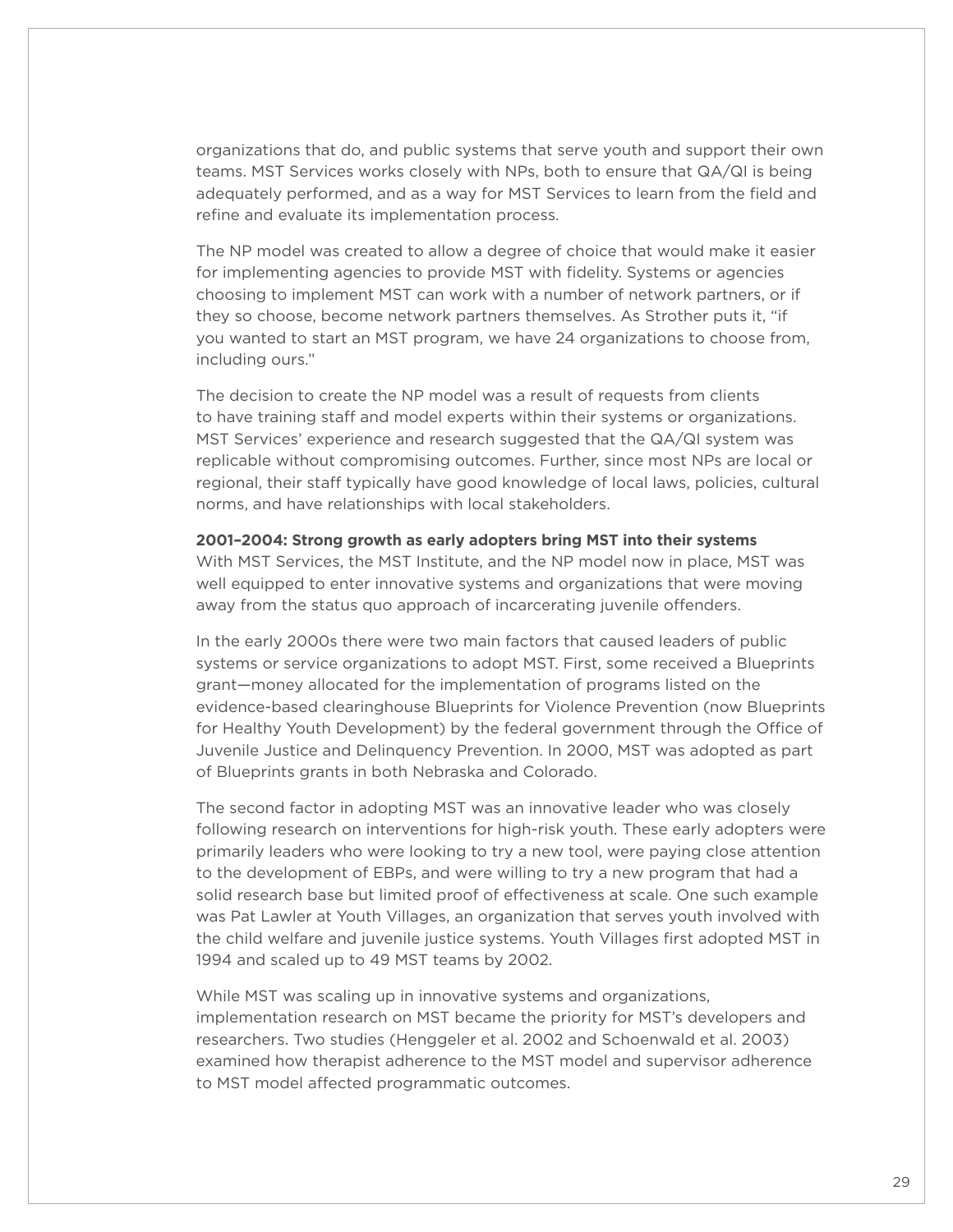#### **2005–2014: Systems come on board using MST as part of reform agendas**

As MST became seen as successful in the real world, public systems began to adopt the model when they needed a program to help with system-wide reform efforts, usually to decrease rates of juvenile incarceration. Three examples of where MST quickly scaled up in response to reform pressures are Louisiana, Ohio, and Chile. Though in each location the impetus for reform was somewhat different (a lawsuit in Louisiana, new legislation in Ohio, and a presidential platform in Chile) the effect was similar: the number of MST teams in the location quickly grew and MST achieved a degree of saturation.

Following a lawsuit against Louisiana alleging "violent and inhumane conditions" in youth prisons, the state passed sweeping juvenile justice reform legislation. This began a process of increasing access to EBPs for juvenile offenders. MST had long had had a very small presence in the state, but after Louisiana created a MST-specific Medicaid code, it quickly grew. In 2006 there were just four MST teams in Louisiana serving 47 families annually. In 2014, 40 teams were serving over 1700 families annually. The implementation of MST in Louisiana has largely been successful, with 90 percent of treated youth living at home.

In 2010, Ohio began requiring that diversion programs use evidence-based treatments, and a number of Ohio communities selected MST. University of Cincinnati research found that youths served through the newly implemented diversion programs including MST were 2.4 times less likely to be incarcerated later than those who were sent to a state facility.

The pattern of MST being brought in as part of a system reform was also repeated internationally. One of MST's largest scale-ups in recent years took place in Chile as part of a national criminal justice reform effort focusing on reducing rates of incarceration. One way to reduce overall incarceration rates was to reduce the number of juvenile offenders coming into the system, so Chile's President Piñera selected MST as a tool to decrease the number of juvenile offenders. MST grew quickly in the country, scaling up to 36 teams in just four years.

Despite this rapid expansion in a few locations, between 2010 and 2015, MST's overall growth began to slow, driven by a decline in the US (see chart). MST's leadership speculates that factors behind the slowdown included: the overall decline in juvenile justice placement rates, and shifts in national funding from juvenile justice to mental health and substance abuse programs. Strother also speculated that growth may be slowing "because the concept of EBPs has been around a long time—it's not a shiny object."

#### **2015–present: Attempting to grow and focusing on collaboration**

In recent years MST Services has increased its efforts to market the program for example by creating a position to lead marketing and brand management. However marketing MST as a singular EBP is not how MST Services envisions scaling or reaching more youth with evidence-based programs. Strother argues that the status quo—the system of incarcerating juvenile offenders—is too wellentrenched in terms of financing and relationships. Compared to most EBPs in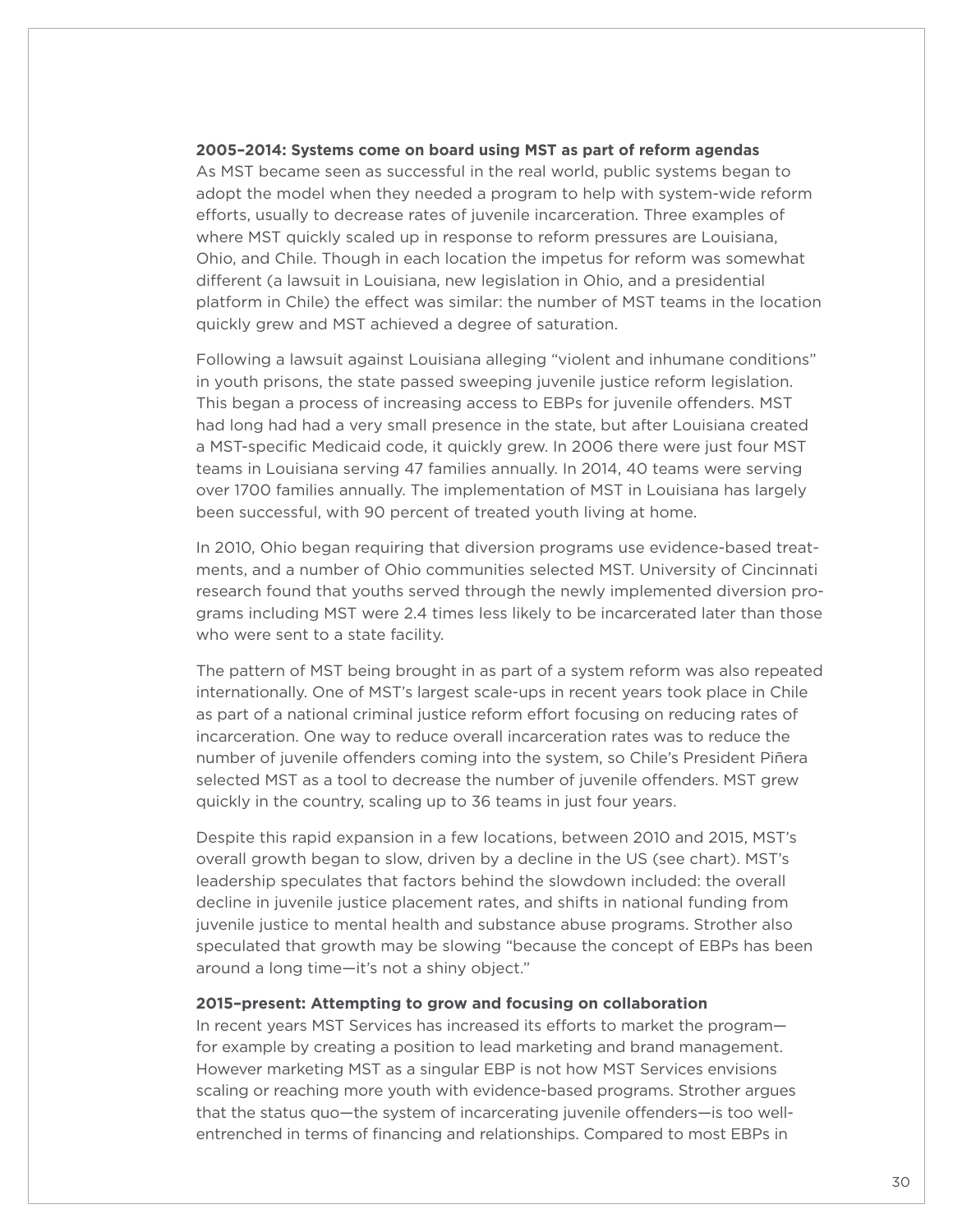mental health, MST is at a very large scale, reaching roughly 9,000 families a year in the United States alone. But compared to the 34,000 youth in US prisons and jails as of 2013, it's easy to see why Strother views EBPs, including MST, as a "boutique" industry. Using another metric for MST's target population—youth with severe emotional disturbance—the penetration rate is even lower: MST reaches about 1 percent of these young people (Bruns et al. 2010).

To move out of "boutique" scale and actually disrupt the status quo, MST Services is certain it will need to partner with other EBPs, such as Functional Family Therapy (FFT). While in many ways FFT (which often functions as an alternative to juvenile incarceration), might be seen as a competitor to MST, Strother says the two organizations collaborate closely. "We both believe we have a shared customer base. If [FFT] is in a state or nation then we will be there eventually. We help each other come into those systems." FFT is an ideal partner for MST because it is also quite large (serving around 40,000 families annually) and its goals are compatible with MST.

Strother believes it is essential to partner with other organizations to further EBP. One such example is Blueprints for Healthy Youth Development. "Our belief is that having a bigger impact is going to be magnified by getting people to pay attention to Blueprints," Strother said. "I don't believe in selling [MST] in competition with other [evidence-based] programs." Through Blueprints, Strother hopes to influence policymakers and "create an industry that supports evidence-based practices."

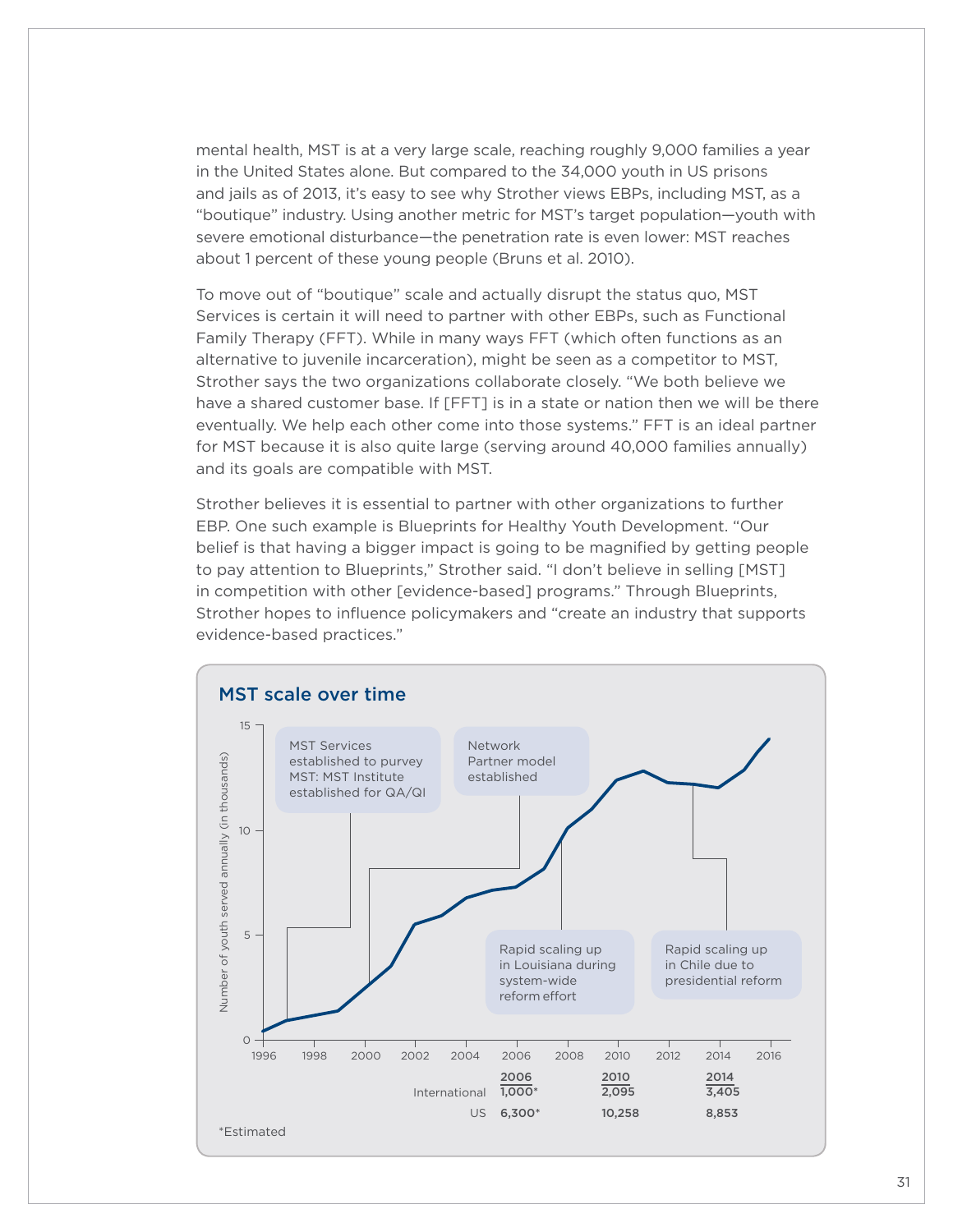#### **Key insights**

- Accelerators
	- MST Services has a strong focus on making MST usable to public systems. Entering and sustaining a presence in these systems has been a powerful way for MST to scale up.
	- MST both contributed to and benefitted from a movement to reduce levels of juvenile incarceration. MST can serve as an in-home alternative to incarceration, so as states and countries took on initiatives to shift juveniles out of incarceration, MST gained scale. In fact, the movement has been so successful and juvenile incarceration numbers have fallen so dramatically in the past years (41 percent from 1995 to 2010), that MST is in declining demand.
	- MST Services partners with other purveyors of EBPs and envisions creating a movement of evidence-based alternatives to juvenile incarceration.
- Barriers
	- The traditional juvenile justice status quo is well-entrenched, in terms of funding and relationships; EBPs remain "a boutique."
	- Strother sees a lack of funding dedicated to the implementation of EBPs as a major barrier to MST's continued growth, noting, "There's no national initiative that puts funding behind EBPs, there are very few states that prioritize EBPs with special funding, and the reality is that what gets funded is what gets done."

#### **Sources**

- "2008 MST Data Report." MST Institute. 2008.
- "2010 MST Data Report." MST Institute. 2010.
- "2011 MST Data Report." MST Institute. 2011.
- "2012 MST Data Overview Report." MST Institute. 2012.
- "2013 MST Data Overview Report." MST Institute. 2013.
- "2014 MST Data Overview Report." MST Institute. 2014.
- "2015 MST Data Overview Report." MST Institute. 2015.
- Blueprints for Healthy Youth Development. "Multisystemic Therapy (MST) Fact Sheet." [http://www.blueprintsprograms.com/factsheet/multisystemic-therapy](http://www.blueprintsprograms.com/factsheet/multisystemic-therapy-mst)[mst.](http://www.blueprintsprograms.com/factsheet/multisystemic-therapy-mst) (Accessed April 2016).
- Bonura, Christine, Fabiana Castro, Bernadette Christensen, Stephen Phillippi, Lisa Reiter, and Brenda Szumski. "International Scaling up of EBP's in Large Systems." Presentation, The Blueprints Conference, April 2016.
- Bruns, Eric J., Ph.D.; Suzanne E.U. Kerns, Ph.D.; Michael D. Pullmann, Ph.D.; Spencer W. Hensley; Ted Lutterman; and Kimberly E. Hoagwood, Ph.D. "Research, Data, and Evidence-Based Treatment Use in State Behavioral Health Systems," 2001–2012. *Psychiatric Services*, 2016. 496–503. MST Services website.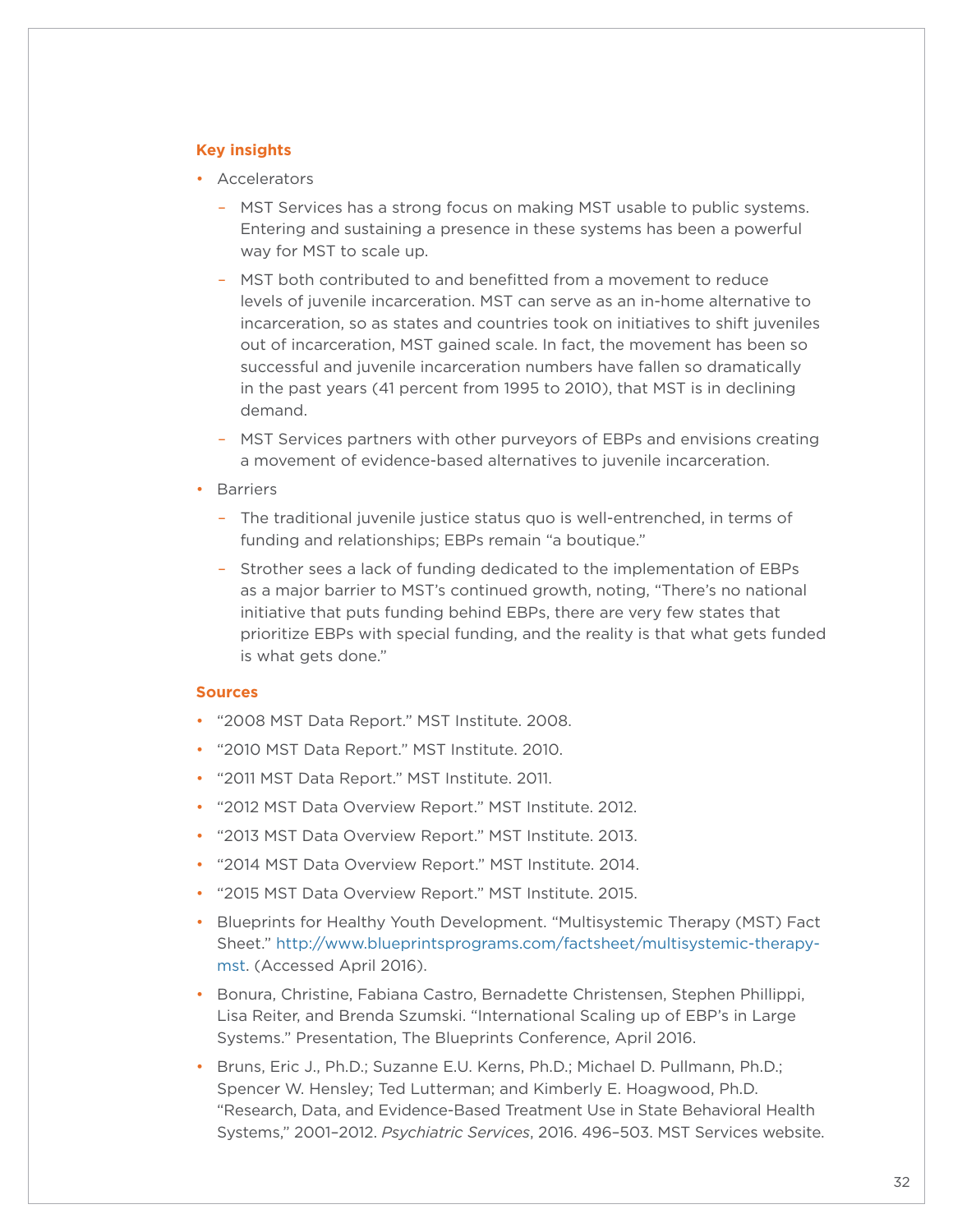- Celeste, Gabriella, JD. "Getting it Right: Realigning Juvenile Corrections in Ohio to Reinvest in What Works." The Schumbert Center for Child Studies at Case Western Reserve University 2015.
- Keller Strother (Director and Co-Founder, MST Services), interviewed by Eliza Loomis and Farhana Ahmed. New York, NY. March 29, 2016.
- Multisystemic Therapy (MST). "Research at a Glance Fact Sheet." [http://](http://mstservices.com/images/outcomestudies_condensed.pdf) [mstservices.com/images/outcomestudies\\_condensed.pdf](http://mstservices.com/images/outcomestudies_condensed.pdf). (Accessed April 2016).
- Schoenwald, Sonja K. "From Policy Pinball to Purposeful Partnership: The Policy context of Multisystemic Therapy Transport and Dissemination." *Evidence-Based Psychotherapies for Children and Adolescents*, 2nd ed. New York: Guilford Press 2010, 538-553.
- Sonja Schoenwald, Ph.D. (Professor of Psychiatry and Behavioral Sciences, Medical University of South Carolina), interviewed by Farhana Ahmed and Eliza Loomis. April 1, 2016.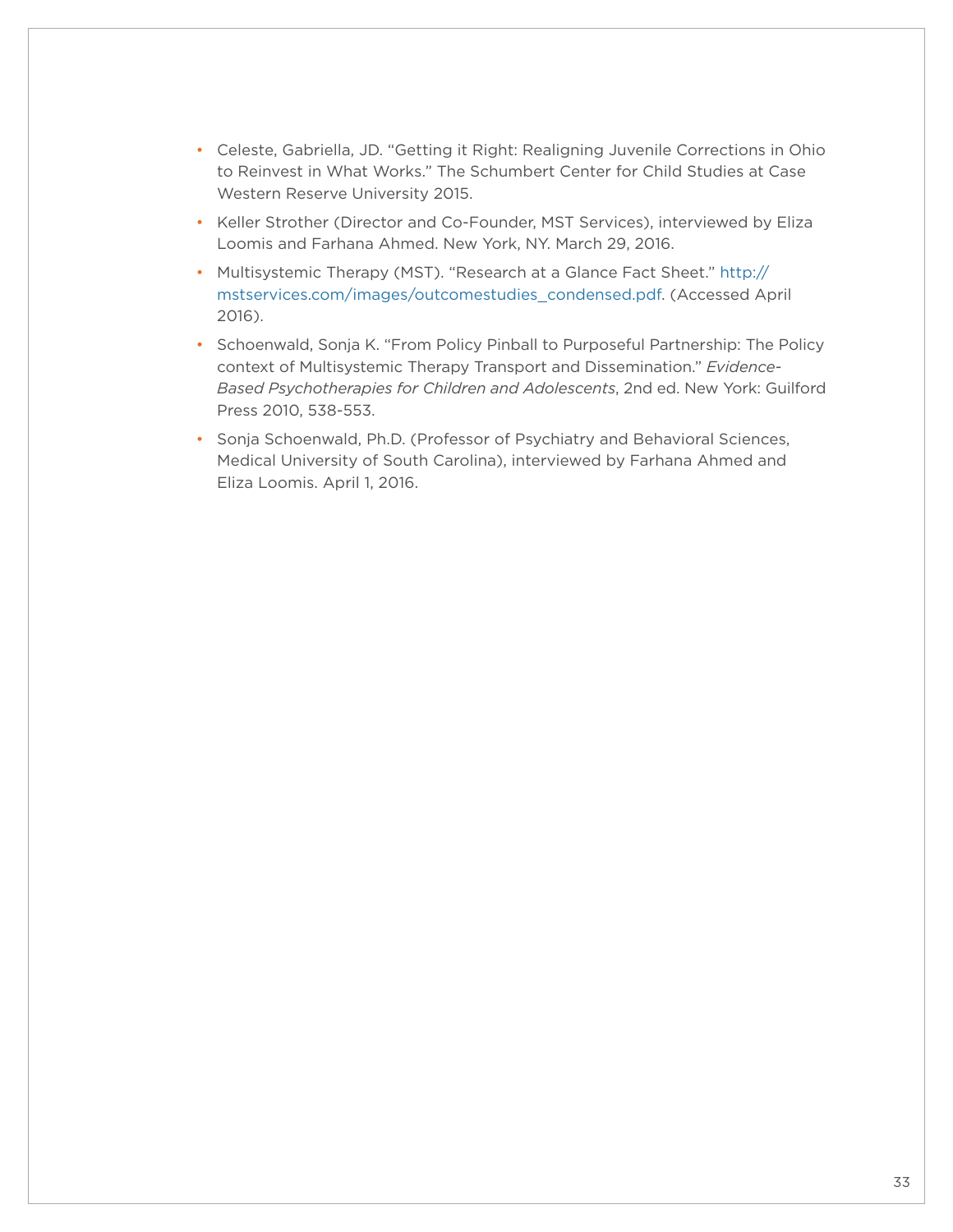## <span id="page-33-0"></span>KEEP

#### **Highlights**

- The developer's prior experience with implementing evidence-based practices (EBPs) contributed to KEEP's smooth transition from evidence building to replication.
- KEEP has recently shifted onto an upward growth trajectory, but still has a long way to go to reach the full population that would benefit.
- Both implementers and purveyors struggle to consistently secure the talent and money needed to ensure fidelity of implementation.

#### **The program**

Keeping Foster and Kin Parents Supported and Trained (KEEP) aims to increase the parenting skills of foster and kinship caregivers in responding to children's difficulties, reducing placement disruption, and improving child outcomes. The program consists of weekly parent support and training group sessions led by two trained facilitators. Between sessions, families receive supervision and complete daily reports on their children's behavior.

**Scale:** In 2016, KEEP reached an estimated 2600 children.

**Outcomes**: Multiple randomized controlled trials (RCTs) have compared KEEP to case work services as usual. Parents who participated in KEEP had children who were reunified more frequently with biological or adoptive parents and were less likely to disrupt their foster care placements.

**ROI**: New York City calculated that if they reduced disruptions by 17 percent, the program would be cost neutral.

**Target population**: Caregivers of children 4–12 years of age in foster and kinship care placements.

#### **More information on clearinghouse:** [KEEP](http://www.cebc4cw.org/program/keeping-foster-and-kin-parents-supported-and-trained/detailed)

**Leadership**: Dr. Patti Chamberlain, Oregon Social Learning Center, Developer and Purveyor of KEEP

**Business model**: KEEP charges a fee for training and implementation support.

#### **Growth history**

#### **1983–1998: Building on existing experience with evidence-based programs (EBPs) in child welfare to create a new program**

KEEP was developed at the Oregon Social Learning Center (OSLC) and grew out of the organization's experience developing evidence-based programs for youth involved in the child welfare system. OSLC describes itself as a "research center dedicated to increasing the scientific understanding of social and psychological processes related to healthy development and family functioning." In 1983,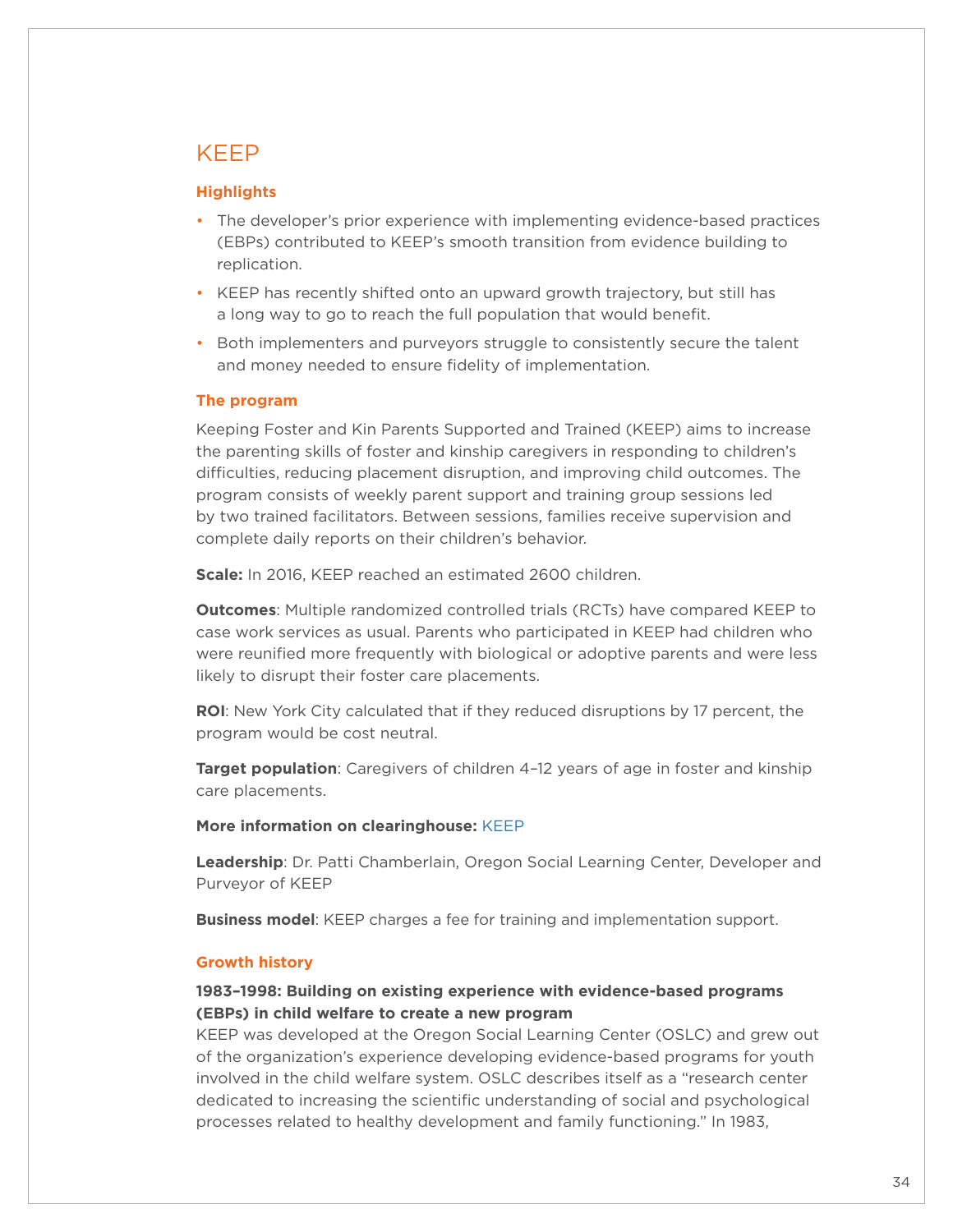it developed Treatment Foster Care Oregon (TFCO) as a state-sanctioned alternative to group care for delinquent youth. Dr. Patricia Chamberlain, a lead researcher for TFCO, and her team at OSLC used parts of the TFCO program to create a pared-down model they called KEEP—designed to support a broader range of families and prevent foster care disruptions.

Disruptions in foster care are common—up to 50 percent of kids experience disruptions from care during their first year in placement. As Dr. Chamberlain put it, "These disruptions aren't good for kids, and kids with multiple placement disruptions have really negative trajectories." The OSLC team was seeking to fill a gap in services by providing a program to families who, despite not fostering high-risk youth, still wanted and benefitted from structured support. Such support for foster families of more moderate-risk youth could help interrupt the cycle of placement disruptions. Further, because these disruptions are expensive, there might be high demand for KEEP's services among child welfare agencies.

#### **1999–2004: Testing a scalable way to ensure fidelity, the program was designed for replicability early on**

In 1999, Dr. Chamberlain obtained funding for an RCT from the US Department of Health and Human Services Children's Bureau to test the KEEP model. Seventy-two families participated in an initial study. This first RCT showed that the model reduced the number of placement disruptions and the costs associated with placing the child in a new home. After proving the program's efficacy, the research team began to think about its replicability.

A second RCT was conducted in the San Diego County Child Welfare system with 700 foster parents. The program used a "cascading" implementation model—in which the program developers trained one cohort of implementers, who in turn (with the help of an extensive manual) trained the next cohort of implementers. Chamberlain explained that the trial was designed to answer the question of whether or not "you can get the same effects if people who are not directly tied to the developer lead the intervention. It was our way of asking if it was a scalable model and if it could be pulled off and sustained by people who weren't the original research developers."

The RCT showed that the cascading model could be used to implement KEEP and still achieve outcomes, and this approach is still used today. San Diego Health and Human Services continues to implement KEEP as part of its regular services to foster and kinship parents. In New York City, for example, child welfare agency staff trains new implementers themselves. This cascading model helps KEEP overcome some of its staffing capacity barriers. "The way our model is set up we do some in-person training, but we do all the consultation and feedback to sites remotely," Chamberlain said. The most intensive implementation phase lasts just 18 months, which helps ease staffing constraints. "We deal with capacity by working in places intensively and then later on we're less intensive—that gives us the ability to work in more places," Chamberlain said.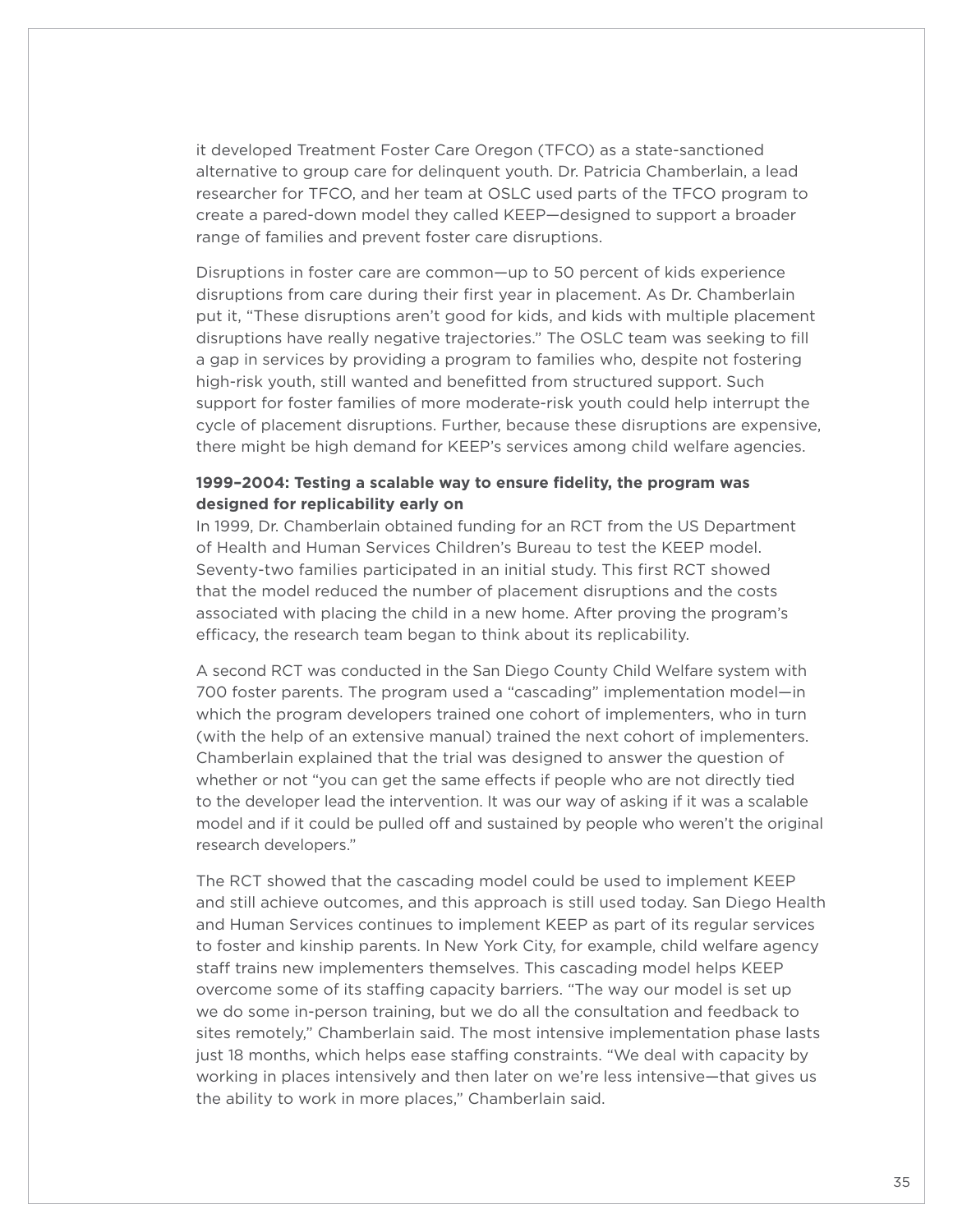#### **2005–2009: The developers begin to build a fidelity monitoring system and expand internationally**

The team began to build a fidelity monitoring system in the early 2000s during expansions to Vancouver, British Columbia, Canada, and Yakima, Washington. KEEP also expanded internationally to the UK. TFCO was already scaled in the UK and authorities were interested in introducing KEEP as a complement to TFCO. Supported by the Ministry of Education, KEEP brought the program to 22 sites.

Meanwhile, KEEP's implementation was earning acclaim. In 2007, the National Association of Counties named San Diego County an Achievement Award Winner for its work on KEEP: "…in recognition of an effective and innovative program which contributes to and enhances county government in the United States."

#### **2010–2012: KEEP implemented in Baltimore and New York City, and strengthened fidelity monitoring system**

In addition to a small rollout of the program in Baltimore, KEEP was brought to New York City in collaboration with five private agencies in New York City to serve 2,000 children and adolescents annually. New York child welfare leaders wanted to replace its system of multiple foster parent support programs (some with limited evidence of effectiveness) with one evidence-based model. Through KEEP, caseworkers provided parent support directly rather than referring out to other agencies.

KEEP also updated its fidelity system, which enabled it to have a data dashboard for all children in the program and a HIPAA-compliant website. Leaders from sites are required to upload videos and track attendance, and KEEP produces a monthly report for each site that tracks fidelity, attendance, engagement, and participation in the weekly data gathering calls from participating parents. It took a while to get the system working in a way that benefitted the sites. Early feedback was mostly negative.

"They hated it," Chamberlain said. "We got the feedback that the way the software was set up was not user friendly, so we've redone it with much more user support."

#### **2013–present: KEEP's fidelity system is upgraded and the program is known for its high quality model, yet has not reached scale or undertaken significant growth efforts**

KEEP decided at this time to bring its software development in-house to OSLC, so it could have more control over the system. Meanwhile, the Tennessee child welfare system heard about the results in New York and contracted the organization to come to Tennessee. The program is in six of the state's 12 regions and has served 160 families so far. Meanwhile, KEEP continues to grow abroad: the program in Denmark has expanded to seven regions and 148 families.

The organization is currently engaged in another RCT and is prioritizing the continued building of its evidence base. Though it does little marketing or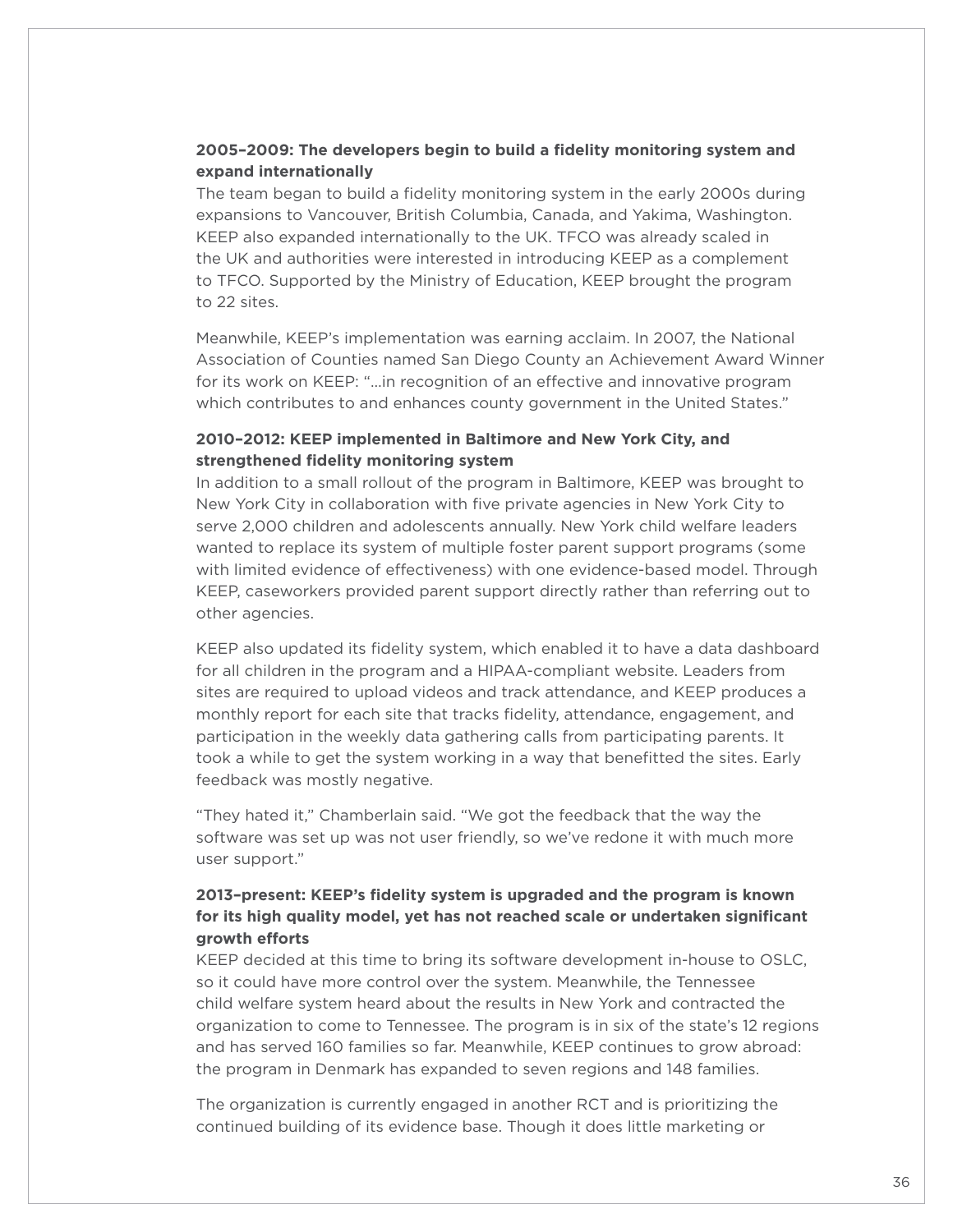advocacy, the program has reported consistent growth. According to Chamberlain, much of this can be attributed to having advocates among systems who have already implemented the model.

"[KEEP] has a good reputation amongst people who have done it," Chamberlain said. "Whenever I'm talking to a state [about beginning a KEEP program] I have them call New York and Tennessee."



#### **Key Insights**

- Accelerators
	- KEEP was created by the developers of another successful EBP, Treatment Foster Care Oregon (TFCO), in response to a need they saw in sites implementing TFCO. This context and experience meant that the program was able to shift from the research phase to the implementation and replication stage seamlessly. Moreover, the developer in this case had produced a number of programs in the past, which may have avoided the pitfalls of other programs as they grew.
	- Systems that have already implemented KEEP operate as advocates for the program. Chamberlain sees her primary role as implementing KEEP in systems sufficiently well that they will offer positive referrals to other interested systems.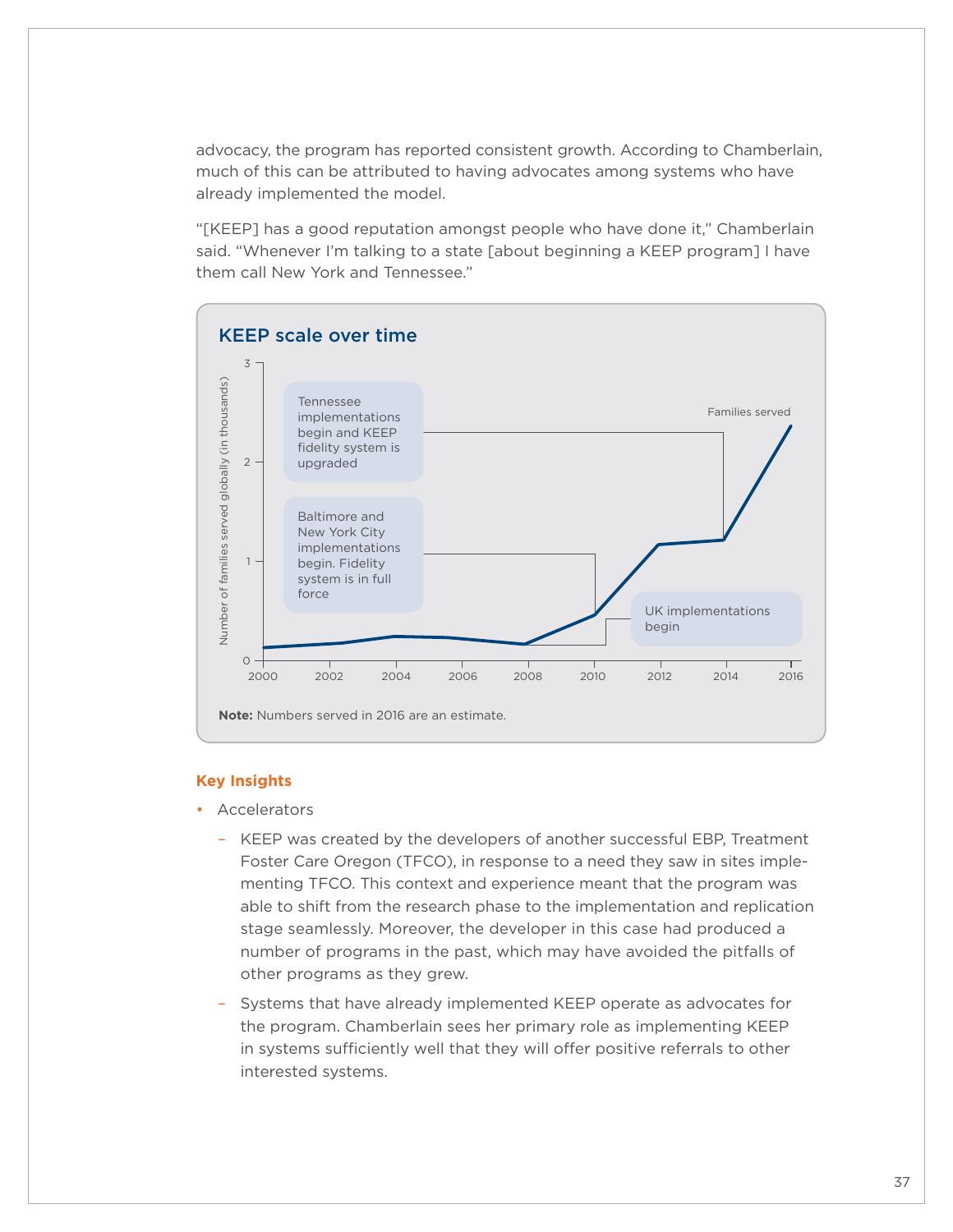- Implementation procedures were incorporated into the design of the program early on, and the developers were focused on implementing it in real-world conditions. KEEP created a cascading implementation approach where developer-trained implementers would go on to train later cohorts of implementers themselves. This structure allows implementing agencies to keep contact with the program's developers to a minimum and also eases staffing constraints for KEEP.
- Barriers
	- Organizational capacity has been a consistent challenge with KEEP. Even with 15 certified KEEP trainers to deliver the program, the staff struggles with large system rollouts. KEEP exemplifies a program that has moved from evidence building to the replication stage, but has not progressed further. Rigorous fidelity measures and RCTs make the program high quality, but devoting only minimal resources to growth has limited its reach.
	- KEEP, like many of its peer programs, cites funding as the major obstacle to the growth of its model. Though it hasn't had the benefit of philanthropic investment, the organization has used its knowledge of local and state systems to drive funding for RCTs up until this point.

#### **Sources**

- California Evidence Based Practice Clearinghouse for Child Welfare. "KEEP (Keeping Foster and Kin Parents Supported and Trained) Fact Sheet." [http://](http://www.cebc4cw.org/program/keeping-foster-and-kin-parents-supported-and-trained/) [www.cebc4cw.org/program/keeping-foster-and-kin-parents-supported-and](http://www.cebc4cw.org/program/keeping-foster-and-kin-parents-supported-and-trained/)[trained/.](http://www.cebc4cw.org/program/keeping-foster-and-kin-parents-supported-and-trained/) (Accessed April 2016).
- Patricia Chamberlain, Ph.D. (Senior Research Scientist, OSLC Community Programs) interviewed by Farhana Ahmed and Eliza Loomis. New York, NY. February 9, 2016.

#### **Notes**

Implementations of the model at the county and state level are overseen by OSLC Developments, Inc. (ODI). A nonprofit sister organization to OSLC, ODI seeks to improve the healthy development of children and families through effective programs conducted in collaboration with public service systems, schools, communities, and agencies. ODI scientists use knowledge from research studies conducted at OSLC to develop successful programs that improve outcomes for vulnerable children and families.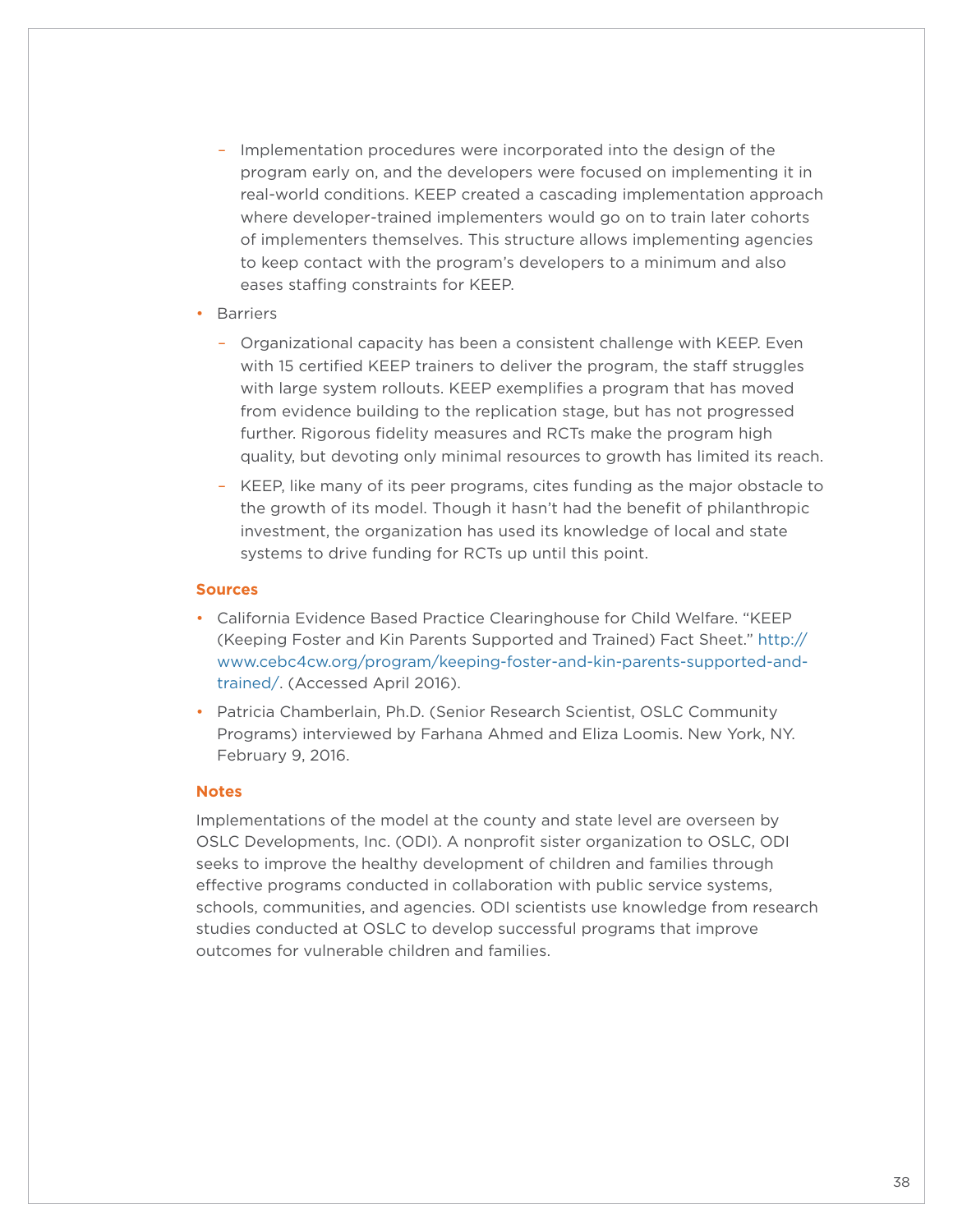## <span id="page-38-0"></span>HOMFBUILDERS<sup>®</sup>

#### **Highlights**

- Foundation investment spurred significant growth in HOMEBUILDERS.
- "Uncontrolled" replications of HOMEBUILDERS that did not adhere to the model with fidelity created reputation problems that took years to repair.

#### **The program**

HOMEBUILDERS® provides intensive, in-home crisis intervention, counseling, and life-skills education for families who have children at imminent risk of placement in state-funded care. The program is housed in the Institute for Family Development, a nonprofit that both purveys and provides services that strengthen families. It has 130 staff members and a budget of \$8.5 million.

**Scale:** In 2014, the program reached 2,045 families.

**Outcomes**: A study comparing outcomes for families served by HOMEBUILDERS against those receiving usual services found that 74 percent of the children in the HOMEBUILDERS program remained at home versus 45 percent of the comparison group.

**ROI**: The Washington State Institute for Public Policy Estimates in April 2012 estimated the benefit on a per participant basis was \$21,564, with a benefit-tocost ratio of \$6.18 per participant.

**Target population**: Families with children (birth–18) at imminent risk of placement into, or needing intensive services to return from foster care, group or residential treatment, psychiatric hospitals, or juvenile justice facilities

**Leadership**: Charlotte Booth, Executive Director of the Institute for Family Development; Shelley Leavitt, Associate Director of the Institute for Family Development

**Business model**: HOMEBUILDERS charges a fee for training and implementation support

**More information on clearinghouse**: [CEBC](http://www.cebc4cw.org/program/homebuilders/detailed)

#### **Growth history**

**1973–1976: Federal policy change and funding spurs development of the model** In the early 1970s, the federal government began searching for solutions to the increasing numbers of children entering foster care. Catholic Community Services (CCS) of Washington, a nonprofit foster care organization, received a multiyear federal grant to develop the HOMEBUILDERS program, a novel approach that would work to safely keep children in their homes and prevent removal into foster care.

In the mid-1970s, the passage of Title XX of the Social Security Act made funding available to states that could be used for programs like HOMEBUILDERS. At this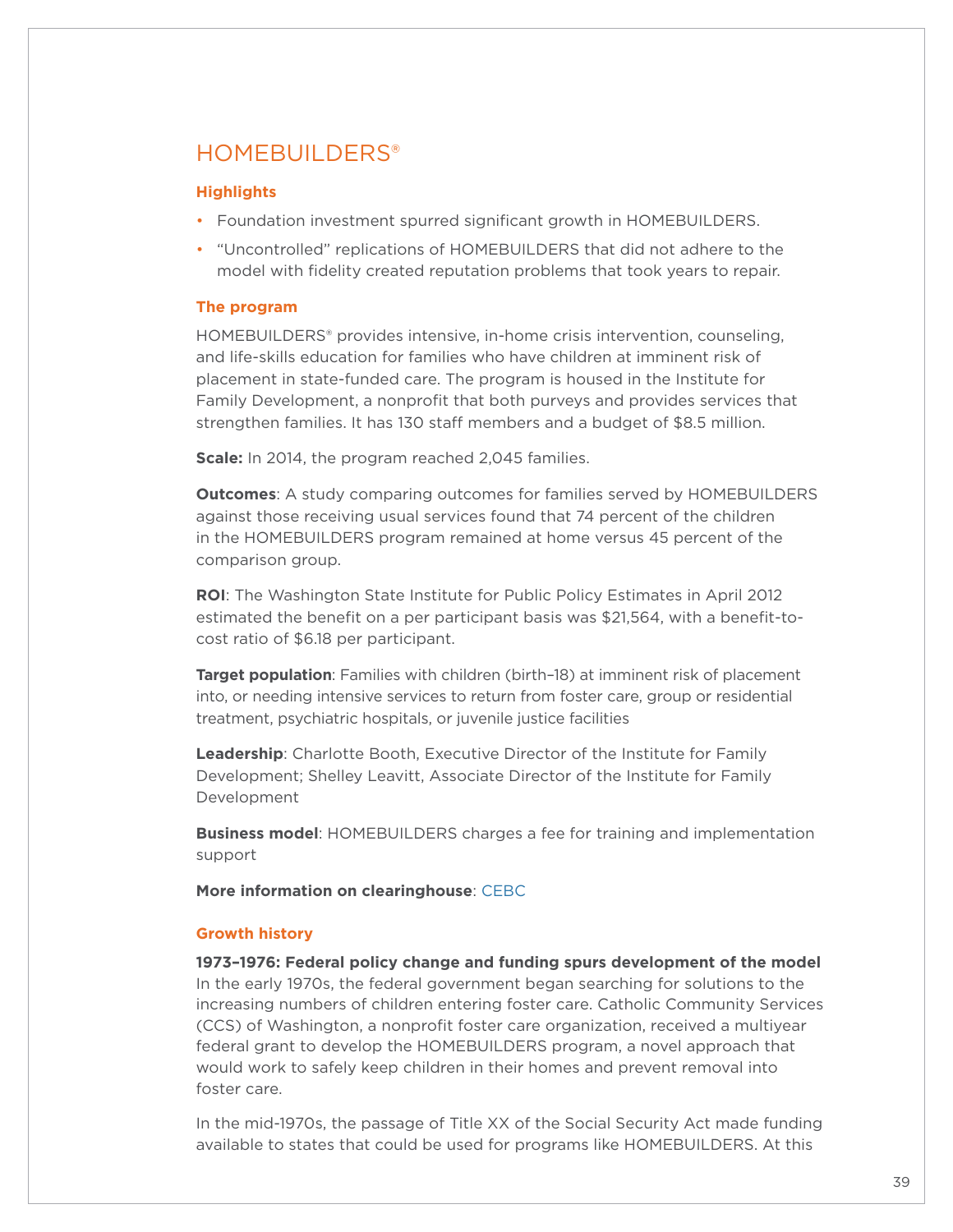same time, HOMEBUILDERS began publishing research on the effectiveness of its model. By 1975, CCS was receiving calls from nonprofits and government agencies who wanted to implement the HOMEBUILDERS model. There were many articles in newspapers and popular magazines, and in the 1980s an episode of the popular drama show *Quincy* spotlighting HOMEBUILDERS further increased interest.

#### **1977–1982: Statewide expansion and incorporation as a standalone organization**

In 1977, CCS received funding from the Washington state legislature for statewide expansion of HOMEBUILDERS. This allowed HOMEBUILDERS to reach many more families, but also stretched the capacity of CCS. In 1982, the leaders of HOMEBUILDERS decided to set up a separate organization, the Behavioral Sciences Institute, to disseminate the program. Today, under the name Institute for Family Development (IFD), it offers several other programs in addition to HOMEBUILDERS.

#### **1983–1989: Foundation interest drives growth**

In 1983, the Edna McConnell Clark Foundation (EMCF) learned about HOMEBUILDERS through its published research, and began providing it with funding to further test and refine the model. Happy with the initial results, the foundation then supported a major expansion of the program in 1988 and 1989, to New York, Michigan, Tennessee, Missouri, Alabama, Kentucky, and Louisiana.

IFD was focused on replicating the program—using foundation funding to increase capacity and meet the expanding need. However, it was concerned that some organizations were using the model and the HOMEBUILDERS name without engaging with IFD. IFD applied for its first state trademark in 1983, and later in the other states in which it operated. Despite this, the popularity of the model led to some organizations implementing HOMEBUILDERS without any contact with IFD.

Around the same time, IFD became interested in expanding HOMEBUILDERS to new populations. In 1986 the federal Administration for Children, Youth and Families funded a project to test the model in Washington State with Special Needs Adoptions that are at risk of dissolution.

#### **1990–2002: A new expansion path has unintended consequences**

In 1990, HOMEBUILDERS' two major foundation funders, EMCF and the Annie E. Casey Foundation, undertook an effort to dramatically improve the child welfare system. As part of this effort, they funded the creation of the National Family Preservation Network (NFPN), with the goal of increasing the use of intensive family preservation programs like HOMEBUILDERS across the country. NFPN was successful in convincing states of the value of family preservation, and helped secure \$1 billion in federal funds that could be used on family preservation services through the 1993 Family Preservation and Support Services Program (now called Promoting Safe and Stable Families).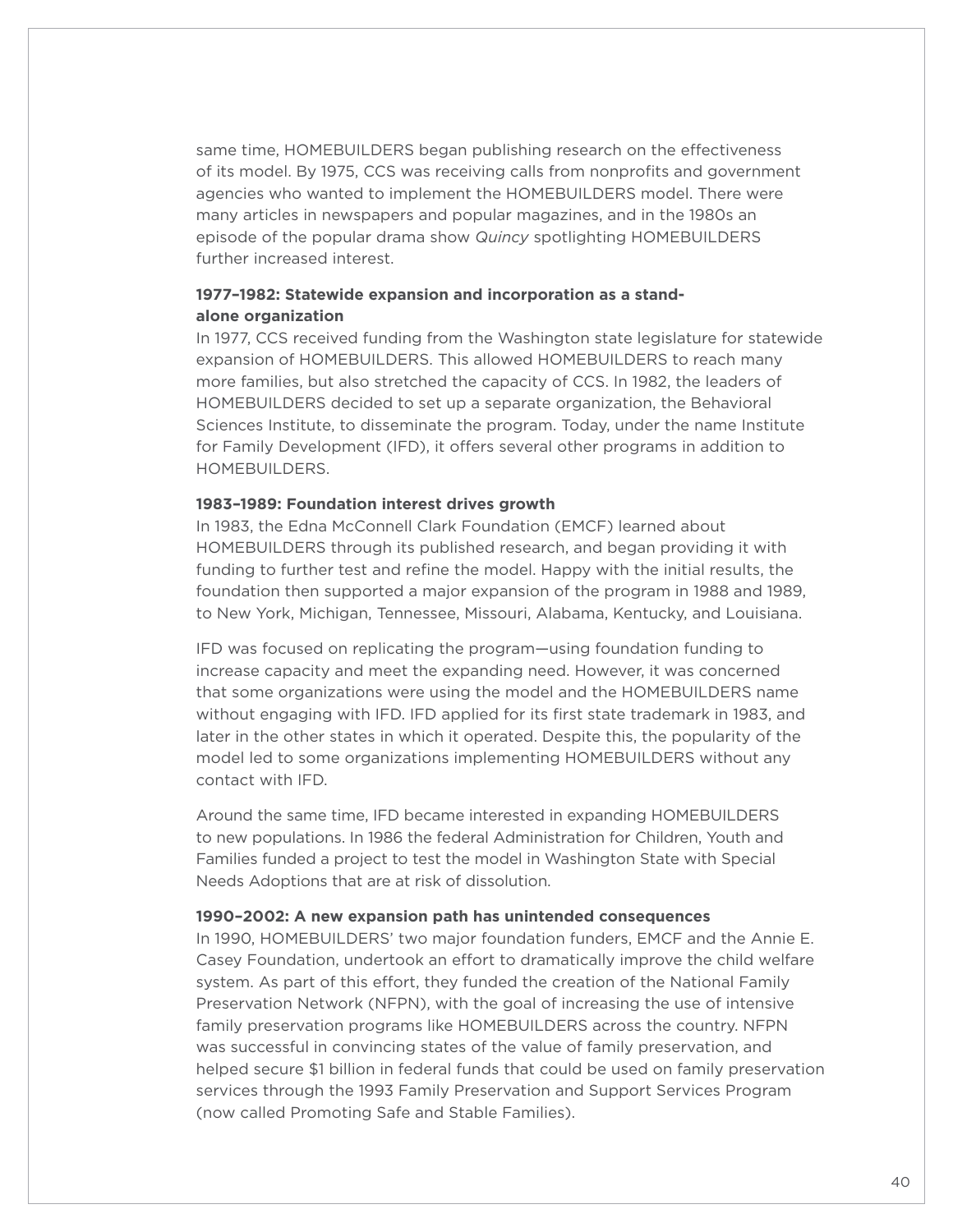However, some states began implementing an intensive family preservation model that was based on HOMEBUILDERS but did not follow the HOMEBUILDERS model with fidelity. For example, in the early 1990s, only 10 of the 35 states claiming to implement HOMEBUILDERS were working with IFD. Detailed descriptions of the model were publicly available, including a book by IFD called *Keeping Families Together*. Many of these "uncontrolled" disseminations were not high quality, and word began to spread that HOMEBUILDERS did not get good results. This negative reputation spread even to HOMEBUILDERS' home state of Washington, and referrals from the state began to drop off after 1993. Capping off a very difficult decade, in 2001, a multistate evaluation of the model by the US Department of Health and Human Services (HHS) did not show evidence of impact for family preservation services.

At the same time as this uncontrolled growth was occurring, HOMEBUILDERS was working to increase its ability to disseminate the model with fidelity. In 1993, EMCF helped HOMEBUILDERS begin the development of a comprehensive quality assurance and training system. This system continues today, and has been a critical part of overcoming the reputational challenges that HOMEBUILDERS once faced.

In 2002, IDF received a federally registered trademark for HOMEBUILDERS.

#### **2003–2007: Rebuilding HOMEBUILDERS' reputation**

In 2003 and 2004, Dr. Ray Kirk, a researcher who was a family preservation program evaluator for the North Carolina State Government, disputed the findings of the HHS-funded study and published findings showing that the high fidelity model of the program is effective. Similarly, in 2006, the Washington State Institute for Public Policy published a meta-analysis demonstrating that programs adhering to the HOMEBUILDERS model achieve positive outcomes and produce cost benefits. These findings helped to begin rebuilding HOMEBUILDERS' reputation.

#### **2008–present: Robust fidelity controls restore HOMEBUILDERS' reputation to a model program**

In 2008, HOMEBUILDERS began a new site development and training approach, focusing on the states that agree to assure high fidelity, receive ongoing training, and invest in quality assurance services. Washington was one of the first states to sign on, and further increased its commitment to the HOMEBUILDERS model by securing federal matching funding for it through the Title IV-E waiver program.

Looking to the future, HOMEBUILDERS' goal is to continue to promote scale with fidelity, bringing in new states that agree to their quality control system. In particular, they hope to grow outside of Washington State.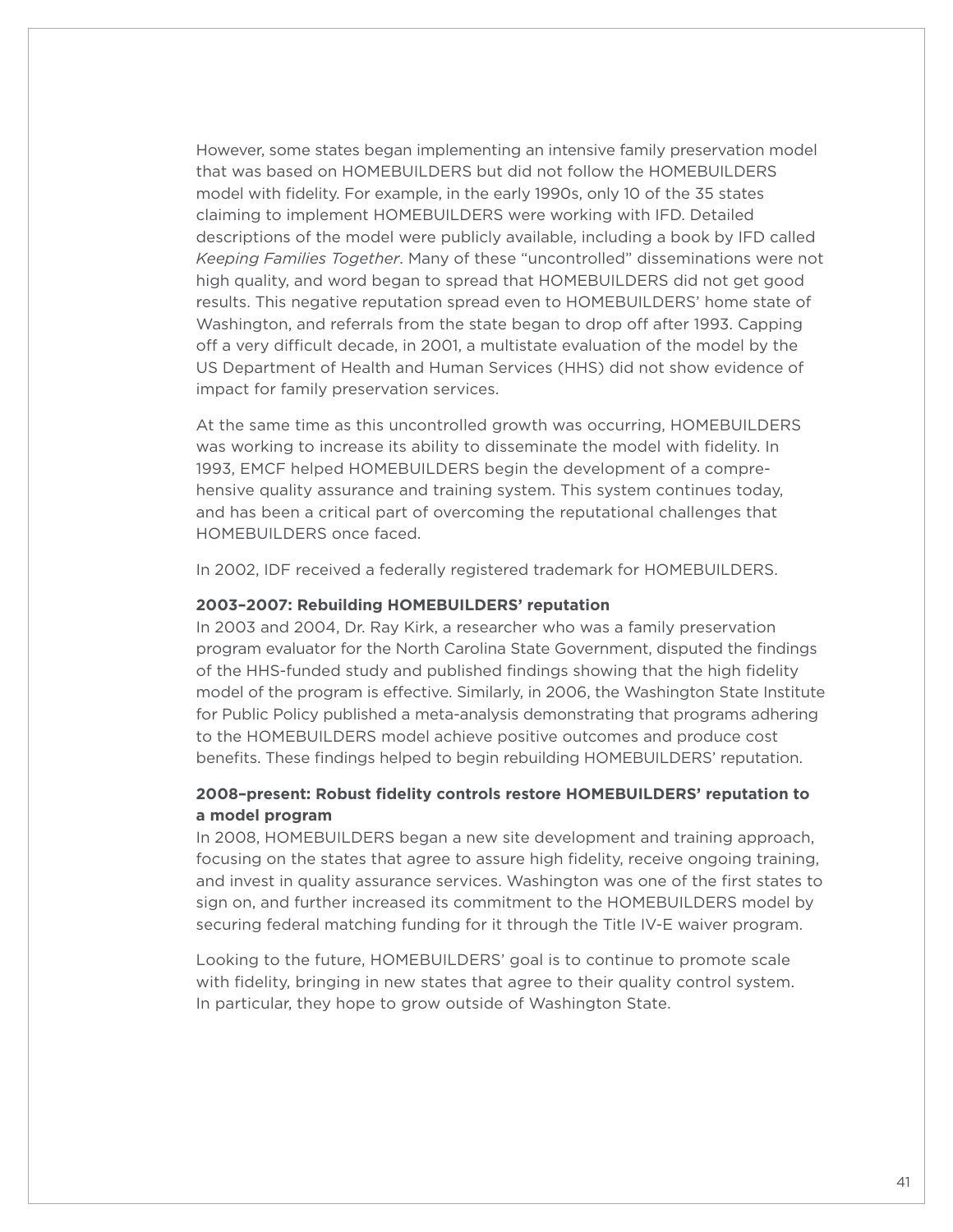



#### **Key insights**

- **Accelerators** 
	- State and federal officials were actively looking for solutions like HOMEBUILDERS: they did not have to be convinced of the problem. Further, HOMEBUILDERS was designed from the start to work within the existing child welfare system.
	- Internally, Charlotte Booth, former assistant director and now executive director, led the charge for scale by pushing for an independent organization and designing the program to be implemented at the county and state level. According to Booth, "We were out to change the world a little bit, and we realized you need big impact. We didn't want to be a one-off."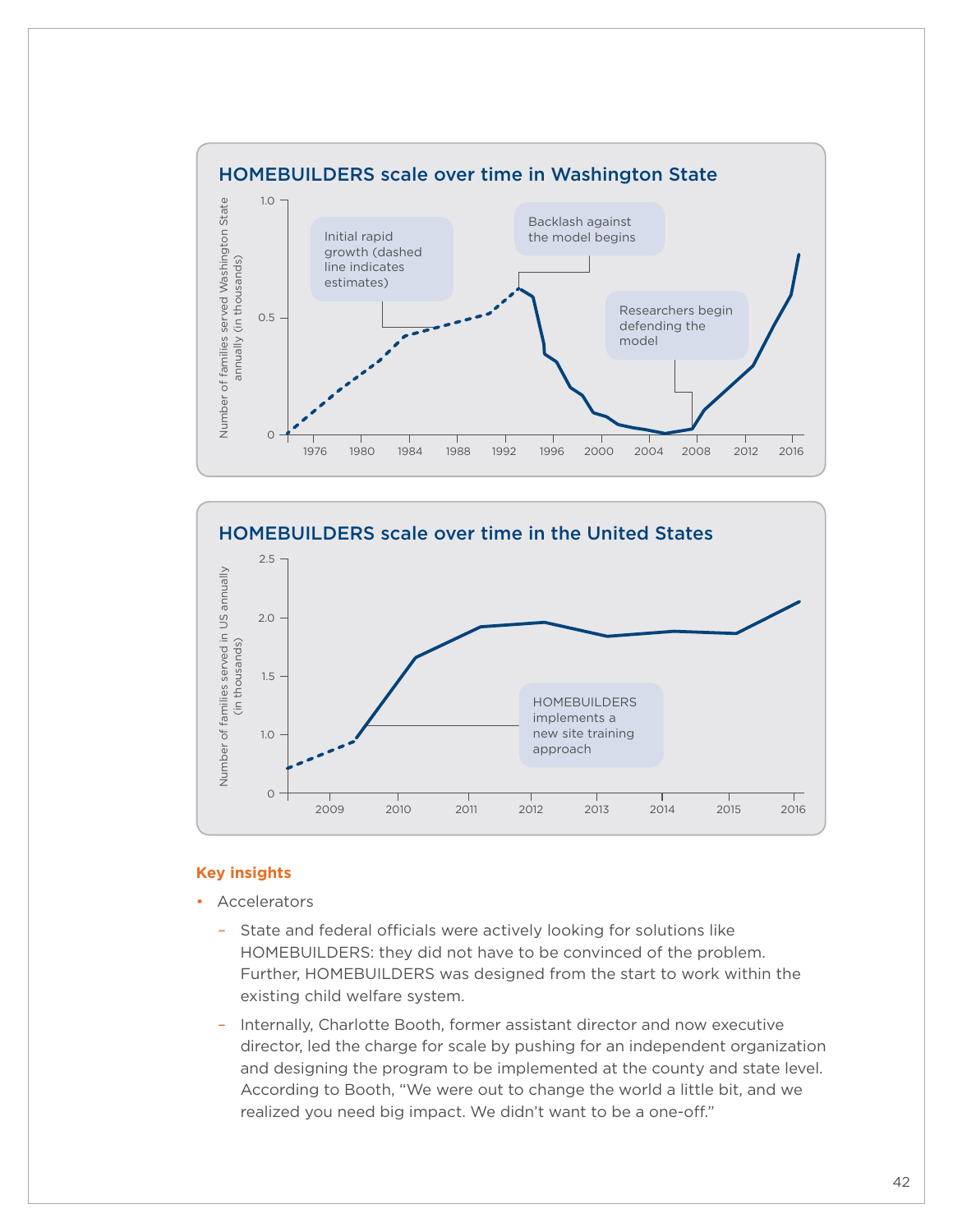- HOMEBUILDERS was born out of a federal grant and benefited from significant increases in funding for family preservation services. Two of the largest foundations focused on child welfare, Annie E. Casey and Edna McConnell Clark, provided significant financial support and served as advocates for HOMEBUILDERS as part of an effort to fundamentally shift the child welfare field.
- Barriers
	- Implementations of intensive family preservation models that did not strictly follow the HOMEBUILDERS model did not achieve positive outcomes. Almost a decade was spent overcoming negative impressions of HOMEBUILDERS, even after a meta-analysis showed the model to be effective when implemented with fidelity.
	- HOMEBUILDERS' leadership believe that a lack of proactive marketing is limiting their scale. This is particularly important given the reputational challenges it once faced.

#### **Sources**

- Charlotte Booth (Executive Director, Institute for Family Development), interviewed by Farhana Ahmed and Eliza Loomis. New York, NY. March 29, 2016.
- Shelley Leavitt (Associate Director, Institute for Family Development), interviewed by Farhana Ahmed and Eliza Loomis. New York, NY. March 29, 2016.
- Washington State Institute for Public Policy. "Intensive Family Preservation Services (HOMEBUILDERS) Benefit-cost estimates Fact Sheet." [http://wsipp.](http://wsipp.wa.gov/BenefitCost/Program/78. (Accessed April 2016)) [wa.gov/BenefitCost/Program/78. \(Accessed April 2016\)](http://wsipp.wa.gov/BenefitCost/Program/78. (Accessed April 2016)).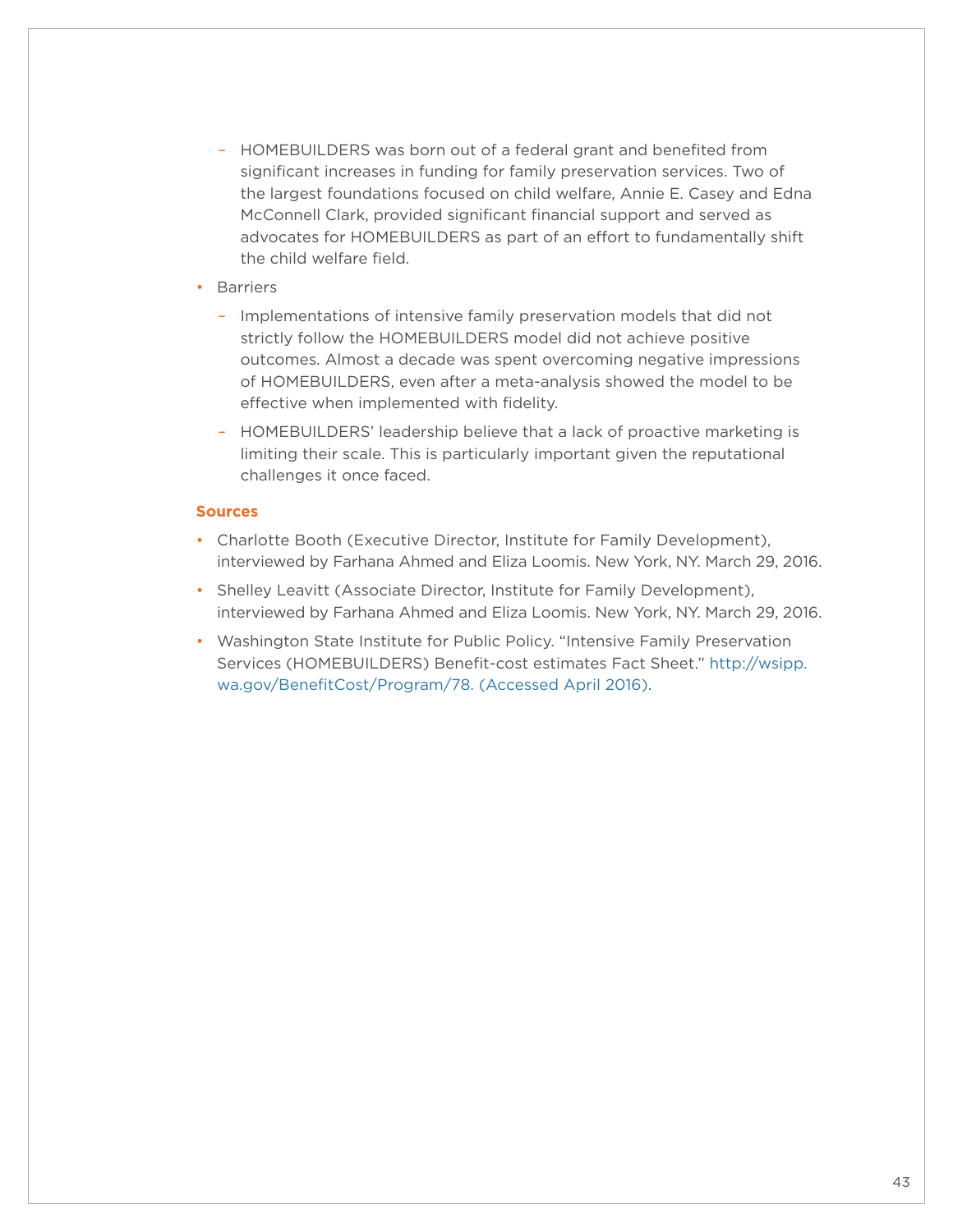## <span id="page-43-0"></span>PATHS®

#### **Highlights**

- Increasing the value of social emotional learning (SEL) helped foster demand for PATHS.
- Early research investment laid groundwork for scale later on.
- Maintaining fidelity at scale has been a challenge, but training helps.

#### **The program**

PATHS® (Promoting Alternate Thinking Strategies) is a social emotional learning curriculum delivered in a classroom setting and aimed at promoting social and emotional competence (self-regulation and emotional awareness) and reducing aggression and behavior problems in preschool and elementary school-aged children. PATHS has among the most rigorous evidence of impact of all SEL curricula, including at least 12 studies and multiple independent replications and randomized control trials.

**Scale:** We estimate that PATHS reaches roughly 600,000 children annually in the United States. 10

**Outcomes:** PATHS has been shown to reduce aggressive behavior among regular and special needs students, improve self-regulation, improve academic engagement and executive functions, and build social and emotional skills. Though it is a universal program relevant for all elementary school students, PATHS also is considered a prevention program in the juvenile justice field because its proven outcomes are associated with lowered delinquency among youth.

**ROI:** Every \$1 invested in PATHS generates \$20 savings according to the Washington State Institute for Public Policy.

**Target Population:** Preschool and elementary-school aged students

**Leadership:** Dr. Mark Greenberg and Dr. Carol Kusché developed PATHS. Greenberg leads PATHS Education Worldwide, a training and technical assistance organization for the PATHS curriculum along with CEO Dorothy Morelli. Dr. Kusché leads PATHS

10 **Estimating PATHS scale**: PATHS Education worldwide estimated that 5,000 schools have implemented PATHS, 70 percent of which are in the United States. Another evidence-based SEL curriculum organization we spoke with estimated there is a 75 percent "decay" rate in use of curricula in schools where it was initially implemented. Since PATHS devotes so much focus on training and technical assistance, we assume that those schools with training have a somewhat lower 50 percent decay rate, and those schools that do not receive training or technical assistance have the standard 75 percent decay rate. Given that at least half of PATHS schools receive training that suggests that 1,313 schools use PATHS today. The average primary school in 2009–2010 had 451 students. Assuming every student in a school that implements PATHS receives PATHS programming, this suggests that today 591,675 students receive the PATHS curriculum. This is largely consistent with other market size estimates of the SEL curricula field, which suggests that after the largest SEL curriculum, Second Step, all other SEL curricula are in 15–20 percent of US classrooms. This estimate suggests that PATHS is in roughly 2.5 percent of classrooms nationwide.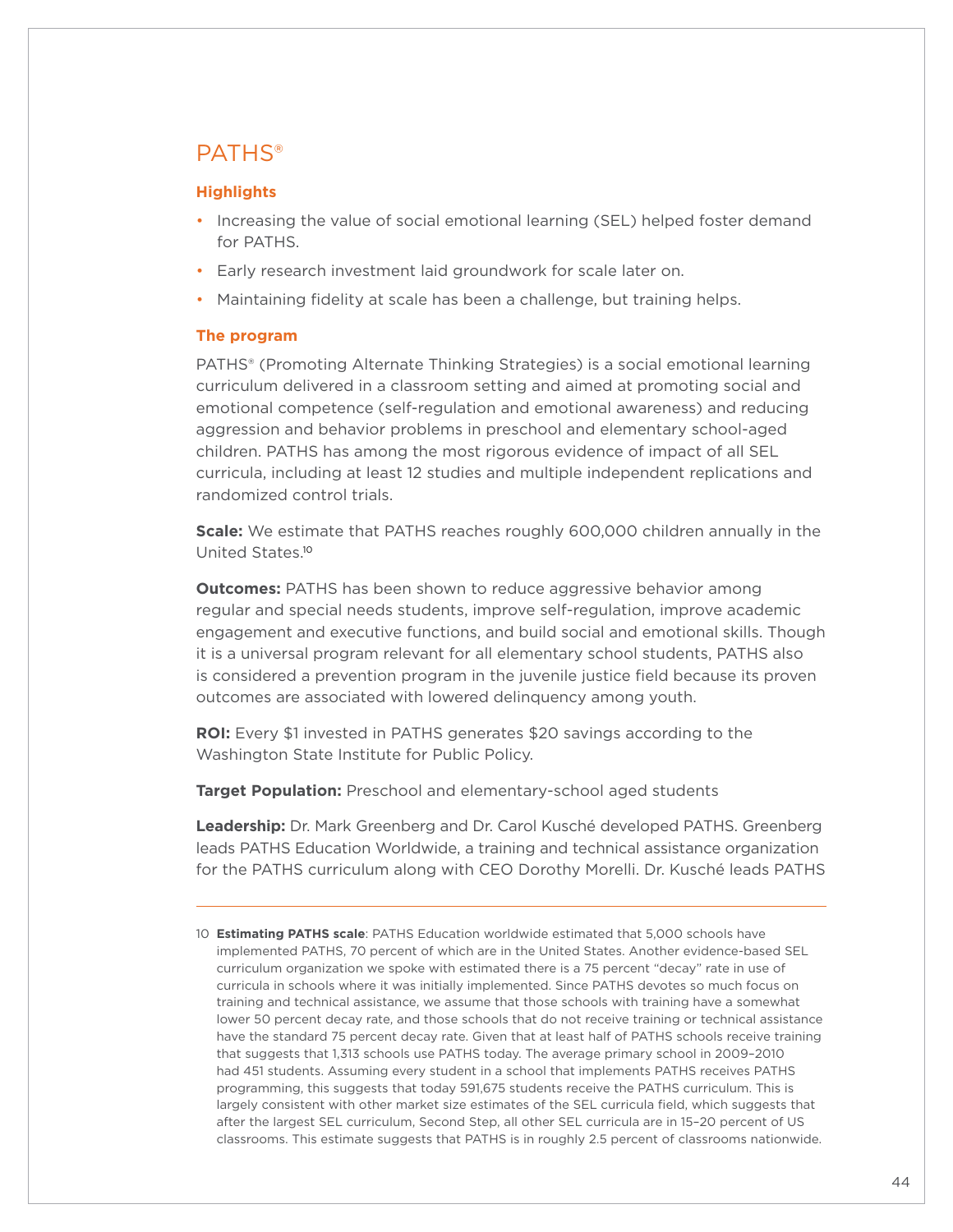Training LLC, another training and technical assistance organization for the PATHS curriculum. Today Greenberg is a researcher and professor of prevention research at Penn State's College of Health and Human Development, and the founder of the Prevention Research Center for the Promotion of Human Development. Dr. Kusché is a clinical psychologist and psychoanalyst in Seattle, WA.

Note that for this case study we only spoke with the leadership of PATHS Education Worldwide and Channing Bete. Any references to PATHS' leadership (in 2014 or later) or the PATHS organization refers to PATHS Education Worldwide, not PATHS Training LLC. PATHS implementation manuals, as well as the PATHS International Conference are all produced by PATHS Education Worldwide.

**Business Model:** PATHS is a curriculum sold in grade-level modules that cost around \$500 per classroom and can be used over multiple years. Curriculum materials are sold by a for-profit publishing company, Channing Bete. When Channing Bete sells PATHS, it typically refers buyers to one of the two PATHS training organizations. Schools, districts, and teachers also approach the PATHS Education Worldwide training organization directly about training and support. Both PATHS training organizations charge for their training services. PATHS Education Worldwide is a nonprofit and PATHS Training LLC is a for-profit company.

**More information on clearinghouse:** [Blueprints](http://www.blueprintsprograms.com/factsheet/promoting-alternative-thinking-strategies-paths)

#### **Growth history**

**1980–1993: The PATHS model is developed, tested, and widely replicated** 

PATHS was first developed in 1980 by Dr. Mark Greenberg and Dr. Carol Kusché as a mental health prevention program for hearing-impaired children. In 1987 the National Institute of Mental Health (NIMH) funded an RCT to test PATHS outcomes on a broader range of children.

PATHS' evidence base was strengthened early on by involvement in a research project called Fast Track, funded by NIMH and the National Institute of Drug Abuse, which conducted a large-scale RCT of several universal and targeted interventions designed to reduce aggression and conduct problems among children. PATHS was selected to be included as an intervention because of the positive results from a previous trial.

Fast Track was unusual in its size—engaging approximately 7,000 students in the study, already creating a degree of scale for PATHS. Perhaps more beneficial in the long run, however, was the substantial high quality research on PATHS that Fast Track produced—data that would later be essential to PATHS being listed on evidence-based clearinghouses and approved for funds designated for evidencebased programming.

During this time, the developers made important modifications to the PATHS curriculum—for example, tying it more closely to literacy and social studies so as to increase the program's value to teachers and keep up with education trends. Due to the length of the Fast Track evaluation, all modifications were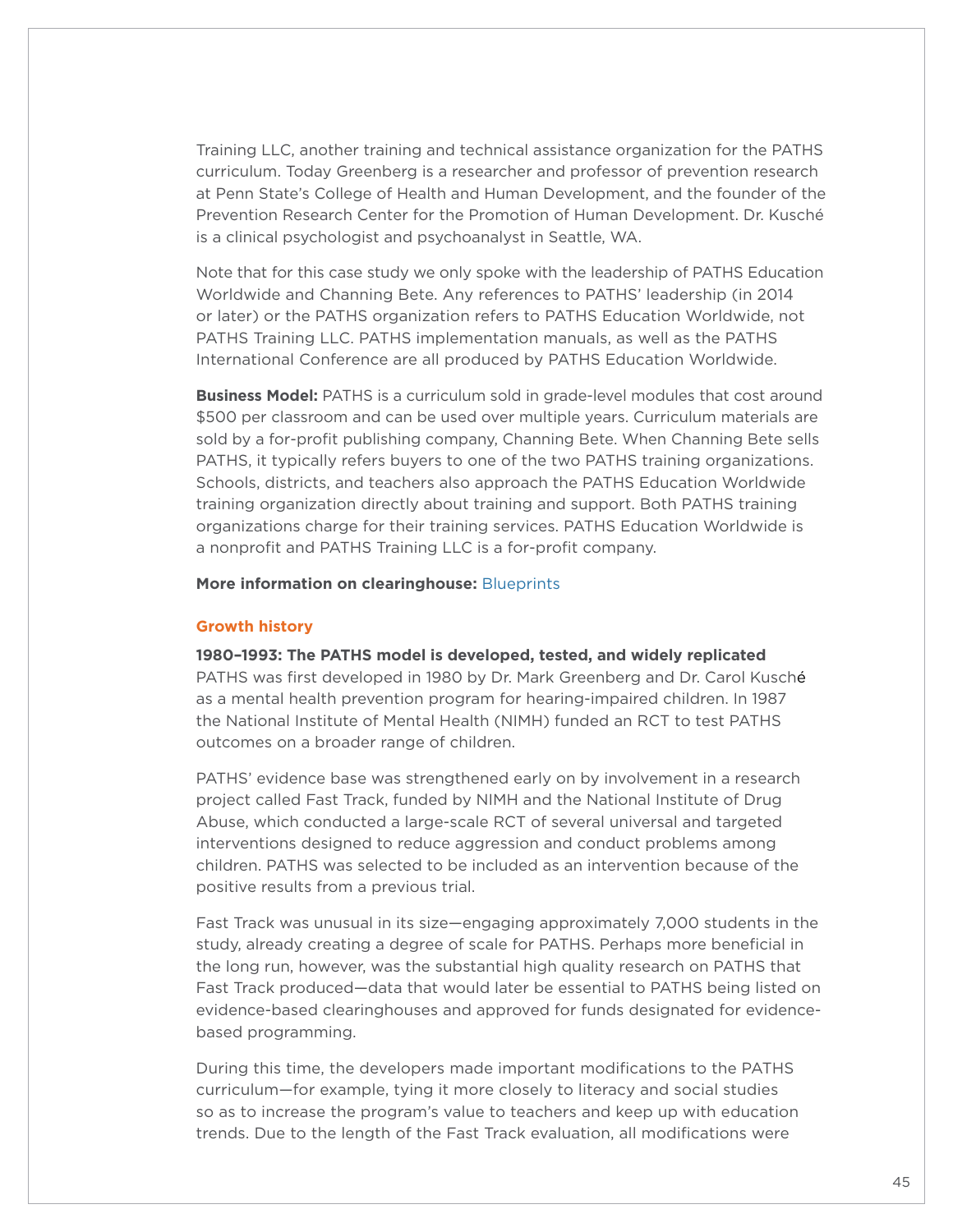incorporated and rigorously evaluated for proof of effectiveness. Testing and iterating PATHS in a "real-world" setting of elementary schools allowed the developers to design a program that would actually work in schools, rather than requiring adaptation from a "laboratory" setting.

#### **1994–1999: PATHS searches for a publishing home and achieves "Blueprint" status**

For the first 15 years, PATHS developers personally trained all interested sites. There was no formal distribution of the curriculum. In fact, as Greenberg recalls "People would just write to me—I'd Xerox the 300 pages and just mail it to them."

After years of self-publishing, Greenberg sought a more formal method to disseminate PATHS. But he found only limited interest among curriculum publishers, who saw PATHS as unlikely to generate profits in the near future. Instead, he went to Developmental Research Press (DRP), a small publisher run by EBP developers at the University of Washington. In 1994 DRP began publishing the PATHS curriculum.

Just six years later, however, DRP was sold to a for-profit curriculum company, Channing Bete, which remains the publishing home of PATHS. Though both leadership at Channing Bete and PATHS Education Worldwide describe the relationship as strong and collaborative, it is not without some conflicting goals. While Greenberg would like to see PATHS widely and cheaply disseminated, as a for-profit company, Channing Bete places some constraints on that—for example by preventing translations in countries that are well-known for plagiarism.

Looking back, Greenberg felt that resource constraints may have caused some unavoidable compromises. "If I had to do it again and I had the infrastructure I would've done [publishing] as a part of a nonprofit. But I didn't have the infrastructure…I'm an academic, I'm not a business person." Greenberg noted that at the time, "There was no foundation funding or support."

#### **2000–2009: Leadership strengthens training to encourage fidelity and sustainability**

In 2000 Greenberg and Kusché founded PATHS Training LLC to provide training and technical assistance for the program. Having an organization dedicated to providing training for the PATHS curriculum helps to encourage fidelity in a program that is being implemented in thousands of classrooms, with no required monitoring.

Based on our estimates, PATHS likely reaches hundreds of thousands of children annually.

Part of its large scale comes from being classroom-based curriculum. Unlike more intensive EBPs, PATHS is well-suited to scale because it is administered by teachers (who are paid by school districts and already work with the target population), has a low cost per child, and does not require training, technical assistance, and fidelity monitoring. Rather, the challenge with PATHS (and likely other classroom-based curricula) is to ensure that those schools who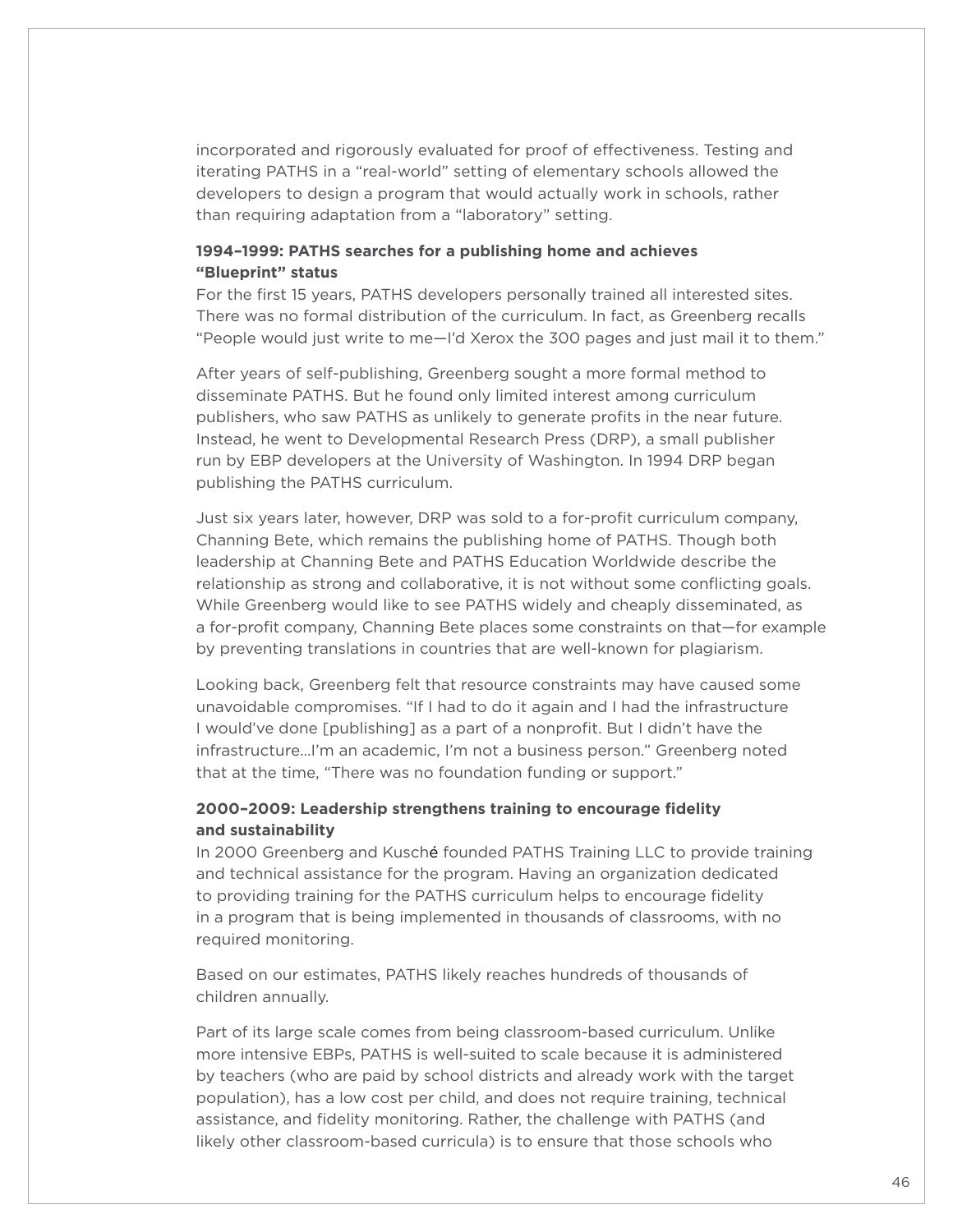are implementing it are doing so with a level of fidelity that ensures impact. For PATHS, high-quality training is central to this.

"We are very focused on training," said Greenberg. "Even though you can purchase the PATHS curriculum without training because it's under contract to a publisher, we are really exacting about our training and keep improving the quality of that training over time." Typically schools or districts are referred to the training organizations through Channing Bete or from Blueprints or other evidence-based clearinghouses. In 2014, Greenberg separated from PATHS Training LLC and founded the separate PATHS Education Worldwide to provide training.

**2010–2011: PATHS growth is spurred by foundation investments in the SEL field** 

PATHS's leadership attributes much of its growth during this period to larger trends in the field of social emotional learning. Though PATHS predates the concept of SEL (which began to emerge in the 1990s), it is now situated clearly within that field. SEL is defined by CASEL, an organization dedicated to the advancement of SEL, as "the process of acquiring and mastering skills to recognize and manage emotions, develop caring and concern for others, establish positive relationships, make responsible decisions, and handle challenging situations effectively."

Joan Duffell, the CEO of the largest SEL organizations, Committee for Children, recalls that "for many years SEL was not on the radar of top-tier [education] leaders. They were not thinking about it, so when someone said we should do SEL they'd get blank stares."

Today however, Duffell estimates that SEL curricula are in 55 to 60 percent of K-8 schools. The massive growth in SEL can in part be attributed to the field building efforts of those like the NoVo Foundation and CASEL. In 2010 the NoVo Foundation began to work with CASEL to integrate SEL into traditional education, for example through the Collaborating Districts Initiative, which aimed to "support districts' capacities to promote SEL," by fostering SEL leadership and coordination at the district level.

For SEL leaders like Duffell, the effect of these efforts was clear: "We've been pushing a rock up hill and suddenly we think 'wow everyone is talking about it, every school is talking about SEL,'" Duffell said. "Suddenly it's on the radar. I attribute a lot to CASEL, who are really the research thought leaders." The growth of the SEL field has increased demand for PATHS and other SEL curricula. According to Greenberg, "I think that's part of what's made SEL start to go past the boutique phase."

Greenberg and Duffell, though they work at organizations promoting separate curricula, frequently work together in efforts to strengthen the field. "We want to make the pie bigger," said Greenberg. "There is, in general, a sense of sharing."

#### **2012–present: Fostering sustainability through economic tough times**

Unfortunately, as the desire among schools to implement SEL programs has grown, their capabilities to do so have shrunk. Following the recession of the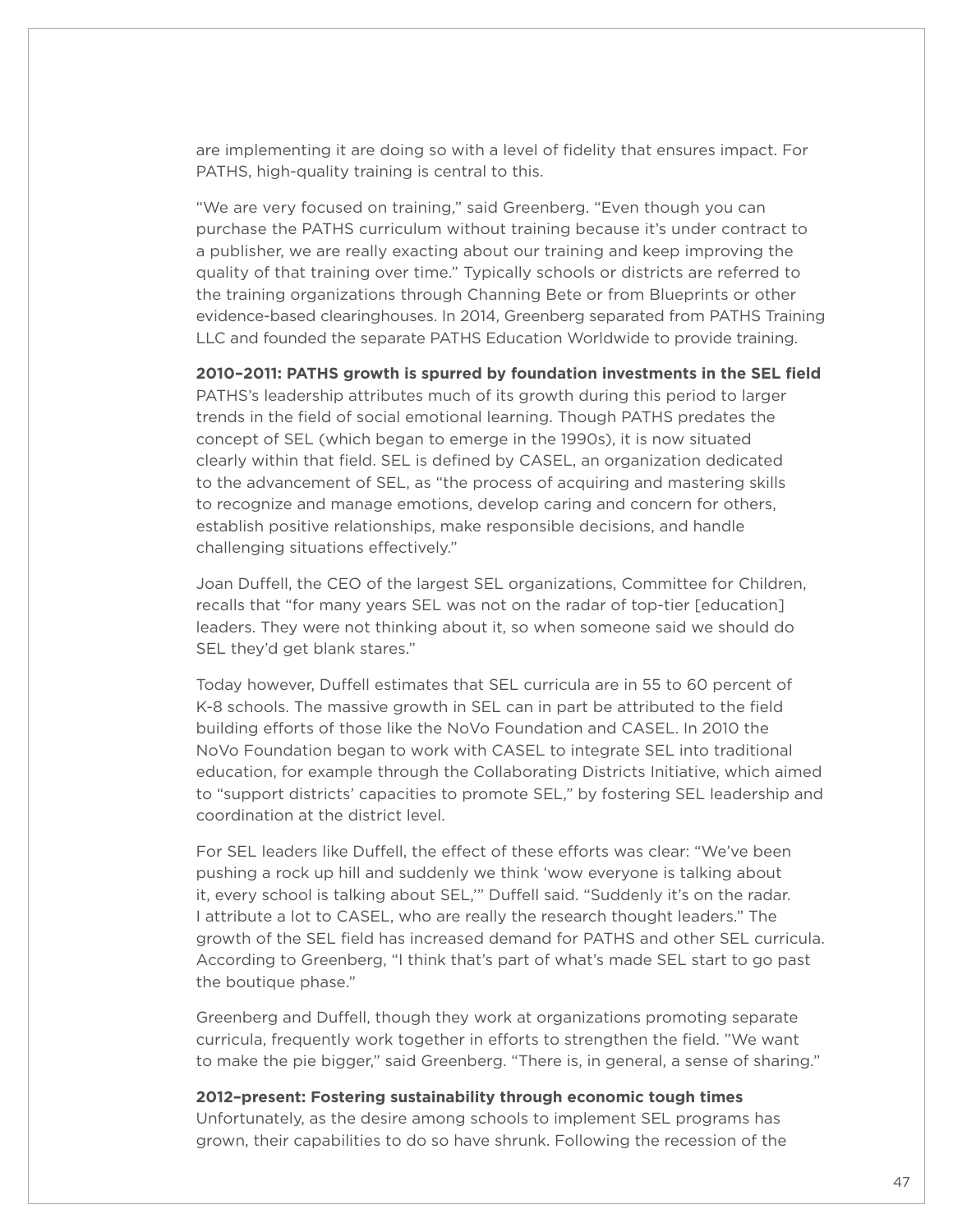late 2000s, poor funding environments and large deficits, particularly in urban schools, have constrained the growth of PATHS. Greenberg sees this as one of the largest issues facing PATHS today. Research from Washington State Institute for Public Policy suggests that investing in the PATHS Curriculum returns \$15 of saving for every \$1 spent, but those savings are likely to be captured by other public systems, such as the juvenile justice system, not schools.

In order to solidify the arguments for SEL in general, and PATHS in particular, Greenberg is looking to increase appreciation by school leaders for the value of SEL, for example by publishing a principal training manual. Principals are often the budgetary decision makers for schools, but may lack training on SEL, given the field's relatively short history. A variety of studies show that principal support for SEL is critical for both implementation, quality, and sustainability.

Additionally, to maintain momentum and sustainability for PATHS practitioners, PATHS Education Worldwide began hosting global conferences in 2014. These conferences bring together PATHS practitioners and researchers from around the world. According to Dorothy Morelli, the CEO of PATHS Education Worldwide, these conferences are key to developing a network of PATHS devotees who feel connected to the mission of the program and continue using PATHS year after year.

Looking forward, in addition to evolving "to stay in pace with current educational needs," PATHS Education Worldwide plans to continue to grow the training apparatus and to recruit both larger and smaller school districts, with the goal of adding at least one or two larger districts a year. "We want to grow PATHS," Morelli said, and developing supports for schools and teachers is critical. Further, from over 20 years of experience seeing PATHS used in schools, PATHS Education Worldwide has realized that long-term consultation relationships with schools and districts are necessary to reach the goals of full, high-quality implementation and sustainability. This means more than just providing initial training to teachers, but also to principals, administrators, and support staff. It also means consulting with the district to think strategically regarding the larger issue of creating healthy and caring schools.

Morelli emphasized the importance of collaboration: "We plan to team with other SEL organizations to work together to improve the field of SEL."

#### **Key Insights**

- Accelerators
	- Field building efforts by foundations and intermediaries, as well as independent SEL curriculum organizations, have contributed to a higher value being placed on SEL in schools. In turn, this has driven demand for PATHS.
	- A well-funded research project (Fast Track) allowed for large scale implementations over a long time period that built out a strong base of evidence showing the effectiveness of PATHS.